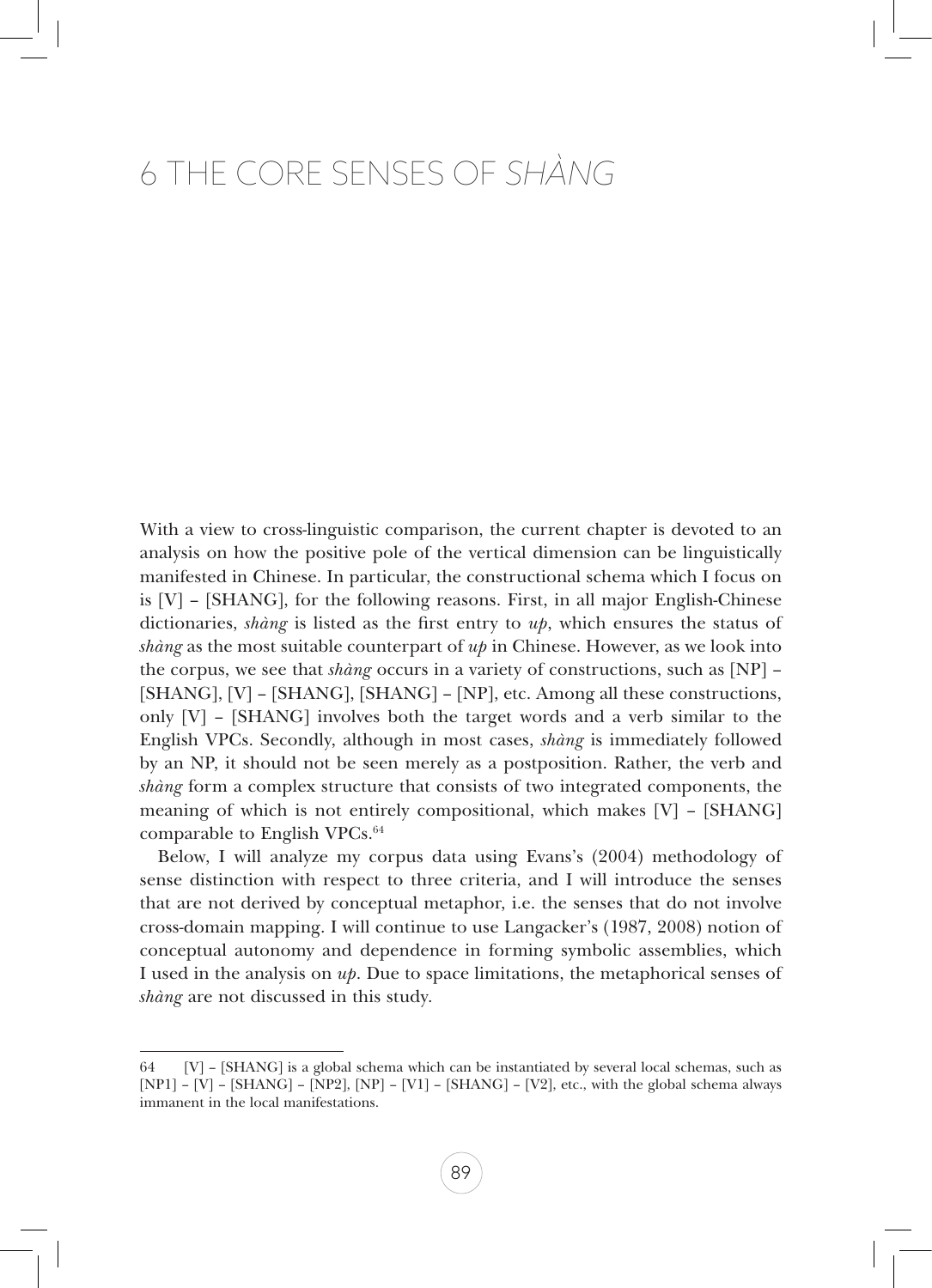# **6.1 Core senses of** *shàng* **and the Meaning Criterion**

Based on Evans's (2004) methodology, I identified in the corpus the following six core senses for *shàng* which do not involve a cross-domain mapping: 'vertically attained'; 'vertically higher'; 'forward'; 'attached'; 'completive'; and 'inceptive'.65 In this section, I expound on these senses and how they meet the Meaning Criterion.

## 6.1.1 'Vertically attained'

'Vertically attained' involves the vertical dimension in the conceptual domain of space. A distinct characteristic of the meaning is that it has a concrete and specific location as its lm, which distinguishes it from 'vertically higher'. In addition, some effort typically needs to be made by the tr in order to attain the lm. Excerpts  $(6-1)$  and  $(6-2)$  are typical:

| $(6-1)$ | 擔心                      | 這場雪           |                 | 太    | 大,          | 屋頂     |
|---------|-------------------------|---------------|-----------------|------|-------------|--------|
|         | $d\bar{a}$ nxīn         | zhè-chăng-xuě |                 | tài  | dà          | wūdĭng |
|         | worry                   | this-CL-snow  |                 | too  | big         | roof   |
|         | 吃不住,                    |               | 待會              | 我    | 爬上          | 屋頂     |
|         | $ch\bar{\iota}$ -bú-zhù |               | dàihuì          | wŏ   | pá-shàng    | wūdĭng |
|         | contain-NEG-PFV         |               | later           | T    | climb-SHANG | roof   |
|         | 去                       | 鏟一鏟           |                 | 雪。   |             |        |
|         | qù                      | chăn-vì-chăn  |                 | xuě  |             |        |
|         | go                      |               | shovel-TNTV-RED | snow |             |        |
|         |                         |               |                 |      |             |        |

"(I) worry that the snow is too heavy for the roof to take. Later, I'll climb onto the roof to shovel the snow."

<sup>65</sup> The usage cluster of 'vertically attained' could be seen as an instantiation of 'vertically higher' in a specific context. However, I choose to present it as a distinct sense for four reasons: First, this particular meaning is very productive not only in the constructional schema of [V] – [SHANG] but also in that of [NP] – [SHANG], which constitutes its own distinct structural dependency, and makes the sense meet the Grammatical Criterion of PP. Second, as will be shown in this chapter, this usage cluster plays a pivotal role in the emergence of 'attached' and two subsequent senses of 'completive' and 'inceptive'. Third, 'vertically attained' and 'vertically higher' are based on distinct "conceptual archetypes" (Langacker 1999, 2006, 2008), traces of which always remain in the process of semantic extension. Finally, from a cross-linguistic point of view, the usage cluster of *shàng* 'vertically higher' can be roughly translated into *up to* or *into* in English, whereas *shàng* 'vertically attained' into *onto*, which reveals their underlying conceptual difference. Another point to make here is that the last three meanings are all "aspectual" in nature (Su 1997); they portray how a situation is viewed by the speaker. The sense of 'inceptive' was also noticed and discussed in Jin (2005). In addition, the three meanings share a grammatical profile, which I will cover in 6.3.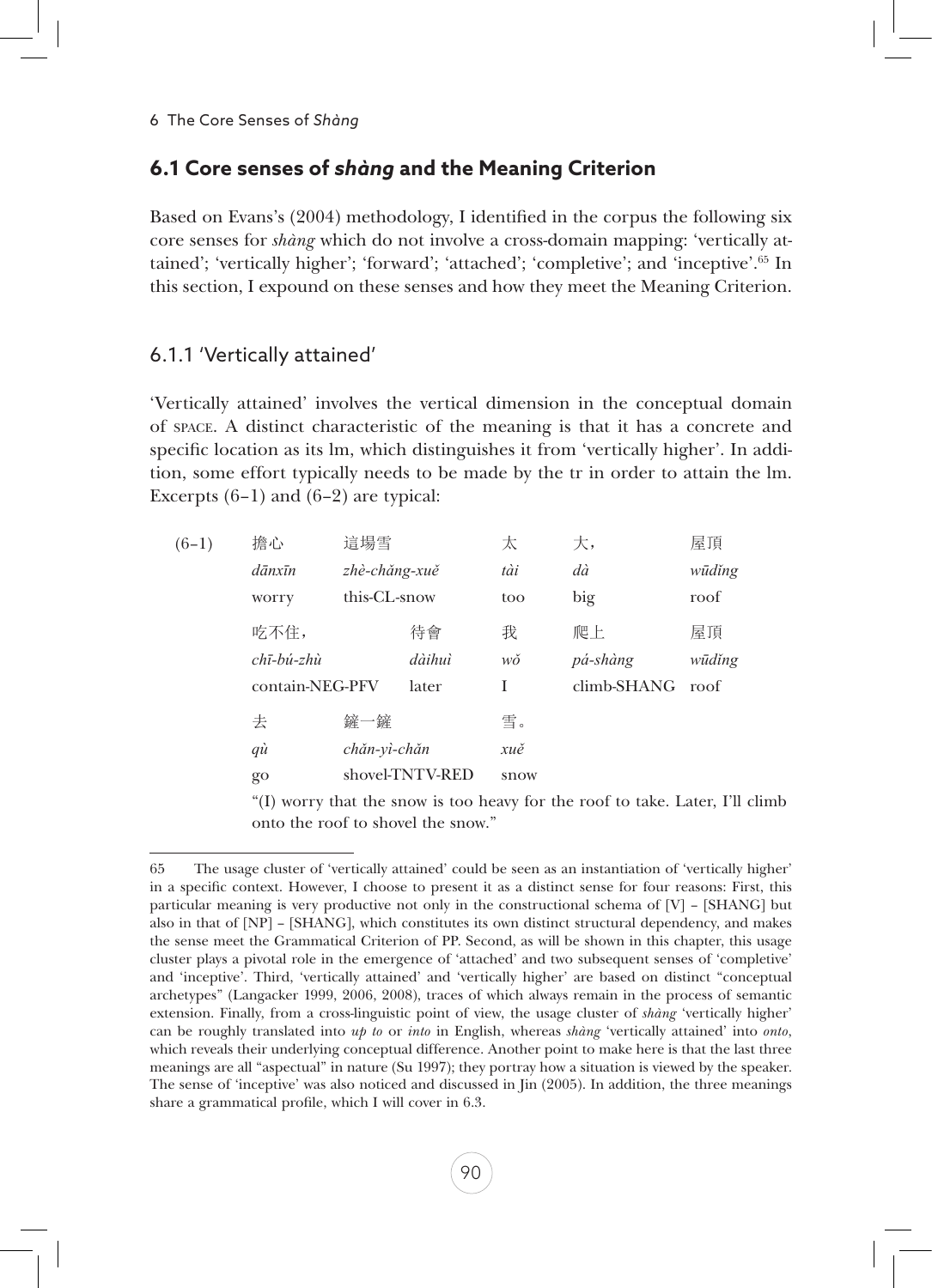| $(6-2)$ | 完工          | 的                     | 時候,       | 他   | 登上          |                       |
|---------|-------------|-----------------------|-----------|-----|-------------|-----------------------|
|         | wángōng     | de                    | shíhòu    | tā  | dēng-shàng  |                       |
|         | finish      | LK                    | when      | he  | mount-SHANG |                       |
|         | 城牆,         | 從                     | 東門        | 到   | 北門,         | 巡視了                   |
|         | chéng qiáng | $\omega$ <i>c</i> óng | dōng mén  | dào | běi mén     | xúnshì-le             |
|         | city wall   | from                  | East gate | to  |             | North gate patrol-PFV |
|         | 一周。         |                       |           |     |             |                       |
|         | $v$ ì zhōu  |                       |           |     |             |                       |
|         | one circle  |                       |           |     |             |                       |
|         |             |                       |           |     |             |                       |

"When (the construction work was) finished, he climbed onto the top of the city wall, and patrolled from the East Gate to the North Gate to examine (the construction)."

*Shàng* in (6–1) and (6–2) exhibits a distinct meaning. In particular, the verbs *pá* 'climb' and *dēng* 'mount' imply a certain effort needed in order for the tr to attain a specific surface that is vertically higher, as the lm of the verbal process. With the distinct meaning shown above, 'vertically attained' satisfies the Meaning Criterion.

Furthermore, 'vertically attained' and 'vertically higher' are different in terms of the NP that follows. (6–3) below is a typical instance of 'vertically attained' and (6–4) is typical of 'vertically higher'; both involve the construction of *shēng-shàng* 'rise-SHANG,' with different kinds of GOAL.

| $(6-3)$ | 從     | 海          | 中             | 升上          | 海面          | 登陸     |
|---------|-------|------------|---------------|-------------|-------------|--------|
|         | cóng  | hăi        | $zh\bar{o}ng$ | shēng-shàng | hăimiàn     | dēnglù |
|         | from  | sea        | <b>LOC</b>    | rise-SHANG  | sea surface | land   |
|         | 時,    | 拍          | 岸             | 的           | 浪潮          | 變      |
|         | shí   | pāi        | àn            | de          | làngcháo    | biàn   |
|         | when  | pat        | shore         | LK          | waves       | become |
|         | 兇     | 了。         |               |             |             |        |
|         | xiōng | le         |               |             |             |        |
|         | mean  | <b>CRS</b> |               |             |             |        |
|         |       |            |               |             |             |        |

"When (everyone) went up from under to the sea surface, the waves that lapped the shore became stronger."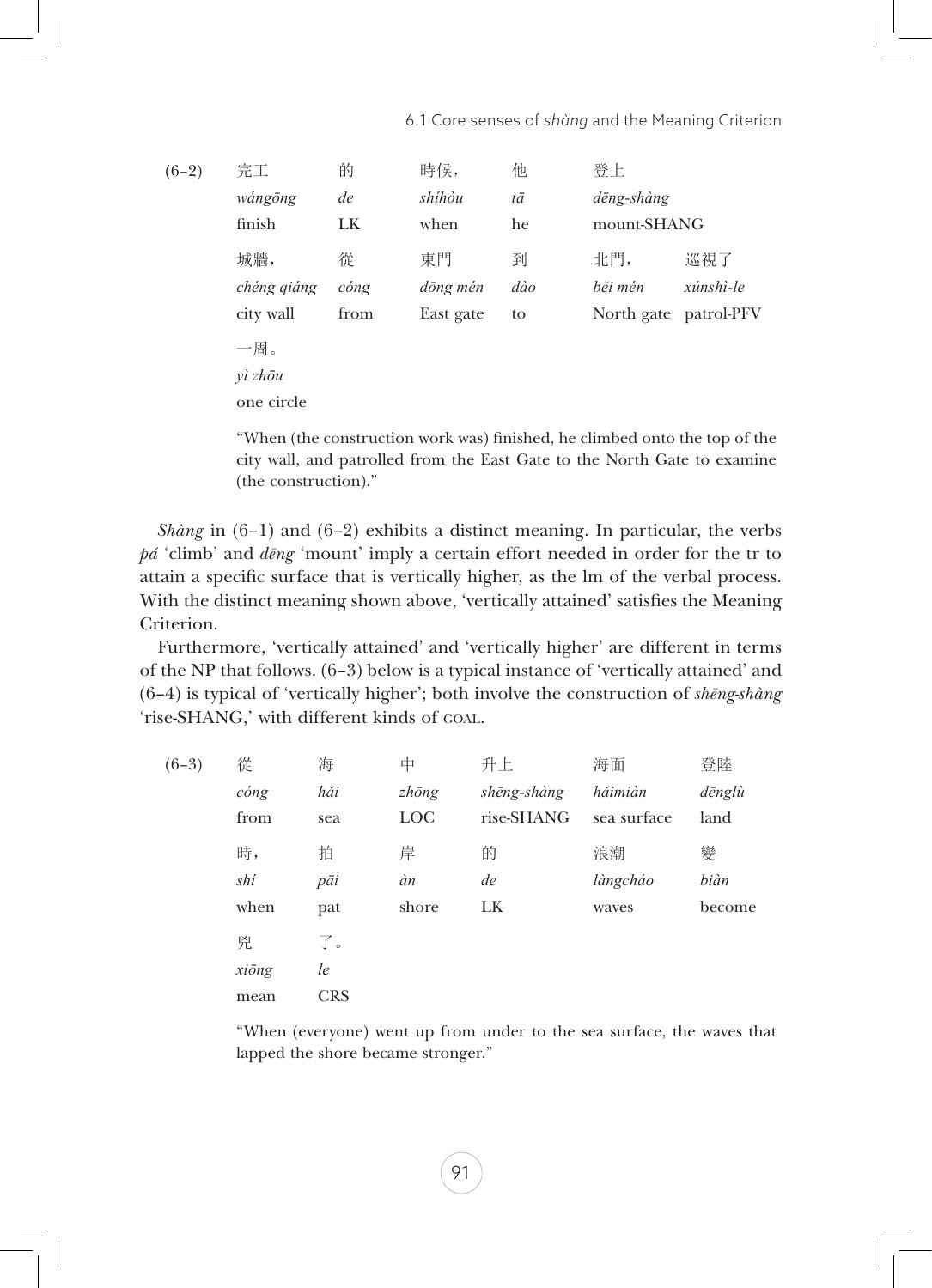#### 6 The Core Senses of *Shàng*

| $(6-4)$ | 那個          | 少女       | 就          | 在          | 風雨         | 中,            |
|---------|-------------|----------|------------|------------|------------|---------------|
|         | nà-ge       | shàonů   | jiù        | zài        | fēngyŭ     | $zh\bar{o}ng$ |
|         | that-CL     | girl     | <b>PRT</b> | <b>LOC</b> | storm      | LOC           |
|         | 升上          | 天空       |            | 不見         | $\int$ o   |               |
|         | shēng-shàng | tiānkōng |            | bújiàn     | le         |               |
|         | rise-SHANG  | sky      |            | disappear  | <b>CRS</b> |               |
|         |             |          |            |            |            |               |

"In the storm, the girl then rose to the sky and disappeared."

A comparison between (6–3) and (6–4) reveals that the nature of the NP after [V] – [SHANG], i.e. the goal, bears an influence on the meaning of *shàng*. In particular, the goal in (6–3), *hǎimiàn* 'sea-surface,' is a specific location that elaborates the endpoint of the trajectory, which is attained by the rising tr; this generates the interpretation of that example as 'attained'. In contrast, the goal in (6–4), *tiānkōng* 'sky', is a highly general location, so the reading of the tr attaining the endpoint of a trajectory is weak; this constitutes a semantic distinction between 'vertically higher' and 'vertically attained'.

#### 6.1.2 'Vertically higher'

This cluster of usages denotes a figure moving upward in the domain of space. The endpoint of the trajectory is vague, and usually involves a general location such as *tiān* or *tiānkōng* 'sky'. Examples (6–4) above and (6–5) below illustrate this cluster.

| $(6-5)$ | 跑                           | 個   | 幾        | 步,                | 就          |     |  |  |
|---------|-----------------------------|-----|----------|-------------------|------------|-----|--|--|
|         | păo                         | ge  | jĭ       | bù                | jiù        |     |  |  |
|         | run                         | DIM | several  | step              | <b>PRT</b> |     |  |  |
|         | 連人帶傘,                       |     |          | 輕飄飄               |            | 地   |  |  |
|         | lián-rén-dài-săn            |     |          | qīng-piāo-piāo    |            | dì  |  |  |
|         | with-person-bring-parachute |     |          | light-buoyant-RED |            | ADV |  |  |
|         | 浮上                          |     | 天空。      |                   |            |     |  |  |
|         | fú-shàng                    |     | tiānkōng |                   |            |     |  |  |
|         | float-SHANG                 |     | sky      |                   |            |     |  |  |

"(He) ran just for several steps, and then floated up to the sky along with his parachute."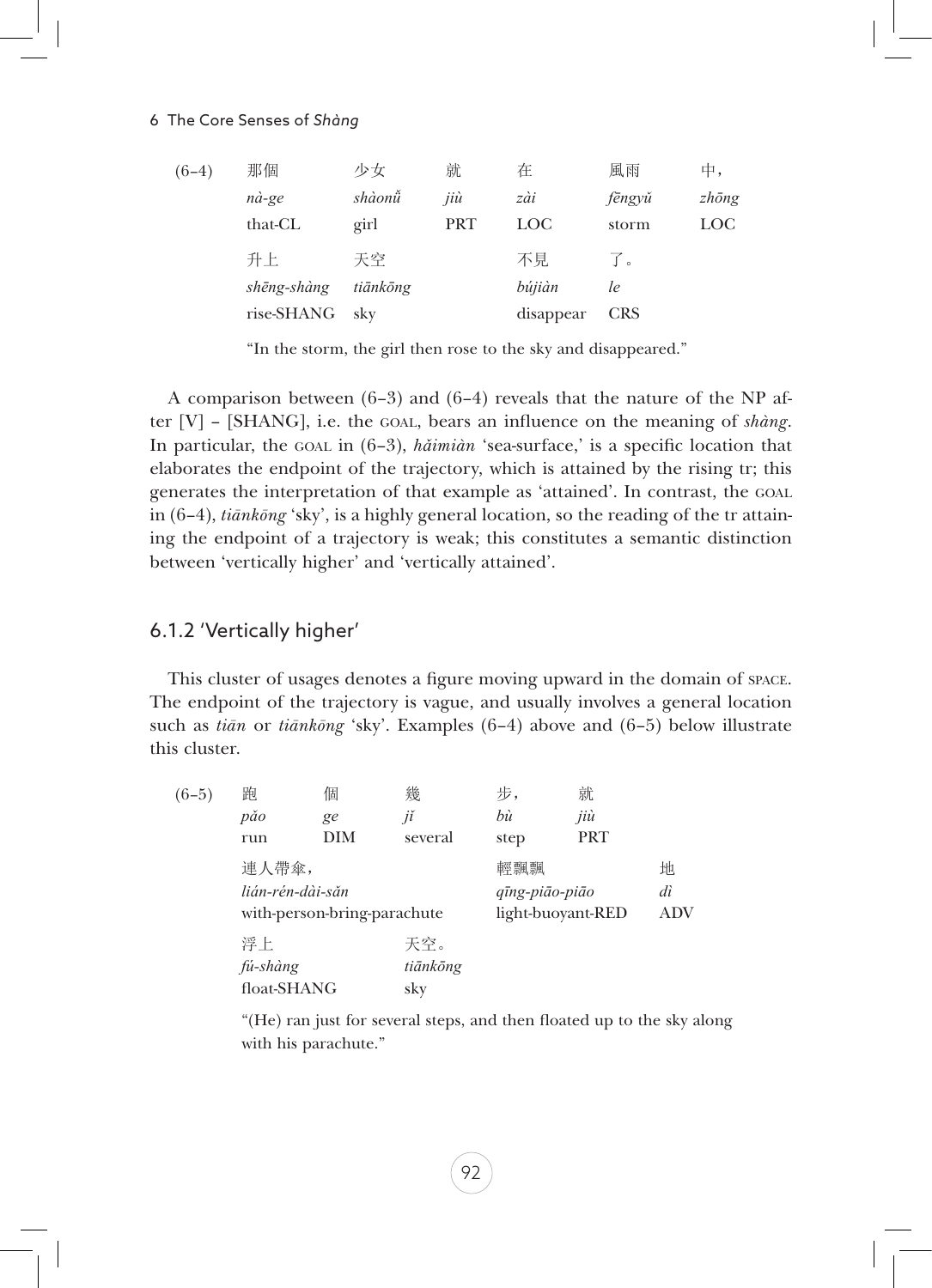As can be seen in (6–4) and (6–5), this usage cluster of *shàng* denotes an upward trajectory with a generic endpoint instantiated in space. In  $(6-5)$ , the primary figure travels along an upward trajectory in space and ends up in a general location, which is elaborated as *tiānkōng* 'sky'. Similarly, the tr in (6–4), which is *nà-ge shàonǚ* 'that girl', follows a vertical trajectory up to a generic location. In these examples, *shàng* exhibits a distinct meaning of moving upward in space, which allows this usage cluster to meet the Meaning Criterion of PP.

### 6.1.3 'Forward'

The meaning of 'forward' is similar to 'vertically attained' and 'vertically higher', in that the three senses all demonstrate a strong spatial sense. However, this meaning is different from the other two in that it does not involve verticality in a completely objective sense. Instead, the sense of verticality is present only from a certain "onstage" (Langacker 1990) point of view. Instances (6–6) and (6–7) are typical of this meaning:

| $(6-6)$ | 幹員        | 發覺          | 郭長榮           |        | 準備          | 逃逸,     |
|---------|-----------|-------------|---------------|--------|-------------|---------|
|         | gànyuán   | fājué       | guō chángróng |        | zhŭnbèi     | táoyì   |
|         | agent     | find        | Guo Changrong |        | ready       | escape  |
|         | 立即        | 擁上,         |               | 逮捕     | 郭           | 嫌。      |
|         | lìjí      | yŏng-shàng  |               | dàibǔ  | $gu\bar{o}$ | xián    |
|         | immediate | swarm-SHANG |               | arrest | Guo         | suspect |
|         |           |             |               |        |             |         |

"(When) the agent(s) found that Guo Changrong was about to escape, (they) immediately swarmed to arrest the suspect, Mr. Guo."

| $(6-7)$ | 浪花               | 沖來             | 時,             | 我  | 拔腿就跑,             |
|---------|------------------|----------------|----------------|----|-------------------|
|         | lànghuā          | chōng-lái      | shí            | wŏ | bátuť jiù pǎo     |
|         | wavelet          | wash-come when |                | I  | fleed immediately |
|         | 浪花               | 退走             | 時,             | 我  | 怛                 |
|         | lànghuā          | $tui$ -zŏu     | shí            | wŏ | yě                |
|         | wavelet          | back-away      | when           | I  | also              |
|         | 跟著,              |                | 追上去…           |    |                   |
|         | $g\bar{e}n$ -zhe |                | zhuī-shàng-qù  |    |                   |
|         | follow-IPFV      |                | chase-SHANG-go |    |                   |

"When wavelets came toward me, I fled immediately, and when wavelets went away, I followed and chased them…"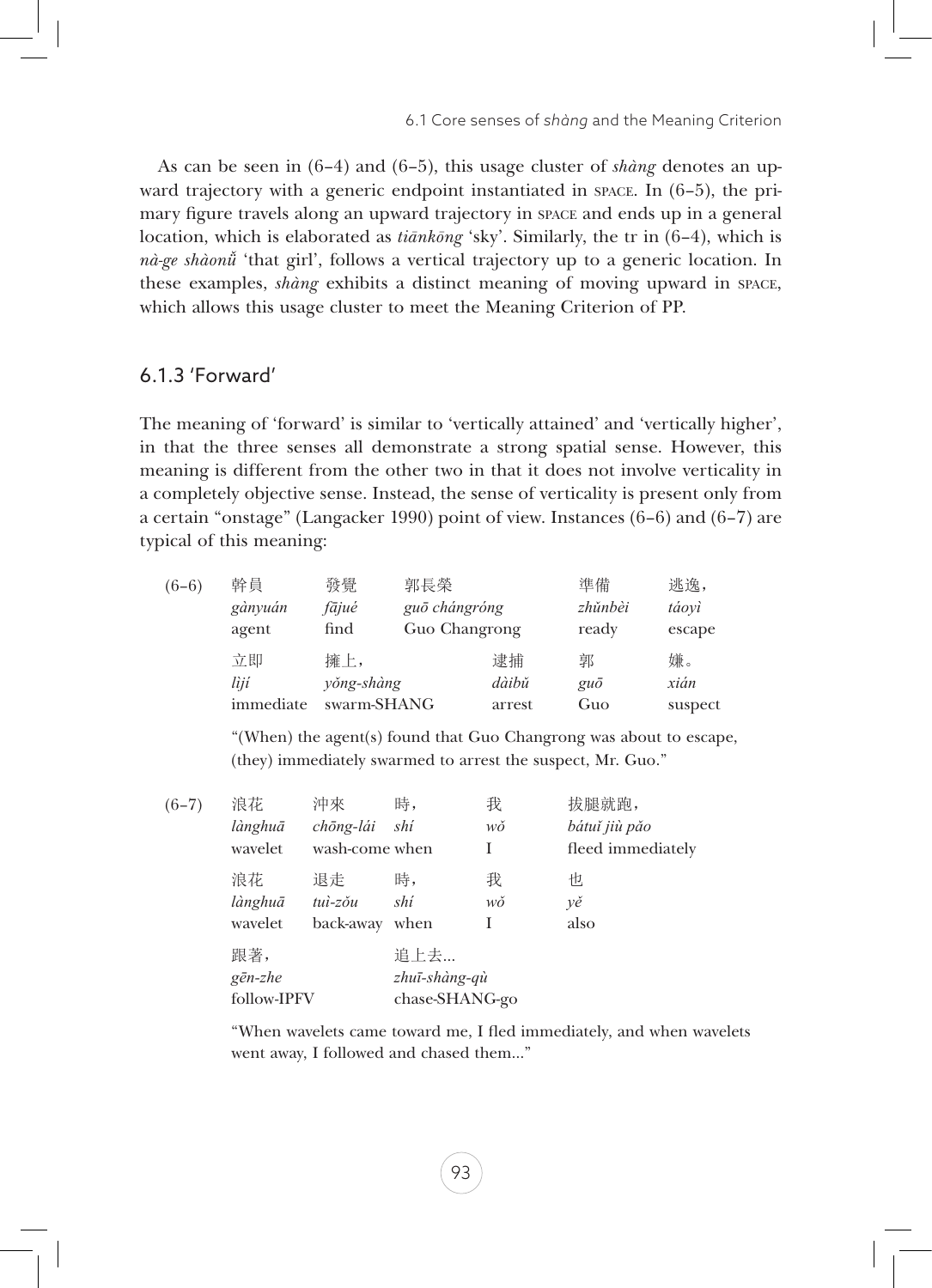In these excerpts, the trajectories of the primary figures are both horizontal, not vertical. As can be seen in (6–6), the trajectory of the primary figure, *gànyuán* 'agent,' is not to be defined on the vertical plane but the horizontal one. Moreover, the trajectory of the primary figure in (6–7), *wǒ*, is not vertically upward but may even be slightly downward, since the tr is moving in the same direction as the wavelet subsiding toward the sea. In addition to the non-vertical nature of the trajectories, *shàng* in (6–6) and (6–7) encode a forward motion of the tr, which semantically distinguishes this particular usage cluster from 'vertically attained' and 'vertically higher'; this enables this sense to satisfy the Meaning Criterion.

However, the establishment of the semantic category begs the question: How can we experientially account for the development of this sense? What is the motivation for the semantic extension from 'vertically higher' to 'forward'?

I would argue that the experiential motivation that serves to couple an upward path with the forward motion of a moving figure is the notion of "Interactive Focus" (Lindner 1983), the region in front of one's body measured from the height of one's hand to one's eyes. In Lindner's and my analysis in Chapter 5, this region serves as the experiential motivation that makes possible the semantic extension from 'vertically higher' to 'accessible' for *up*. However, I argue that in Mandarin Chinese, the sensory-motor salience of Interactive Focus serves to associate up not only with the notion of perceptual and cognitive accessibility but also with forward motion. In particular, the experiential motivation goes as follows: if something locates in the perceptually salient region of a moving figure's Interactive Focus, then the object is not only in his sight, i.e., in proximity to the upper part of the moving figure's body, but also in front of him and also in his direction of motion. Note that the above experiential connection between  $UP$  and a moving figure's FRONT/FORWARD is embodied, given that our eyes are located in our upper body and that we must watch where we are headed as we move.

Let us consider  $(6-6)$  and  $(6-7)$  again to illustrate this point. In  $(6-6)$ , the GOAL of the motion prompted by *yǒng-shàng* 'swarm-SHANG' is the suspect, with the forward motion made by *gànyuán* 'agent' to attain the goal, which is both in their direction of motion and perceptually salient to them. Similarly, the tr in (6–7), which is *w*<sup> $\delta$ </sup> 'I,' makes an attempt of forward motion to reach the GOAL, encoded as *lànghuā* 'wavelet', which is both in front of and perceptually salient to the trajector's Interactive Focus.

In addition, note that this coupling of up and FRONT/FORWARD cannot be achieved via the default, or offstage, point of view, but needs to be made via an onstage one. In the usage cluster of 'forward,' the speaker always reports the motion with *shàng* by identifying himself with the onstage moving tr, in (6–6) with *gànyuán* and in (6–7) with *wǒ*, and this perspective shift is comparably achieved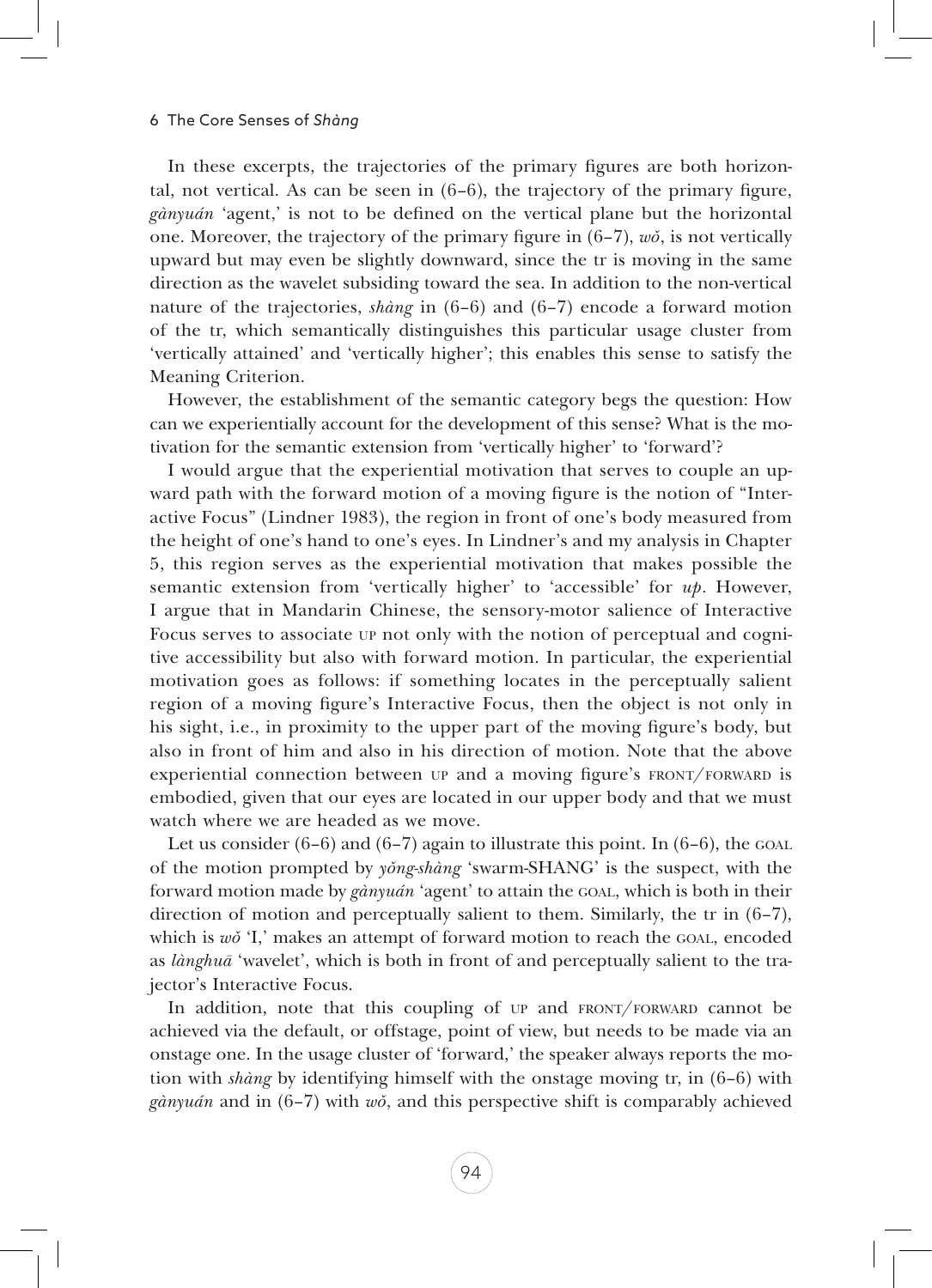via the cognitive mechanism of "self-projection" (Ikegami 2008), similar to what we have seen in the sense of 'approaching' for *up*. 66

### 6.1.4 'Attached'

The fourth meaning that I identified in the corpus is 'attached', which exhibits a meaning that is not present in the previous clusters. In particular, the use of *shàng* in this semantic category underscores the resultant state of a process, where something is attached to a typical surface.  $(6-8)$  and  $(6-9)$  instantiate this meaning:

| $(6-8)$ | 房屋<br>fángwū<br>house       | 外,<br>wài<br>outside   | 都<br>$d\bar{\sigma}u$<br>all  | 刷上<br>shuā-shàng<br>brush-SHANG |                           | 不同<br>bù tóng<br>different |
|---------|-----------------------------|------------------------|-------------------------------|---------------------------------|---------------------------|----------------------------|
|         | 的<br>de<br>LK               | 顏色,<br>vánsè<br>color  | 看起來<br>kàn-qĭlái<br>look-IPFV |                                 | 有點<br>yŏudiăn<br>a little | 像<br>xiàng<br>LK           |
|         | 童話<br>tónghuà<br>fairy tale | 世界。<br>shìjiè<br>world |                               |                                 |                           |                            |

"Outside of (the) houses is/was painted with different colors, (which) look like a fairy-tale world."

| $(6-9)$ | 報名        | 미        | 用       | 明信片,        | 寫上          |
|---------|-----------|----------|---------|-------------|-------------|
|         | bàoming   | kě       | yòng    | míngxìnpiàn | xiě-shàng   |
|         | register  | MOD      | use     | postcard    | write-SHANG |
|         | 姓名、       | 年齡、      | 地址、     | 性別、         | 電話。         |
|         | xingming  | niánlíng | dìzhǐ   | xìngbié     | diànhuà     |
|         | full name | age      | address | gender      | phone       |

"(To) register, (you) may use a postcard, and write your full name, age, address, gender and phone number (on it)."

As can be seen in  $(6-8)$  and  $(6-9)$ , this usage cluster exhibits an additional meaning that is not seen in the previous senses. In (6–8), *shàng* highlights the

<sup>66</sup> A comparison between *up* 'approaching' and *shàng* 'forward' reveals that both involve an onstage vantage point between the usage clusters, and this shared feature suggests an important role played by the vantage point in the study of lexical semantics. A cross-linguistic comparison as to how the involvement of an onstage vantage point can motivate semantic extensions from the same conceptual substrate would be an interesting pursuit. I will return to this issue in Chapter 8.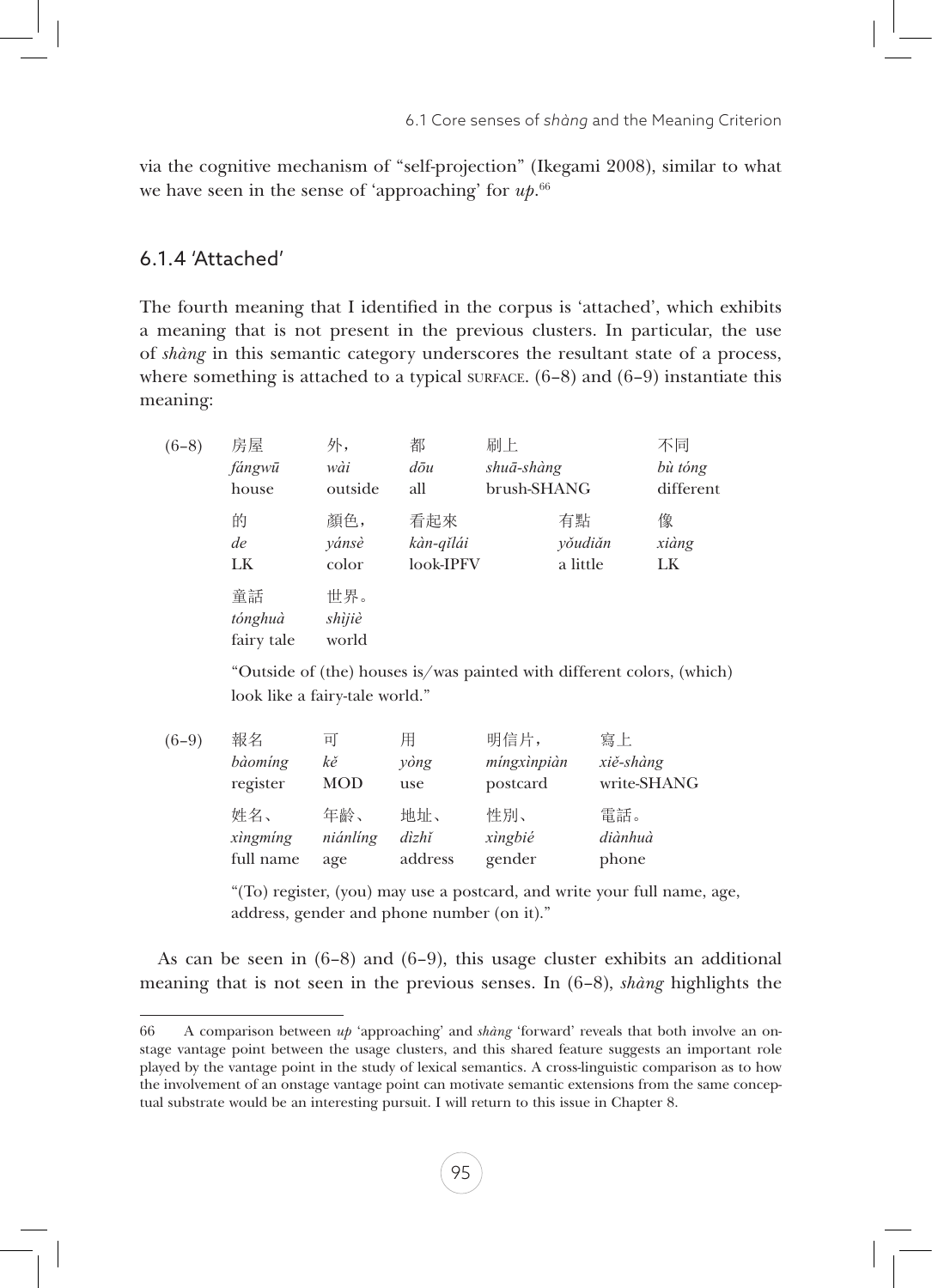result of the verbal process of *shuā* 'brush', so that the product *yánsè* 'color' is attached to the wall of the house as a prototypical surface. Similarly in (6–9), the verbal process of *xiě* 'write' creates characters, with the resultative *shàng* denoting that these characters are attached to *míngxìnpiàn* 'postcard' as a typical surface. Therefore, the distinct meaning of an entity being attached to a prototypical surface allows the usage cluster of 'attached' to meet the Meaning Criterion of PP.

While this cluster of images satisfies the Meaning Criterion, it is also essential to discuss the possible connection between 'attached' and the other meanings in the semantic network. Accordingly, we may ask whether 'attached' is an extension from another meaning, and in cases where it is, what motivates the semantic extension.

A look into the corpus reveals the possible connection between 'attached' and 'vertically attained'. As we saw in 6.1.1, the meaning of 'vertically attained' involves a surface with which the tr finally gets into physical contact and on which the tr can stay. I argue that this element remains crucial in understanding 'attached'. For instance, *wūdǐng* in (6–1) and *chéngqiáng* in (6–2) are both prototypical surfaces with which the tr of the verbal process comes into contact. Such a surface is also instantiated in (6–8) as *fángwū* and as *míngxìnpiàn* in (6–9). Therefore, the two meanings both invoke a surface.

(6–10) is another example taken from the corpus, which may illustrate the possible route of semantic extension from 'vertically attained' to 'attached':

| $(6-10)$ | 看著<br>kàn-zhe<br>look-IPFV        | 兒子<br>érzi<br>son             | 哀求<br>āiqiú<br>beseech                          | 的<br>de<br>LK         | 眼神,<br>yănshén<br>look               |                         |
|----------|-----------------------------------|-------------------------------|-------------------------------------------------|-----------------------|--------------------------------------|-------------------------|
|          | 葉三娘<br>yè sānniáng<br>Ye Sanniang |                               | 低了頭<br>$d\bar{\iota}$ -le-tóu<br>lower-PFV-head |                       | 取下<br>$q\check{u}$ -xià<br>take-down |                         |
|          | 己經<br>yĭjīng<br>already           | 戴上<br>dài-shàng<br>wear-SHANG |                                                 | 頭頂<br>tóudĭng<br>head | 的<br>de<br>LK                        | 斗笠<br>dŏulì<br>leaf hat |

"As she saw the beseeching look in her son's eyes, Ye Sanniang lowered her head and took down the leaf hat that she had been wearing on her head…"

The *shàng* in (6–10) is ambiguous between the readings of 'vertically attained' and 'attached'. On one hand, this instance of *dài-shàng* 'wear-SHANG' can be understood to involve a tr, elaborated as *dǒulì* 'leaf hat', which has been sitting on the top of Ye Sanniang's head as a result of vertical elevation—meaning this usage can be interpreted as an instantiation of 'vertically attained'; on the other hand, the tr in this instance can also be construed as simply attached to the top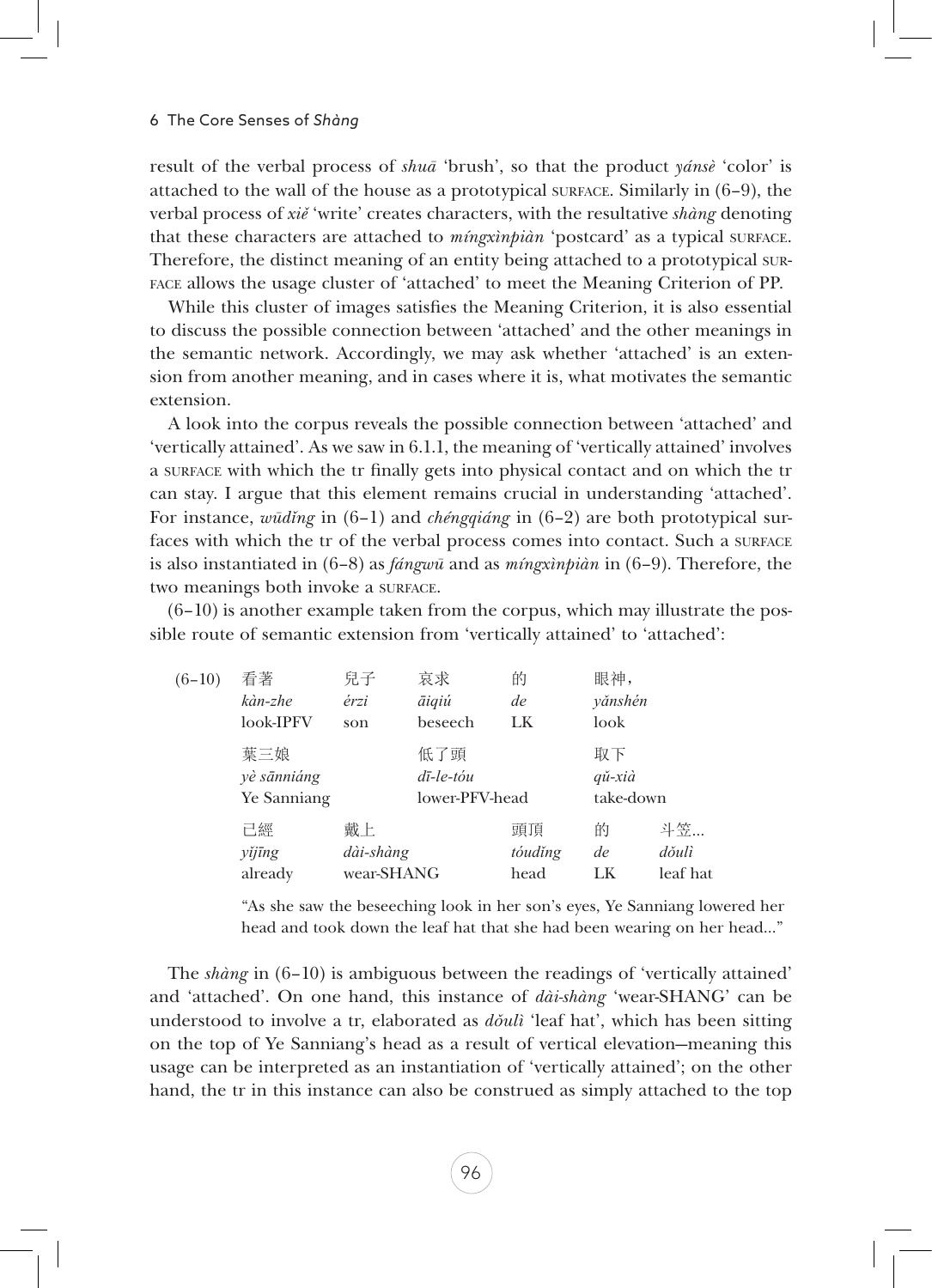of Ye Sanniang's head, with the head serving as a surface, hence the reading of 'attached'. For contrast, consider the constructed instance below, which also involves the construction of *dài-shàng*,

| $(6-11)$ | 看著          | 兒子   | 哀求         | 的  | 眼神,      |
|----------|-------------|------|------------|----|----------|
|          | kàn-zhe     | érzi | āiqiú      | de | yănshén  |
|          | look-IPFV   | son  | beseech    | LK | look     |
|          | 葉三娘         |      | 戴上         |    | 斗笠       |
|          | yè sānniáng |      | dài-shàng  |    | dŏulì    |
|          | Ye Sanniang |      | wear-SHANG |    | leaf hat |

"As she saw the beseeching look in her son's eyes, Ye Sanniang took down the leaf hat…" (constructed)

The main difference between  $(6-10)$  and  $(6-11)$  is the nature of the NP immediately following the construction of *dài-shàng*. In (6–10), the NP is instantiated by *tóudǐng* as a location, so the reading of attaining a vertical goal is more prominent. In contrast, the NP following *shàng* in (6–11) is instantiated by a thematic patient instead of a location, so the reading of attaining a vertical goal is weaker, which makes  $(6-11)$  a less typical case of 'vertically attained'.<sup>67</sup> A comparison between these two examples constitutes a case of "attenuation" (Langacker 1999), with the sense of vertical elevation having faded away, leaving behind only the conceptual content of attachment to <sup>a</sup> surface. I will return to this point in Chapter 7.

# 6.1.5 'Completive'

The fifth meaning identified in the corpus involves less conceptual content than 'attached' and pertains to the speaker's construal of a situation. Specifically, *shàng* in this group of [V] – [SHANG] highlights the finish of a physical process denoted by the verb, in which two entities come into contact. For instance, *shàng* in (6–12) and (6–13) codes the endpoint of such a verbal process:

<sup>67</sup> Here, I only show the possibility of 'vertically attained' and 'attached' being related by considering pairs like  $(6-10)$  and  $(6-11)$ . The issue of how and why a difference in the following NP can induce semantic extension will be addressed as I discuss the concept elaboration of *shàng*.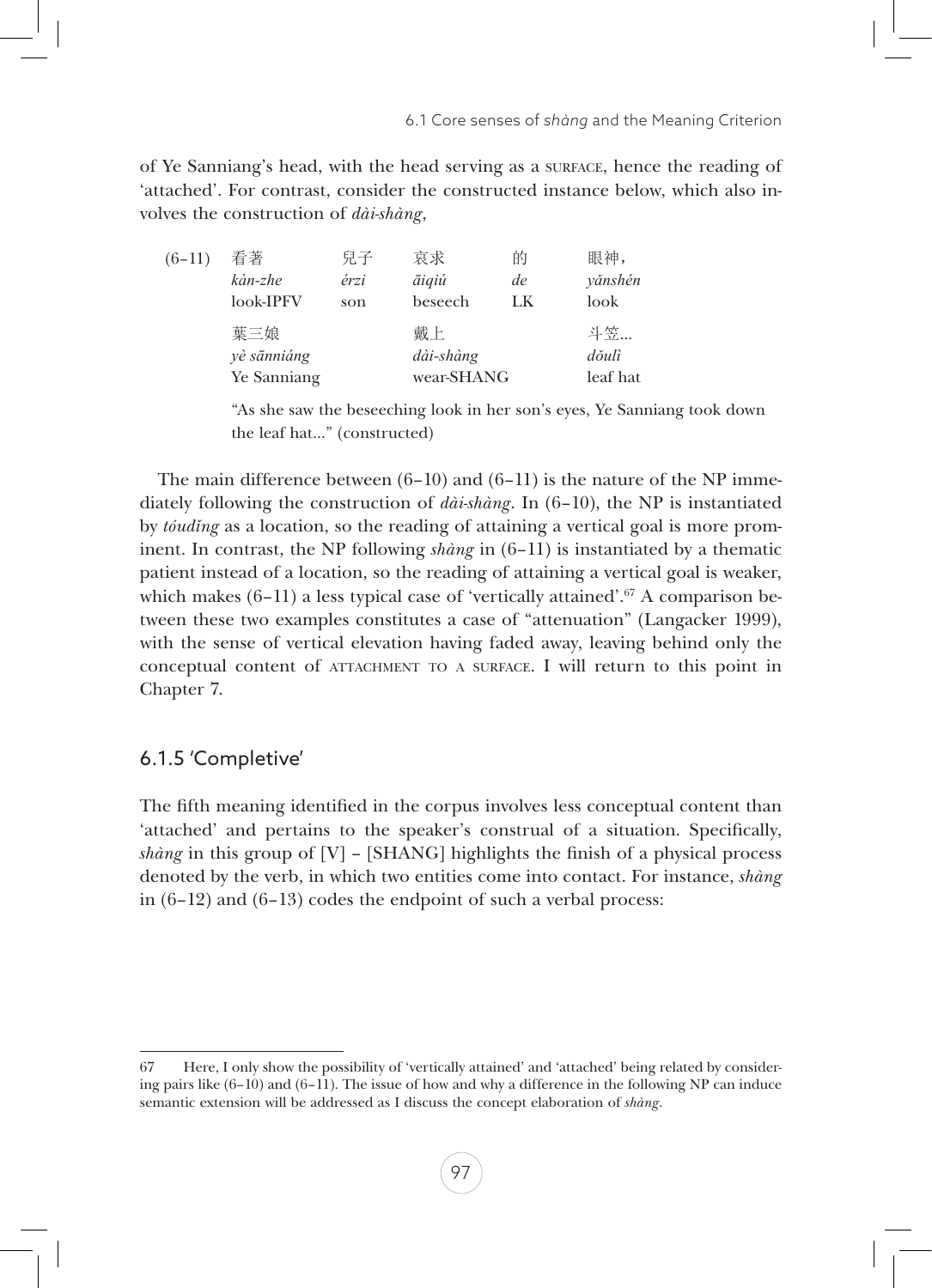#### 6 The Core Senses of *Shàng*

| $(6-12)$ | 當<br>dāng<br>when | 門<br>mén<br>door | 快要<br>kuài yào<br>about to | 關上<br>guān-shàng<br>close-SHANG |            | 或<br>huò<br>or |
|----------|-------------------|------------------|----------------------------|---------------------------------|------------|----------------|
|          | 正在                | 合攏               | 時,                         | 千萬                              | 別          | 進出。            |
|          | zhèng zài         | hélŏng           | shí                        | qiānwàn                         | bié        | $jin$ - $chi$  |
|          | <b>IPFV</b>       | join             | when                       | certainly                       | <b>NEG</b> | enter-go out   |

"When the doors (of an elevator) are coming to a complete close or are in the middle of coming together, never walk in or out."

| $(6-13)$ | 白兔<br>báitù<br>rabbit  | 笑得<br>xiào-dé<br>laugh-PFV |                | 嘴唇<br>zuĭchún<br>lip | 都<br>$d\bar{\sigma}u$<br>PRT | 裂開<br>liè-kāi<br>split-open |
|----------|------------------------|----------------------------|----------------|----------------------|------------------------------|-----------------------------|
|          | 了,<br>le<br><b>CRS</b> | 一直<br>vìzhí<br>until       | 到<br>dào<br>to | 現在<br>xiànzài<br>now | 還<br>hái<br>still            | 沒有<br>méiyǒu<br><b>NEG</b>  |
|          | 合上。<br>hé-shàng        | come together-SHANG        |                |                      |                              |                             |

"The rabbit kept laughing until its lips split, and its lips have still not come together."

Compared to what we have seen in the typical instantiations of 'attached',  $(6-12)$  and  $(6-13)$  only involve two entities entering into contact with each other, neither involving a typical surface.<sup>68</sup> In particular, in (6–12), *shàng* denotes the resultant state of two objects being in contact, which is coded by the verbal process of *guān* 'close'. This instance is a warning against entering the elevator before the doors of an elevator are still in the middle of coming into a state of contact, i.e. before the endpoint of the closing process of the doors. In (6–13), *shàng* similarly denotes the endpoint of the verbal process, *hé* 'come together,' where the tr, *zuǐchún* 'lips,' are still in the middle of the ongoing process of coming into

<sup>68</sup> Some might argue that the NPs in the above examples, *mén* and *zuǐchún*, could be associated with surface, which would undermine the validity of my claim. However, my point here is that, used with a verb of closing, surface is not the most prominent feature of *mén* or *zuǐchún*. Recall that in Chapter 5, I discussed Croft's (1993) insight that a dependent predication can trigger a metonymic extension in an autonomous predication. Now we see that for an autonomous predication like *mén* or *zuǐchún*, different dependent predications can induce different degrees of domain highlighting. For instance, the element of surface receives more attention in the symbolic assembly of *zuǐchún-shang yǒu dōngxī* 'lip-SHANG exist something' than that of *hé-shang zuǐchún* 'come together-SHANG lips.' Therefore, my point is simply that for an instantiation of [V] – [SHANG] – [NP], where *shang* means 'completive', the element of surface of the NP as the autonomous predication is not brought to immediate focus but only remains in the conceptual base.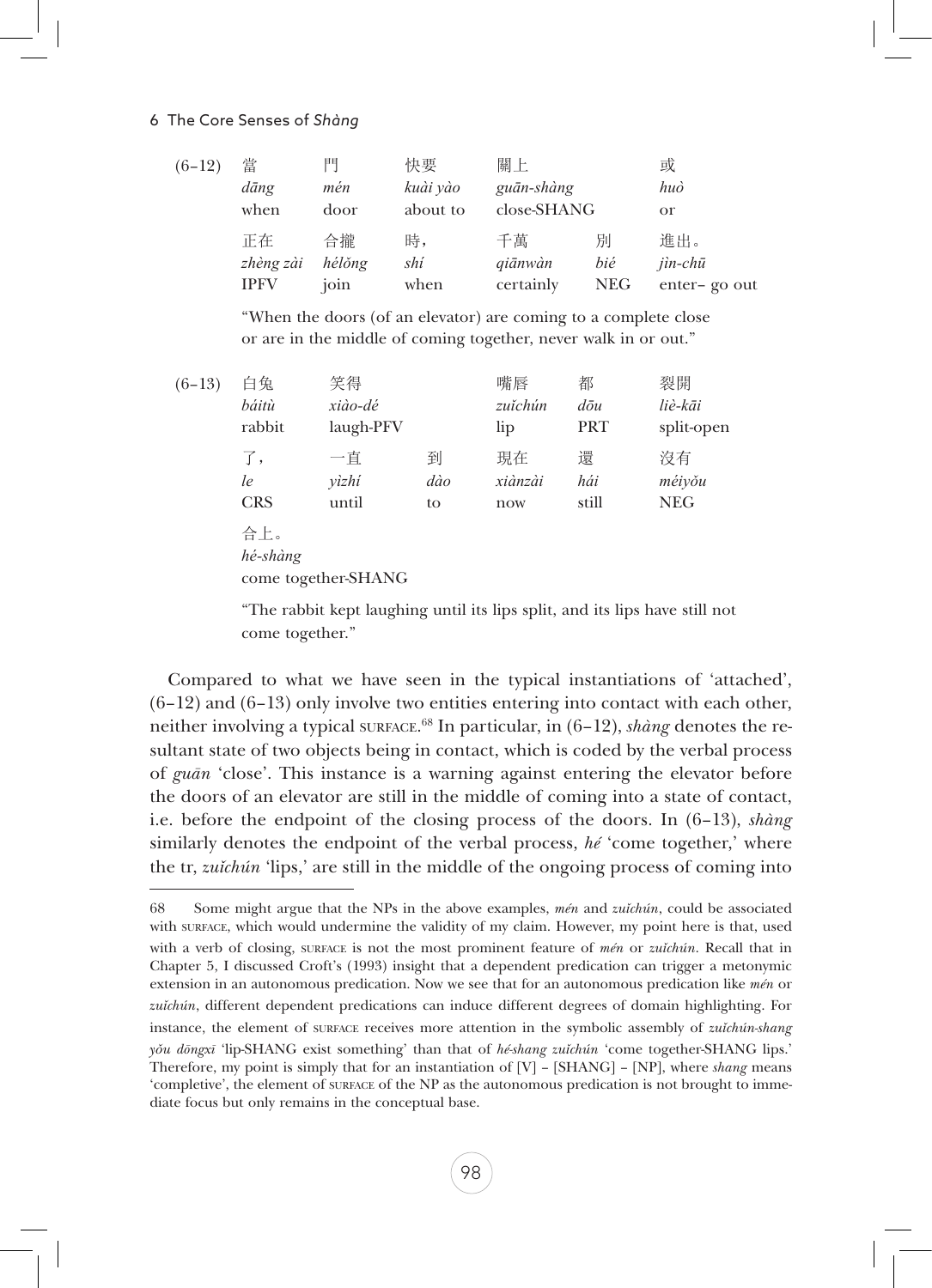proximity. Examples  $(6-12)$  and  $(6-13)$  show that the distinct meaning of contact (without involvement of a prototypical surface) allows this meaning to satisfy the Meaning Criterion.

As for the route of meaning extension, I consider 'completive' an extension from 'attached'. As an illustration of this, consider (6–14), which is a typical instance of 'attached' against its constructed counterpart  $(6-15)$ , where the reading of 'attached' is weaker and is therefore ambiguous between 'attached' and 'completive'.

| $(6-14)$ | 我      | 就          | 用       | 一張          | 紙,     | 寫上          |
|----------|--------|------------|---------|-------------|--------|-------------|
|          | wŏ     | jiù        | yòng    | $vi$ -zhāng | zhi    | xiě-shàng   |
|          |        | <b>PRT</b> | use     | one-CL      | paper  | write-SHANG |
|          | 媽媽     | 過          | 節       | 快樂」         | 六個     | 字。          |
|          | māma   | guò        | jié     | kuàilè      | liù-ge | zì          |
|          | mother | pass       | holiday | happy       | six-CL | character   |
|          |        |            |         |             |        |             |

"I then used a sheet of paper and wrote on it six characters: Happy Holiday, Mom!"

| $(6-15)$ | 我      | 寫上          |           | 「媽媽    | 過    | 節       |
|----------|--------|-------------|-----------|--------|------|---------|
|          | wŏ     | xiě-shàng   |           | māma   | guò  | jié     |
|          |        | write-SHANG |           | mother | pass | holiday |
|          | 快樂」    | 六個          | 字。        |        |      |         |
|          | kuàilè | liù-ge      | zì        |        |      |         |
|          | happy  | six-CL      | character |        |      |         |

"I wrote six characters: Happy Holiday, Mom!"

A comparison between (6–14) and (6–15) reveals a difference in the immediate co-text of *shàng* and the conceptual content prompted by the co-text. In (6–14), surface is linguistically elaborated by *yòng yì-zhāng zhǐ* 'use one-CL paper', whereas in  $(6-15)$ , the above co-text is omitted and remains only in the conceptual base. As a result, the involvement of surface in  $(6-15)$  becomes only latent compared to its unabridged counterpart, which results in an ambiguity between 'attached' and 'completive'.

In addition to the above pragmatically driven change, a gradual shift at the conceptual level may also account for the extension from 'attached' to 'completive'. If we take a look at the above instantiations of 'completive', including the doors coming toward each other in  $(6-12)$  and one's lips coming together in  $(6-13)$ , at first glance these processes do not seem to involve a typical surface. However, if we consider the endpoint of the above processes, viz. a door closed or lips closed, there exists a resultant surface in a loose sense. In particular, as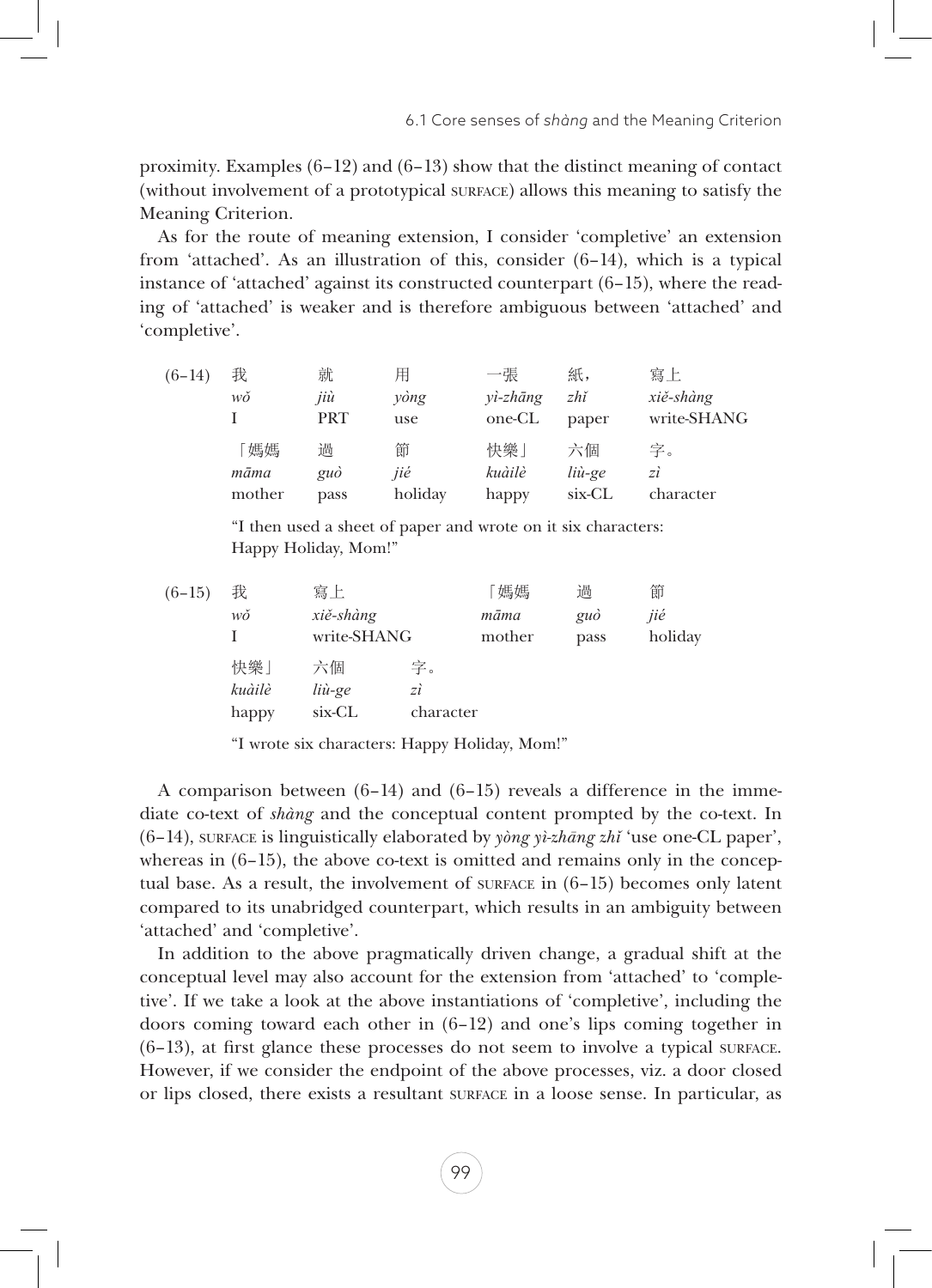a door fits into its frame, the two objects together form a surface, and after one's two lips are brought together, the gap between the upper and the lower lips disappears into a surface. Therefore, I consider the above instantiations of 'completive' to be extensions from prototypical instantiations of 'attached', with the only difference being the degree of prototypicality of the surface involved. $69$ 

#### 6.1.6 'Inceptive'

'Inceptive' is the sixth meaning that I identified for [V] – [SHANG]. This usage cluster is purely aspectual in nature, reflecting how a situation is viewed. *Shàng* in this semantic category serves to indicate the inception of a state and the continuation of that particular state.<sup>70</sup> In other words, it highlights the beginning, rather than the endpoint, of a process. Excerpts (6–16) and (6–17) are typical of this meaning:

| $(6-16)$ | 萬一                             | 他  | 追上了             | 別的     | 女孩,   |
|----------|--------------------------------|----|-----------------|--------|-------|
|          | wànvī                          | tā | zhuī-shàng-le   | bié de | nǚhái |
|          | what if                        | he | chase-SHANG-PFV | other  | girl  |
|          | 或者是                            | 我  | 愛上              | 你,     | 那     |
|          | huòzhěshì                      | wŏ | ài-shàng        | nĭ     | nà    |
|          | <sub>or</sub>                  | I  | love-SHANG      | you    | then  |
|          | 怎麼辦?<br>zěnmebàn<br>what to do |    |                 |        |       |

What if he met another girl, or if I fell in love with you, then what shall (we) do?"

| $(6-17)$ | 對                                  | 佛法              | 有了              | 更                     | 谁一步                             | 的                      |
|----------|------------------------------------|-----------------|-----------------|-----------------------|---------------------------------|------------------------|
|          | duì                                | fófă            | <i>v</i> ŏu-le  | gēng                  | jìnyíbù                         | de                     |
|          | about                              | <b>Buddhism</b> | have-PFV        | more                  | further                         | LK                     |
|          | 認識,<br>rènshì<br>understanding she | 她<br>tā         | オ<br>cái<br>PRT | 膣解<br>liăojiě<br>know | 其中<br>$qizh\bar{o}ng$<br>within | 意涵<br>vìhán<br>meaning |

<sup>69</sup> In this sense, 'completive' can be viewed as an extension from 'attached' as a consequence of "semantic attenuation" (Langacker 1999), with the conceptual element of surface being gradually stripped away. I will come back to this point in Chapter 7.

<sup>70</sup> The above definition of inceptive aspect is based on Smith (1997) and Xiao and McEnery (2004).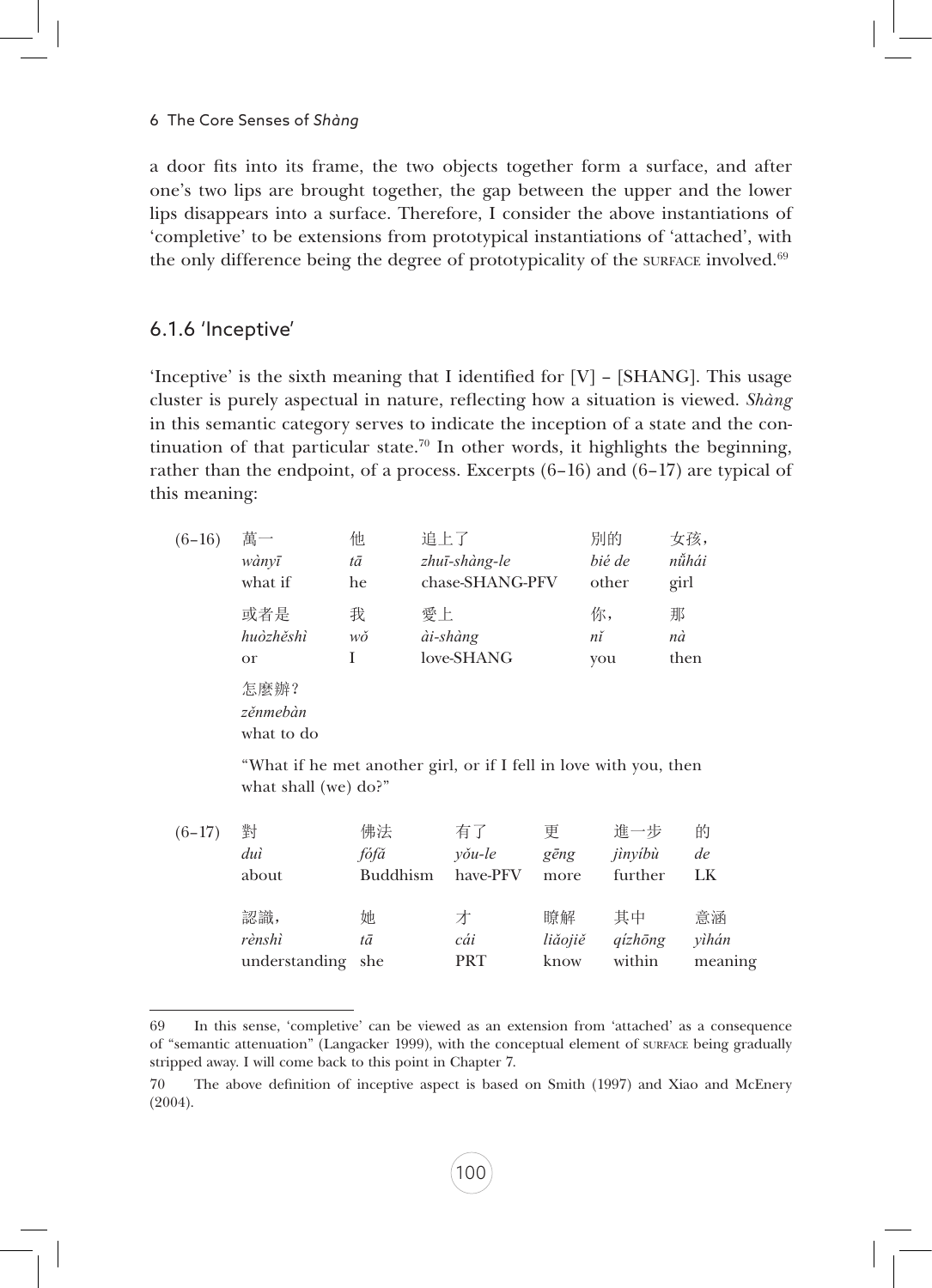| 並    | 逐漸        | 迷上           | 佛學。            |
|------|-----------|--------------|----------------|
| bing | zhújiàn   | mí-shàng     | fó-xué         |
| and  | gradually | addict-SHANG | Buddhist-study |

"After she had more thorough knowledge of Buddhism, she came to understand its real meaning, and was getting more and more addicted to the study of Buddhism."

In both of the above examples, *shàng* denotes the inception of a mental state coded by the verb. In (6–16), *shàng* encodes the beginning of the verbal process of *ài* 'love', with the symbolic assembly of *ài-shàng* meaning someone entering the mental state of being in love with another and remaining in that state. Likewise, *shàng* in (6–17) codes the inception of the psychological state of *mí* 'addict', i.e. the sentential subject being attracted to the study of Buddhism and remaining in that mental state. The above two instances show the meaning of someone deep in a mental state, which is different from 'completive'. The meaning 'inceptive' therefore meets the Meaning Criterion.

Besides satisfying the Meaning Criterion, this sense bears a possible connection with 'completive'. Consider the construction *guān-shàng* in (6–18):

| $(6-18)$ | 業者           | 將           | 鐵門     | 關上,         | 繼續       |
|----------|--------------|-------------|--------|-------------|----------|
|          | vèzhě        | jiāng       | tiěmén | guān-shàng  | jixù     |
|          | owner        | <b>DSPL</b> | gate   | close-SHANG | continue |
|          | 營業。          |             |        |             |          |
|          | yíngyè       |             |        |             |          |
|          | run business |             |        |             |          |
|          |              |             |        |             |          |

"The owner (of the casino) kept the gate shut and resumed business."

Juxtaposed with Excerpt (6–13), which is a typical instantiation of 'completive', this instantiation of *guān-shàng* has both a completive and an inceptive reading. In other words, *guān-shàng* in (6–18) is ambiguous between 'finishing the process of closing the door', which counts as an instance of 'completive', and 'with the door remaining in the state of being shut', a case of 'inceptive'. Given this token of *guān-shàng* with a dual reading, it is justifiable to see a possible relation between 'completive' and 'inceptive' for *shàng*. However, this claim begs the question: if the two meanings are obviously antonymous, in what way can they relate to each other?

I argue that difference in profiling is what causes the antonymous dual readings of (6–18). In (6–18), the sentential subject, which is encoded as *yèzhě*, is engaged in a series of processes. The sentential subject first makes an attempt to close the gate, then completes the process of closing, then resumes business.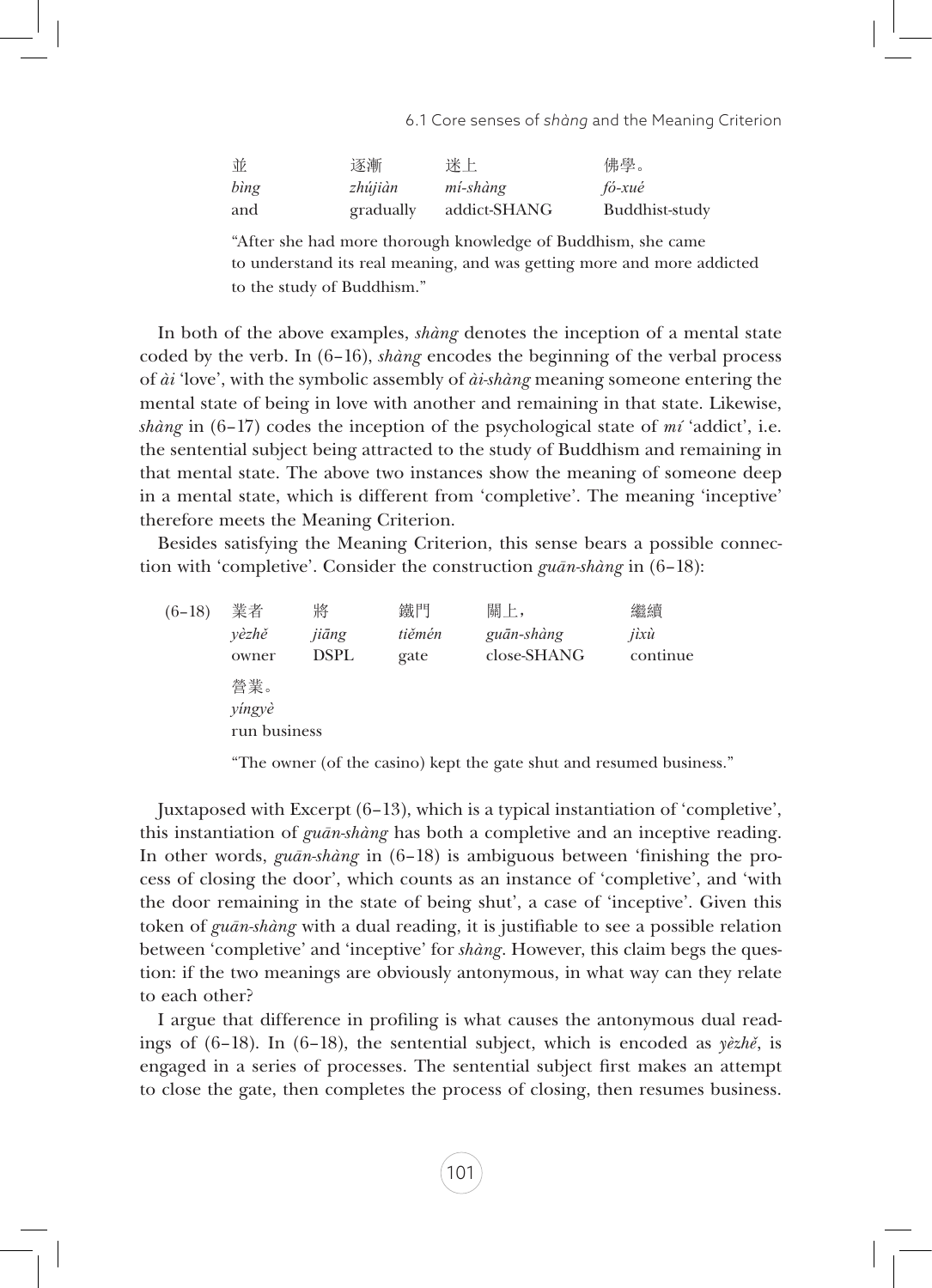

**Figure 6.1:** a) The reading of 'completive'; b) The reading of 'inceptive'

In this series of processes, if we choose to limit our attention to the process of closing and its endpoint, then *shàng* clearly denotes the finish of that process, which results in the exclusively completive reading that we saw in  $(6-13)$ . On the other hand, if we choose to focus on the verbal process of resuming business, then *shàng* not only denotes the endpoint of the closing process prior to resuming business, but also codes the onset of the state of the door being shut. Figure 6.1a and 6.1b below show how these alternative ways in allotting attention to an identical conceptual base can give rise to two completely antonymous readings. The single line represents the process of closing the door, the circle stands for the temporal point at which the door is closed, and the double line symbolizes the process of resuming business. Boldness stands for profiling and the direction of the arrow for the passage of time.

Thus the conceptual connection of 'inceptive' with 'completive' can be established by attributing the antonymy of the two readings to the difference in the windowing of attention to an identical conceptual base. Therefore, 'completive' and 'inceptive' for *shàng* may be considered two sides of the same coin.<sup>71</sup>

However, in addition to the shift in focus, two other important factors are also at play in explaining for the antonymy: verb types and shared conceptual content. First of all, as we have discussed, the 'completive' meaning occurs with verbs that create physical contact between objects, while the 'inceptive' meaning collocates with stative verbs of mental affinity. These two different types of verbs profile different bits of the identical conceptual base of cause, become and state (Croft 1990). On one hand, verbs of physical action like *guān* 'close' and *hé* 'bring together' code the cause portion of the conceptual scene, with *shàng* coding the end of that particular bit. On the other hand, stative verbs like *ài* 'love' and *mí*  'addict(ed)' linguistically elaborate the state portion of the entire scene, with *shàng* coding the inception of the mental state. Therefore, we can see that the shift in conceptual profile shown in Figure 6.1 is triggered by a shift from action to stative in terms of verb types and that *shàng* is 'completive' with respect to the cause, and 'inceptive' relative to the state.

<sup>71</sup> The issue of a lexical item developing two opposite meanings has been extensively reported in the literature. Interested readers are referred to Chen and Chang's (2010) research on Chinese *xiang*, Lu's (2017b) analysis of English *in*, and Rhee's (2000) discussion of various examples from Korean, Chinese, Old French and English.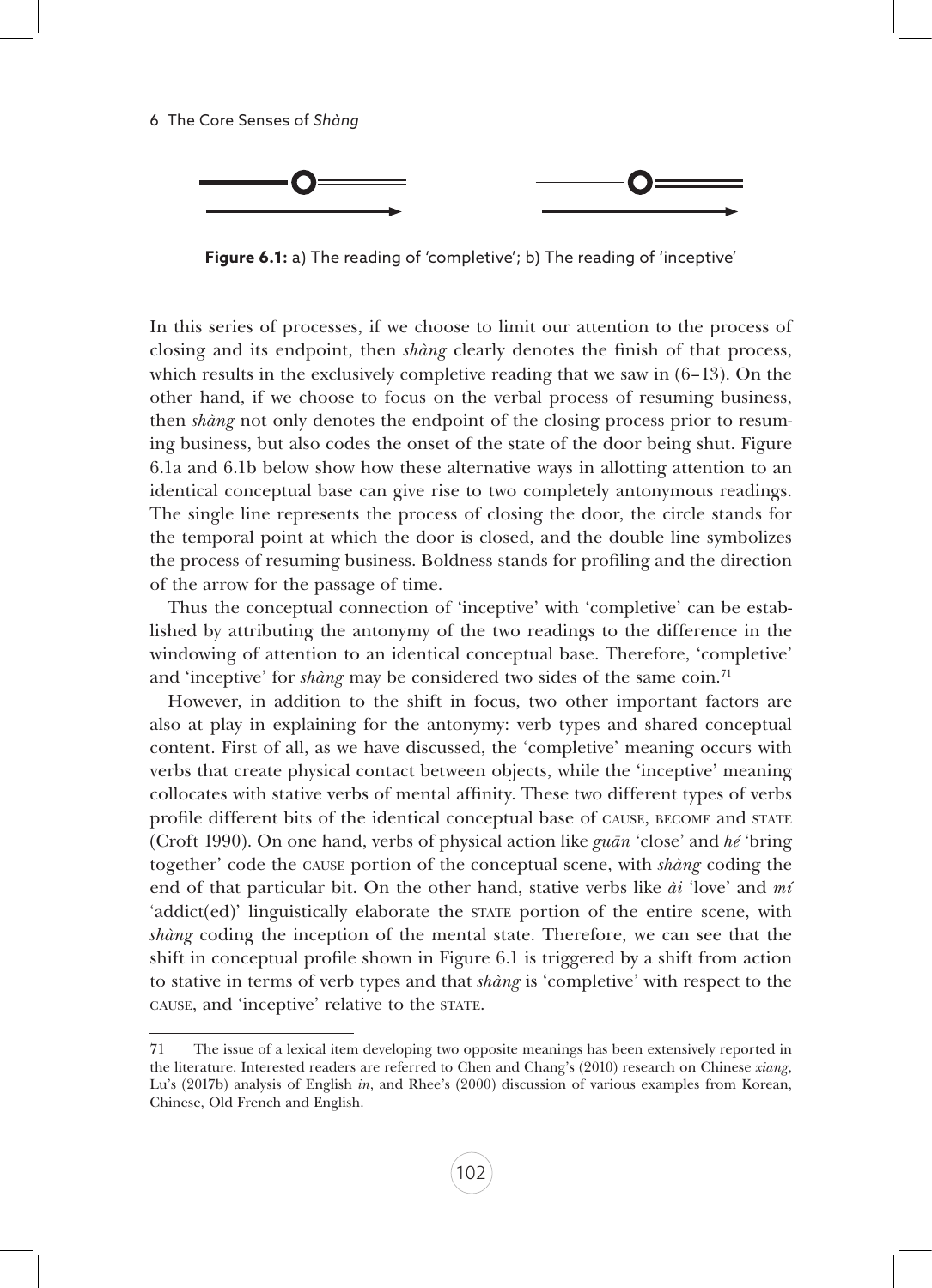The shared conceptual element of CONTACT may also provide an explanation for the extension from 'completive' to 'inceptive'. Specifically, the repertoire of the verbs that collocate with 'inceptive' is associated with the notion of mental affinity, which can be found, in a schematic manner, in the conceptual element of contact inherent in the usages of 'completive'. As I have shown, for the meaning of 'inceptive,' verbs that occur with *shàng* are verbs in the mental domain, including *ài* 'love,' *mí* 'addict,' etc., which suggest the notion of mental or emotional closeness. Note especially that not all verbs in the mental domain fit into the schema of [V] – [SHANG], since a verb that does not suggest mental closeness, such as *hèn* 'hate', cannot elaborate the above schema. Therefore, the key notion of closeness, instantiated respectively in a concrete and an abstract domain, is a commonality shared by 'completive' and 'inceptive'. This schematic commonality is what allows for the semantic extension to take place. I will return to this point in the discussion on the concept elaboration of 'inceptive'.

So far, I have introduced all the six core meanings identified in our corpus, and I have shown how these meanings meet the Meaning Criterion and how they are interrelated. Below, I will discuss the sanctioning sense in the semantic network in 6.2, and discuss these senses with respect to the Grammatical Criterion and the Concept Elaboration Criterion in terms of constructional schema in 6.3.

### **6.2 Decision of the sanctioning sense**

In this section, I employ Evans' (2004) criteria of PP to determine the sanctioning sense in the semantic network of *shàng*.

For the first criterion of earliest attested meaning, according to 搜詞尋字 *sōu cí xún zì*, an online Chinese database, the earliest meaning of *shàng* was 'high', which corresponds to the senses of 'vertically higher' and 'vertically attained'. This makes these two meanings meet the first criterion of PP.72

As for the second criterion of predominance in the semantic network, 'vertically attained' fits best. As I mentioned in 6.1, Mandarin *shàng* occurs in a variety of constructions. A look into the corpus reveals that, among those constructions that contain *shàng*, [NP] – [SHANG] is the most frequent, and its usages are predominantly instantiations of 'vertically attained'. Therefore, 'vertically attained' best fits this criterion in terms of frequency in the entire semantic network of *shàng*.

'Vertically attained' also satisfies both the third criterion (naturalness of prediction) and the fourth (facilitation of cognitive processing). 'Vertically attained'

<sup>72</sup> *Sōu cí xún zì* is an online Chinese dictionary that offers information on the diachronic development of most Chinese characters. It can be accessed at http://words.sinica.edu.tw/sou/sou.html.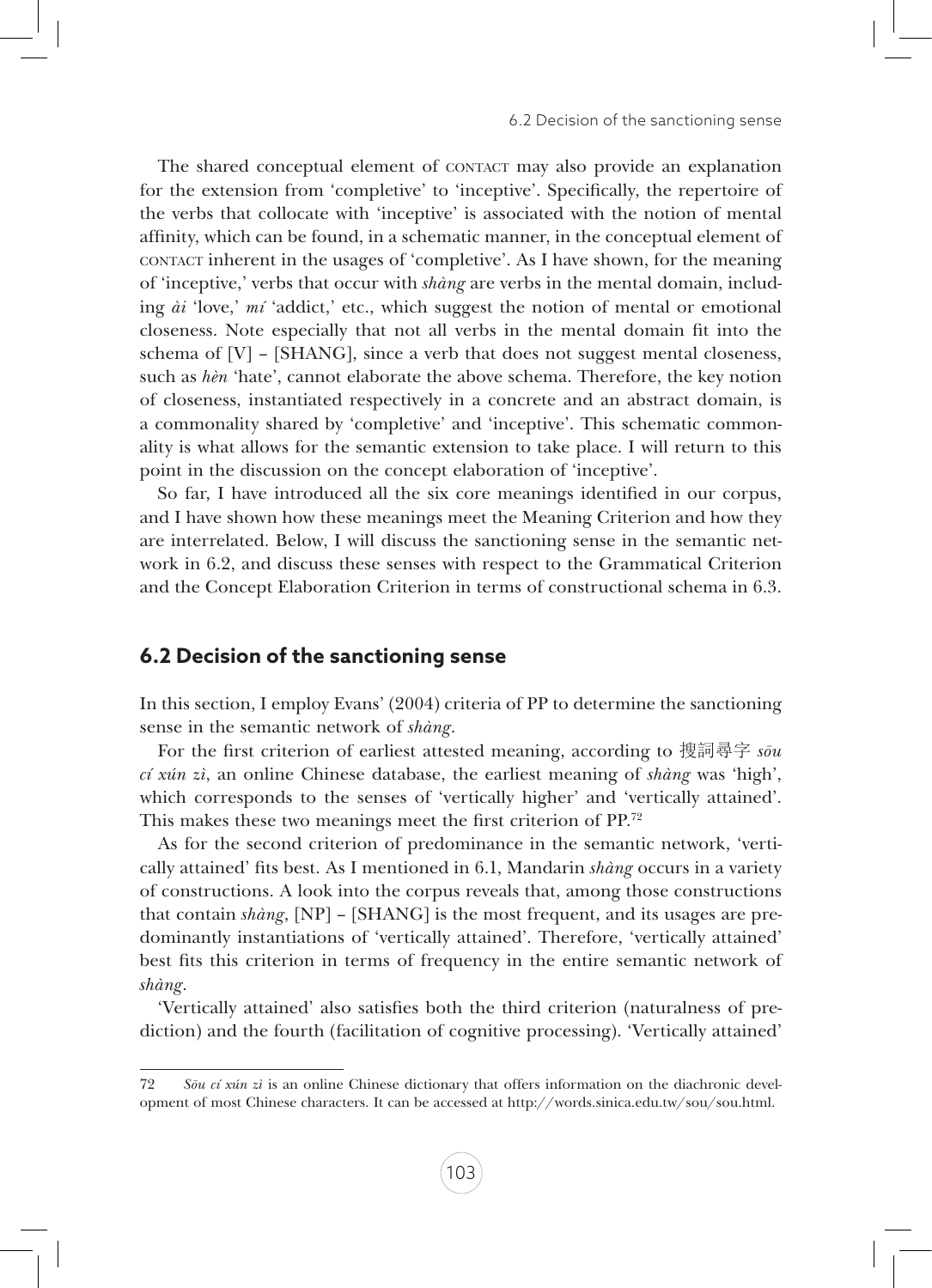satisfies both these criteria because the image-schematic components of UPWARD motion and contact are imminent not only in the other core senses but also in many other metaphorical usages. Therefore, selection of this sense as the primary sense is the most natural and the most cognitively plausible, which allows it to meet the third and the fourth criteria.

As for the fifth criterion, human phenomenological experience, since the three meanings instantiated in the domain of space ('vertically attained', 'vertically higher', and 'forward') are what human beings are most aware of, these meanings meet this criterion. For the meaning of 'attached', in addition to the conceptual content of an entity being in contact with a surface, the meaning is also aspectual in nature, so does not merely involve the domain of space. Therefore, this sense can hardly be considered the most fundamental. As a result, only the first three senses are all judged to meet the fifth criterion.

With the above results, Table 4 below summarizes how each of the six core senses fits the criteria of PP, where a double circle stands for full satisfaction of a criterion and a single circle for only partial fulfillment. 'Vertically attained' satisfies all the criteria and should be considered the best choice of the sanctioning sense.73

|           |                | 'Vertically<br>attained' | 'Vertically<br>higher' | 'Forward' | 'Attached' | 'Completive'<br>and 'inceptive' |
|-----------|----------------|--------------------------|------------------------|-----------|------------|---------------------------------|
|           | 1              | О                        | О                      |           |            |                                 |
|           | $\overline{2}$ | Ο                        |                        |           |            |                                 |
| Criterion | 3              | Ο                        |                        |           |            |                                 |
|           | $\overline{4}$ | О                        |                        |           |            |                                 |
|           | 5              | o                        |                        | О         |            |                                 |

|  | Table 4: The core senses of shàng with respect to Evans' (2004) criteria |  |
|--|--------------------------------------------------------------------------|--|
|  |                                                                          |  |

<sup>73</sup> The polysemy of *shàng* has been studied by Su (1997) and Jin (2007). Su's (1997) presentation of 'UP' as the prototypical meaning in the semantic extension of *shang* is in line with my analysis. On the other hand, Jin's (2007) choice of 'on' as the prototypical sense is dubious, since the choice was not methodologically justified.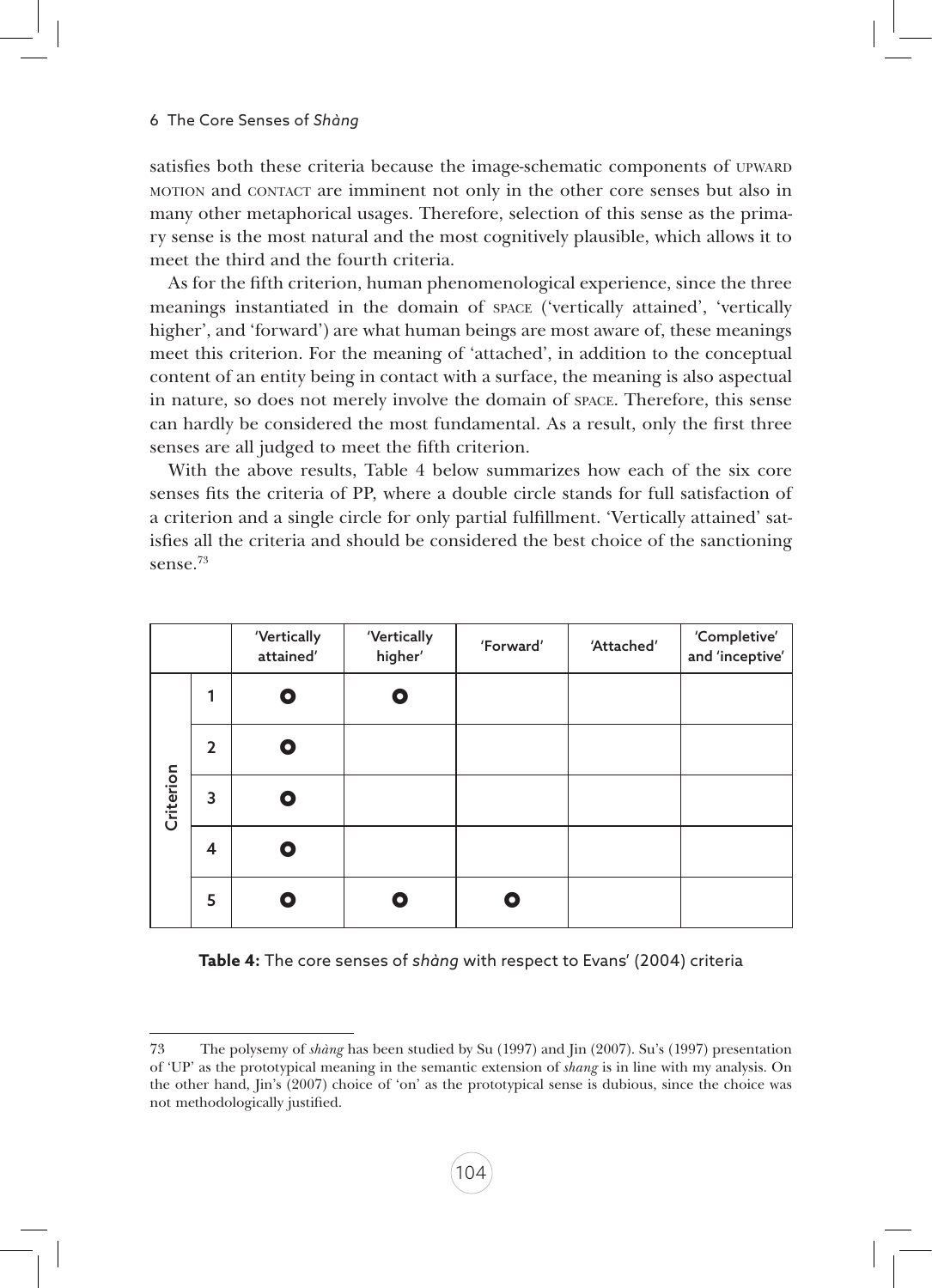## **6.3 The core senses of** *shàng* **and their associated constructional schemas**

In this section, I discuss the constructional schemas associated with six senses of *shàng*, to see how each of them exhibits its own pattern of grammatical profile and of concept elaboration.

First of all, the concept elaboration of *shàng* is influenced by its preceding verb and its following NP, with the former taking priority in the analysis. Based on the A-D alignment within the assembly, *shàng* is the dependent predication, and the verb is the autonomous predication in a relative sense. This is because, out of many possible concepts associated with a verb, the resultant state of the verbal process is only one of them, while for a resultative suffix, the processual predication is the only concept associated with it; and a suffix needs a verb to specify what kind of process it modifies. The NP that follows comes into play as an argument of the verb, with  $[V]$  – [SHANG] being the dependent predication and the NP the autonomous one. Hence, in analyzing the contextual factors which may help determine the meaning of *shàng*, the verb should be given priority over the NP following *shàng*. This principle will hold throughout my discussion of the concept elaboration of *shàng*. Interested readers are referred to Lu (2015a) for a detailed discussion of how the A-D alignment influences the semantics of *shàng*.

#### 6.3.1 'Vertically attained' and its associated constructional schemas

*Shàng* 'vertically attained' necessarily occurs in the schema of [NP1] – [V] – [SHANG] – [NP2], where the meaning is contingent on its autonomous predication, viz. verbs of vertical elevation that profile an upward trajectory, such as *pá* 'climb,' *yuè* 'jump,' or *dēng* 'mount'. Note especially that the notion of effort is involved in most processes of 'vertically attained'. In addition to the above special property of the processual predication, the NP2 slot is always instantiated by a specific GOAL with a surface on top. Examples  $(6-1)$  and  $(6-2)$ , repeated here as  $(6-19)$  and  $(6-20)$  below, illustrate the two features discussed above.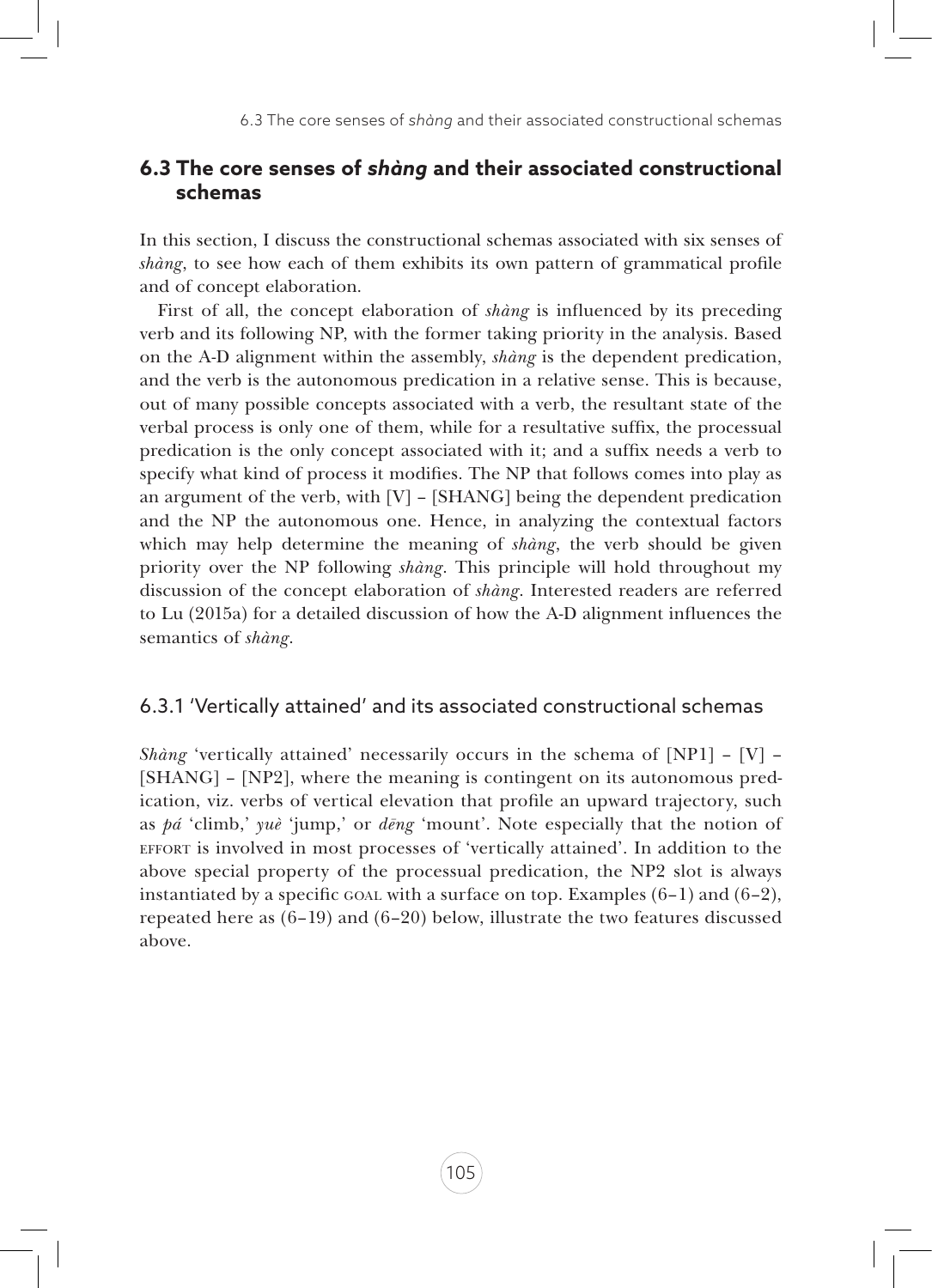#### 6 The Core Senses of *Shàng*

| $(6-19)$ | 擔心              | 這場雪           |                 | 太    | 大,          | 屋頂     |
|----------|-----------------|---------------|-----------------|------|-------------|--------|
|          | dānxīn          | zhè-chăng-xuě |                 | tài  | dà          | wūdĭng |
|          | worry           | this-CL-snow  |                 | too  | big         | roof   |
|          | 吃不住,            |               | 待會              | 我    | 爬上          | 屋頂     |
|          | chī-bú-zhù      |               | dàihuì          | wŏ   | pá-shàng    | wūdĭng |
|          | contain-NEG-PFV |               | later           |      | climb-SHANG | roof   |
|          | 去               | 鏟一鏟           |                 | 雪。   |             |        |
|          | qù              | chăn-yì-chăn  |                 | xuě  |             |        |
|          | go              |               | shovel-TNTV-RED | snow |             |        |
|          |                 |               |                 |      |             |        |

"(I) worry that the snow is too heavy for the roof to take. Later, I'll climb onto the roof to shovel the snow."

| $(6-20)$ | 完工<br>wángōng<br>finish         | 的<br>de<br>LK             | 時候,<br>shíhòu<br>when       | 他<br>tā<br>he  | 登上<br>dēng-shàng<br>mount-SHANG |                                |
|----------|---------------------------------|---------------------------|-----------------------------|----------------|---------------------------------|--------------------------------|
|          | 城牆,<br>chéng qiáng<br>city wall | 從<br>$\dot{cong}$<br>from | 東門<br>dōng mén<br>East gate | 到<br>dào<br>to | 北門,<br>běi mén<br>North gate    | 巡視了<br>xúnshì-le<br>patrol-PFV |
|          | 一周。<br>$v$ ì zhōu<br>one circle |                           |                             |                |                                 |                                |

"When (the construction work was) finished, he climbed onto the top of the city wall, and patrolled from the East Gate to the North Gate to examine (the construction)."

These two examples exemplify a distinct pattern of grammatical profile and concept elaboration for 'vertically attained'. In (6-19), the tr, *wǒ* 'I', follows a trajectory in space with effort by means of climbing, which is linguistically elaborated by the verb *pá*, and finally vertically attains the specific and concrete goal, which is coded by *wūdǐng* 'roof'. Here, the NP *wūdǐng* is a surface which supports the tr and allows the tr to stay firmly on it. The tr in  $(6-20)$ ,  $t\bar{a}$  'he', likewise ascends in space with effort by means of mounting, coded by the verb *dēng*, and as a result finishes on the top of the city wall. The goal, *chéng qiáng*, is conceptually associated with a surface on top of it, which can physically uphold the tr.

Based on the above discussion, in this usage cluster, *shàng* is structurally preceded by a verb and is followed by an NP that specifies the goal of the verbal process.

Furthermore, the pattern of concept elaboration for 'vertically attained' includes a verb of vertical elevation that involves effort and profiles the ascending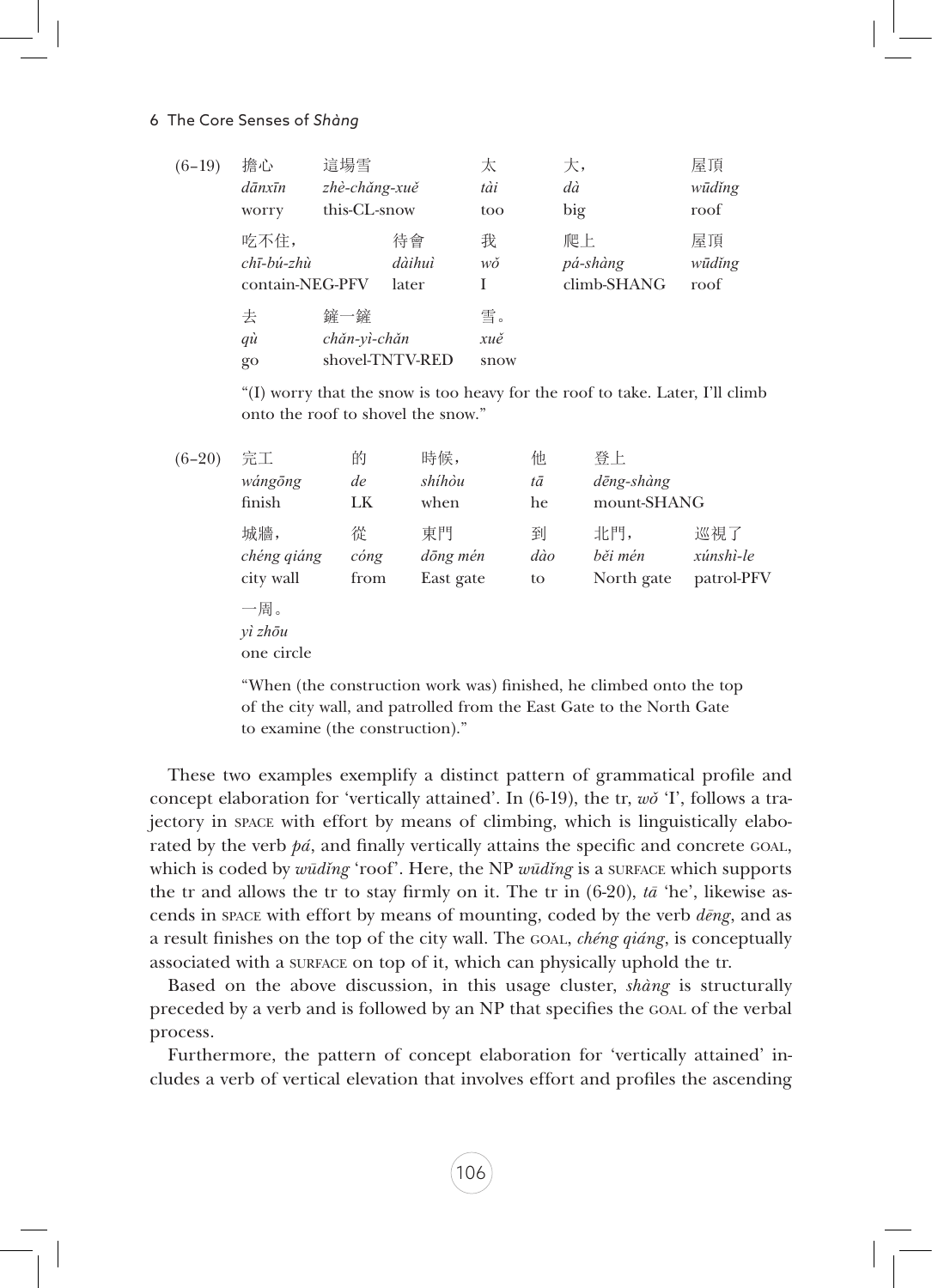

**Figure 6.2:** The image-schematic structure for 'vertically attained'

path and an NP associated with surface as the goal of the trajectory. With the conceptual base of the source-path-goal schema, Figure 6.2 below demonstrates the image-schematic structure for 'vertically attained', where the path and the goal are both profiled and put in bold, and the horizontal bold line signals the surface-related nature of the GOAL.

Besides satisfying the Meaning Criterion, 'vertically attained' also exhibits its own pattern of grammatical profile and concept elaboration, which entitles this usage cluster to the status of a distinct sense.

## 6.3.2 'Vertically higher' and its associated constructional schema

The sense of 'vertically higher' occurs within the constructional schema of [NP1] – [V] – [SHANG] – [NP2]. The concept elaboration of that schema is first of all dependent on a verb of vertical elevation that profiles only the upward path or the manner of vertical elevation. A typical example of the former (upward path only) group is *shēng-shàng* 'rise-SHANG', and two instances of the latter (manner of vertical elevation) group being *fú-shàng* 'float-SHANG' and *fēi-shàng* 'fly-SHANG'.74

In addition to the distinct path-profiling property of the verb as the autonomous predication in  $[V]$  – [SHANG], note that the slot of NP2 is always elaborated by a general location like *tiān* or *tiānkōng* 'sky', toward which the tr, which is instantiated by NP1, is directed. The vague and general nature of the GOAL is important for a usage event that involves  $[NPI] - [V] - [SHANG] - [NP2]$  to be analyzed as an instantiation of 'vertically higher'. If the usage event includes a concrete goal like a tree branch, as in *fēi-shàng zhītóu* 'fly-SHANG tree branch',

<sup>74</sup> In addition to [V] – [SHANG], this sense is also instantiated in other constructional schemas, such as [SHANG] – [V]. Typical examples are *shàng-shēng* 'SHANG-rise'and *shàng-fú* 'SHANG-float'.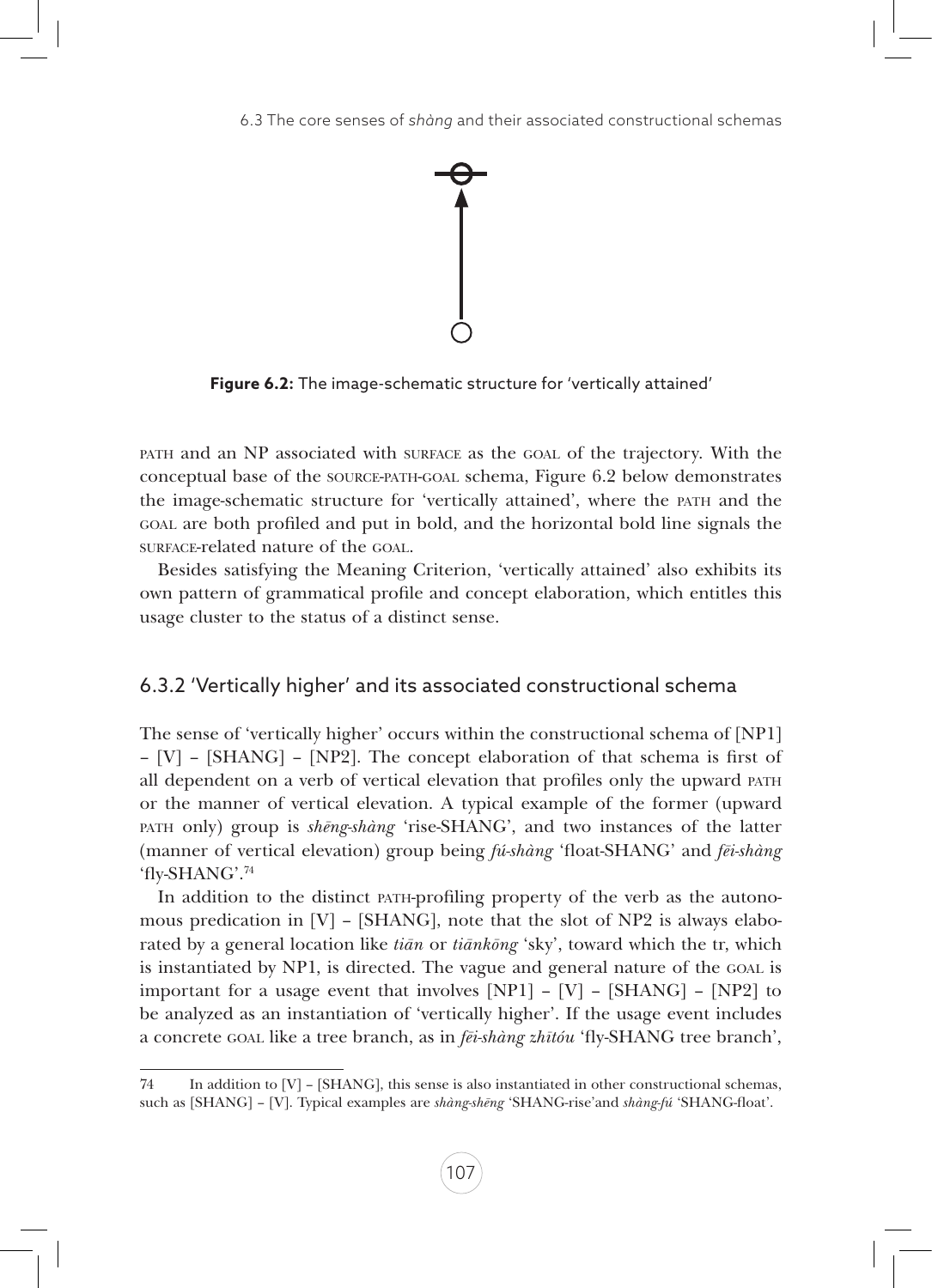**Figure 6.3:** The image-schematic structure for *shàng* meaning 'vertically higher'

then the usage develops an additional meaning and should be analyzed as an instantiation of 'vertically attained'.75

From the above discussion, we see that 'vertically higher' has the grammatical profile of  $[NP1] - [V] - [SHANG] - [NP2]$ . As for its concept elaboration, the usage involves a verb of vertical elevation that profiles only the upward path of the trajectory and a general locative noun phrase as the goal, which renders the entire construction strictly instantiated in the domain of space.

Therefore, this cluster of usage satisfies the Grammatical Criterion and the Concept Elaboration Criterion, in addition to the Meaning Criterion, which secures its status as a distinct sense. Figure 6.3 shows the image-schematic structure for 'vertically higher'. With the source-path-goal schema as its conceptual base, this cluster profiles both the path and the general goal, which are both represented in bold, with the source remaining in the conceptual base.

# 6.3.3 'Forward' and its associated constructional schemas

The meaning of 'forward' occurs in the constructional schema of  $[NP] - [V]$  $[SHANG]$  (–  $[X]$ ), with X being an optional path-highlighting element that can be instantiated by either an adverb or an NP. In addition, its pattern of concept elaboration involves at least the following elements: a verb that prompts a non-vertical path of a moving figure; a verb of motion or a verb of transfer; and an onstage point of view, the direction of which coincides with that of the moving figure. Below, I discuss the role played by verbs of motion.

<sup>75</sup> The two instances of *fēi-shàng* discussed here, according to Lakoff's (1987) fine-grained image-schematic analysis, would also have to be listed as two separate usages. However, the reason I classify these two instances into different semantic categories is based on their different "conceptual archetypes" (Langacker 1999, 2006, 2008), which I will elaborate on in Chapter 7. Interested readers are also referred to Lu (2017) for details.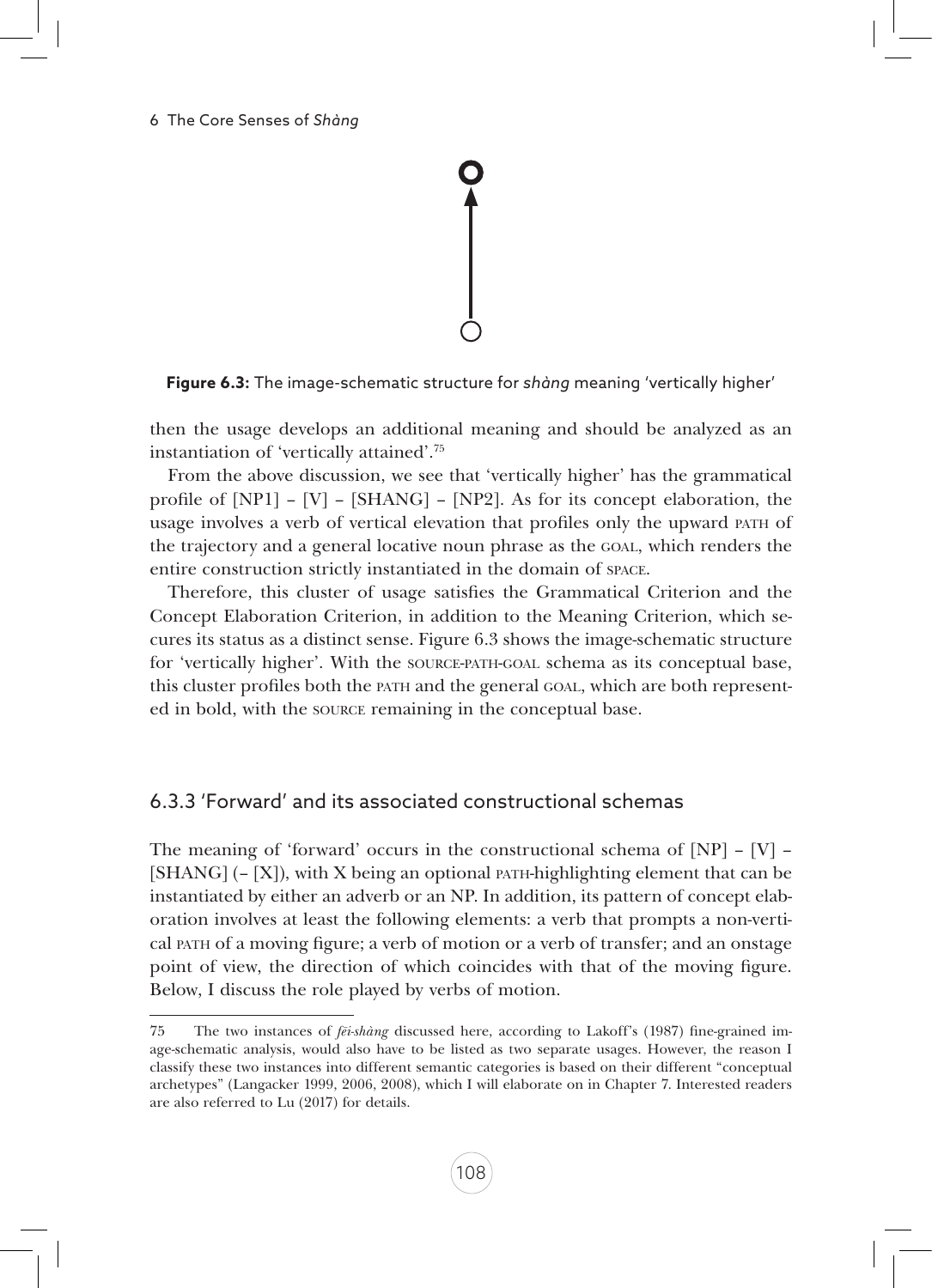In this semantic category, the meaning of *shàng* is contingent on its autonomous predication, in this case verbs of non-vertical motion, such as *zhuī* 'chase' or *gǎn* 'hurry', which code the motion of the tr and thus highlight the path. The above characteristic renders this usage cluster strictly instantiated in the domain of space. However, these verbs are not inherently associated with vertical elevation, and the forward trajectory is coupled with the concept of up via an onstage conceptualizer that coincides with the tr, as I explained in 6.1. Instances  $(6-6)$ and  $(6-7)$ , repeated here as  $(6-21)$  and  $(6-22)$ , are typical:

| $(6-21)$ | 幹員        | 發覺          | 郭長榮           | 準備          | 逃逸,     |
|----------|-----------|-------------|---------------|-------------|---------|
|          | gànyuán   | fājué       | guō chángróng | zhŭnbèi     | táoyì   |
|          | agent     | find        | Guo Changrong | ready       | escape  |
|          | 立即        | 擁上,         | 逮捕            | 郭           | 嫌。      |
|          | lìjí      | yŏng-shàng  | dàibǔ         | $gu\bar{o}$ | xián    |
|          | immediate | swarm-SHANG | arrest        | Guo         | suspect |
|          |           |             |               |             |         |

"(When) the agent(s) found that Guo Changrong was about to escape, (they) immediately swarmed to arrest the suspect, Mr. Guo."

| $(6-22)$ | 浪花                                     | 沖來        | 時,                    | 我              | 拔腿就跑,             |
|----------|----------------------------------------|-----------|-----------------------|----------------|-------------------|
|          | lànghuā                                | chōng-lái | shí                   | wŏ             | bátuĭ jiù păo     |
|          | wavelet                                | wash-come | when                  | I              | fleed immediately |
|          | 浪花                                     | 退走        | 時,                    | 我              | 怛                 |
|          | lànghuā                                | tuì-zŏu   | shí                   | wŏ             | γě                |
|          | wavelet                                | back-away | when                  | I              | also              |
|          | 跟著,<br>$g\bar{e}n$ -zhe<br>follow-IPFV |           | 追上去…<br>zhuī-shàng-qù | chase-SHANG-go |                   |

"When wavelets came toward me, I fled immediately, and when wavelets went away, I followed and chased them…"

For the above two examples, the path and the onstage vantage point, which coincides with the tr, are both in profile. In (6–21), the tr's, *gànyuán* 'agent(s)', travel along a path in the conceptual domain of space, which is coded by the verb *y*ǒ*ng* 'to rush (in a collective fashion) toward'.76 The verb itself does not prompt a vertical path; instead, the direction of the path is construed from the perspective of an onstage vantage point that coincides with the tr, since the goal of motion is in the perceptually salient region of, or more specifically in front of, the tr.

<sup>76</sup> The primary figures in this instance, *gànyuán* 'agent(s)', are several conjoined entities that participate in the same process, corresponding to what Langacker (1991: 479) terms "replicate trajectors".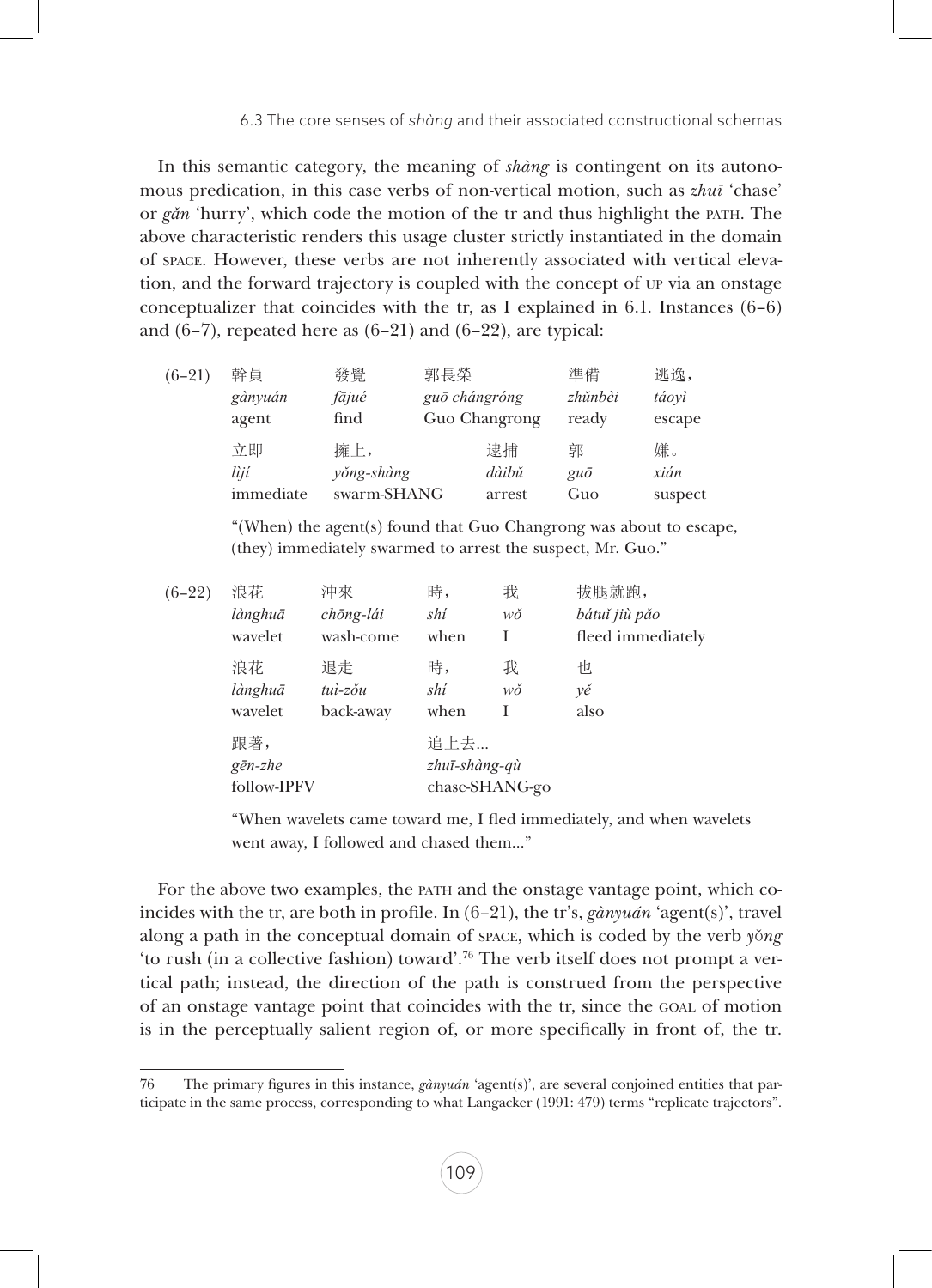Therefore, for this particular instance, the path and the onstage conceptualizer are both conceptually prominent. By the same token, in  $(6-22)$ , the verb is not associated with the vertical dimension, with the path of the tr's motion elaborated by the verb *zhuī* 'chase'. The forward-headed path is coupled with UP only with respect to the point of view taken by a conceptualizer that coincides also with the moving figure. This point of view is implicitly prompted by the use of *shàng* and of the deitic term  $q\dot{u}$  'go', so is in profile as well as the PATH. Moreover, note that the verb does not have to be a typical verb of motion but can be a verb that is only peripherally related to the concept of motion. Excerpt  $(6-23)$  is such an example:

| $(6-23)$ | 桑斯兒                    | 不甘示弱,                             |                         | 搶上                        | 幾             | 步,         |
|----------|------------------------|-----------------------------------|-------------------------|---------------------------|---------------|------------|
|          | sāng sīér<br>Sang Sier | bùgānshìruò<br>not to be out done |                         | qiǎng-shàng<br>rush-SHANG | jĭ<br>several | bù<br>step |
|          | 和<br>hàn<br>with       | 他<br>tā<br>him                    | 並肩而行。<br>bìngjiānérxíng | walk side by side         |               |            |

"Sang Sier refused to be outdone, (so) rushed several steps forward to catch up with him."

For this particular instance, the prototypical meaning of the verb *qiǎng* is 'rob,' and so it is not a typical verb of motion, but the verb can extend to describe a 'hurried' motion. It is therefore peripherally related to motion, which renders the whole construction an instantiation in space. In this instance, both the path and the onstage point of view are conceptually prominent. Here, an NP immediately following *shàng*, *ji bù* 'several steps', linguistically elaborates the length of the trajectory and hence profiles the path. The onstage vantage point is also in profile, from which the trajectory looks upward.

Following from this, we can generalize that the first possible source of concept elaboration for 'forward' is a verb of motion, or a verb that is peripherally related to motion, and that these verbs do not invoke a strict sense of verticality.

In addition to verbs of motion, the second group of verbs that collocate with 'forward' are verbs of transfer, as in *sòng-shàng* 'give-SHANG', *xiàn-shàng* 'present-SHANG', *duān-shàng* 'carry-SHANG', etc. Instances (6–24) and (6–25) illustrate this group of usages: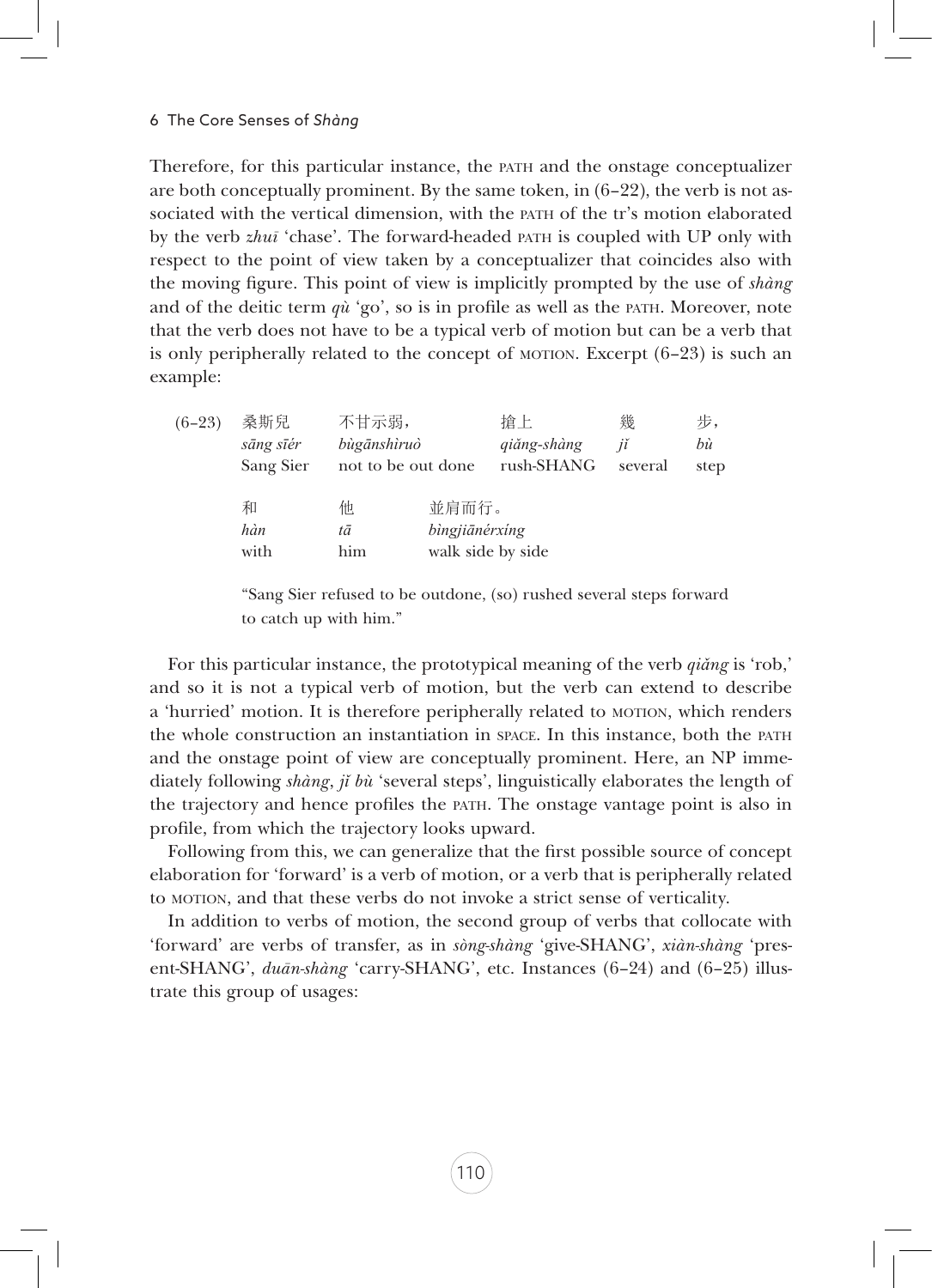| $(6-24)$ | 她<br>tā<br>she | 顯然<br>xiănrán<br>obviously | 舒服<br>shūfú<br>comfortable | 多<br>$du\bar{o}$<br>much | ∫…<br>le<br><b>CRS</b>         | 我<br>wŏ              |
|----------|----------------|----------------------------|----------------------------|--------------------------|--------------------------------|----------------------|
|          | vòu<br>again   | 倒了<br>dăo-le<br>pour-PFV   | 杯<br>bēi<br>$\sup$         | 水,<br>shuĭ<br>water      | 送上<br>sòng-shàng<br>give-SHANG | 藥<br>vào<br>medicine |

"She obviously felt better… I poured another cup of water and gave (her) the medicine."

| $(6-25)$ | 出             | 關                 | 當地     | 美女        | 即          | 上前,        |
|----------|---------------|-------------------|--------|-----------|------------|------------|
|          | chū           | guān              | dāngdì | měinů     | jí         | shàng-qián |
|          | exit          | gate              | local  | beauty    | <b>PRT</b> | come up    |
|          | 獻上            | 一朵                |        | 火鶴花       | 給          | 女士們。       |
|          | xiàn-shàng    | $vi$ -du $\delta$ |        | huŏhèhuā  | gěi        | nűshì-men  |
|          | present-SHANG | one-CL            |        | anthurium | to         | ladv-PL    |
|          |               |                   |        |           |            |            |

"(When we) exited the gate, local beauties immediately came up (to us) and presented an anthurium to (each of our) ladies."

As can be seen in  $(6-24)$  and  $(6-25)$ , the verbs of transfer, which are essentially verbs of caused motion, also serve to profile a non-vertical path, with *shàng* likewise prompting an onstage vantage point that coincides with the tr. In  $(6-24)$ , the figure which is caused to move and which follows a non-vertical path during the process is *yào* 'medicine', with the processual predication of transfer coded as *sòng* 'give', profiling the path. The trajectory of *yào* is coded as upward, since the goal is in the Interactive Focus of an onstage conceptualizer identified with the source of the trajectory. By the same token, the tr in (6–25), *yì-duǒ huǒhèhuā*  'one-CL anthurium', is directed to *nǚshì-men* 'ladies' by means of *xiàn* 'present'. The function of *shàng* in this instance is similarly to prompt an implicit onstage vantage point that coincides with the tr, via the perceptually prominent region of which the direction of the trajectory is associated with up. With the above illustrations, we can see that verbs of transfer that prompt a nonvertical path are another source of concept elaboration for 'forward'. An onstage vantage point is similarly conceptually prominent in this sub-cluster.

A comparison between 'vertically higher' and 'forward' reveals that the goal for 'vertically higher' is always elaborated by a locative NP immediately following *shàng*, which is not the case for 'forward'. 'Forward' need not involve an NP immediately following *shàng*, and even if there is an NP present, it does not instantiate the goal of the trajectory. Specifically, the NP can be instantiated by the length of the path, as in *qiǎng-shàng jǐ bù* 'rush-SHANG several steps', or by the object transferred in the case of a verb of transfer, as in *sòng-shàng yào* 'pres-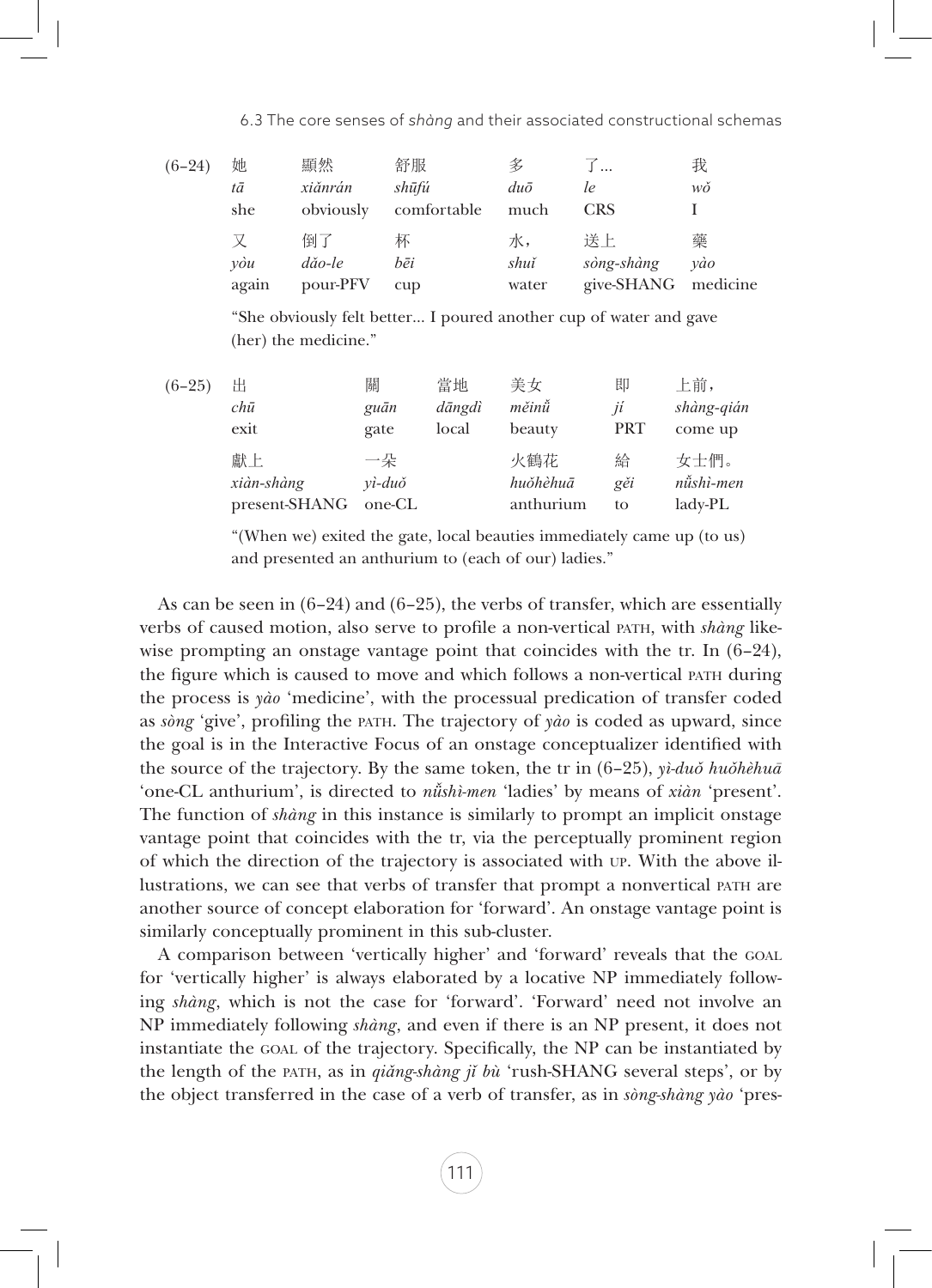#### 6 The Core Senses of *Shàng*



**Figure 6.4:** The image-schematic representation for 'forward'

ent-SHANG medicine'. Therefore, the goal is not necessarily encoded in the constructional schema for *shàng* 'forward'. As a result, the GOAL is not conceptually prominent and remains only latent in the conceptual base.

Figure 6.4 below shows the imagistic structure for 'forward.' The profiled path is in bold, with the onstage vantage point coinciding with the tr, which is also salient. However, the direction of the trajectory can be construed as upward only from that particular viewpoint, so it is represented in a dashed line, which stands for a loss of vertical sense.

In this section, I have shown the distinct pattern of grammatical profile and of concept elaboration for 'forward', which includes a verb of motion or a verb of transfer that prompts a non-vertical path and an onstage conceptualizer that coincides with the tr. Accordingly, 'forward' satisfies the Grammatical Criterion and the Concept Elaboration Criterion, and can be assigned the status of a distinct sense.

#### 6.3.4 'Attached' and its associated constructional schemas

'Attached' is another core sense of *shàng* identified in the corpus. In 6.1.4, I addressed the emphasis on physical contact with a surface as its additional meaning not present in the other senses. As has been shown in 6.1.4, 'attached' focuses on the resultant state of its autonomous predication, with a tr in contact with a typical surface as the lm. Now, I will discuss this meaning with respect to the Concept Elaboration Criterion and the Grammatical Criterion of PP.

If we compare this sense with 'vertically attained', two observations can be made as to its pattern of concept elaboration. Firstly, verbs that are associated with 'attached' are free of a sense of verticality and come in a variety of categories, including verbs of wearing and verbs of applying substance to a surface,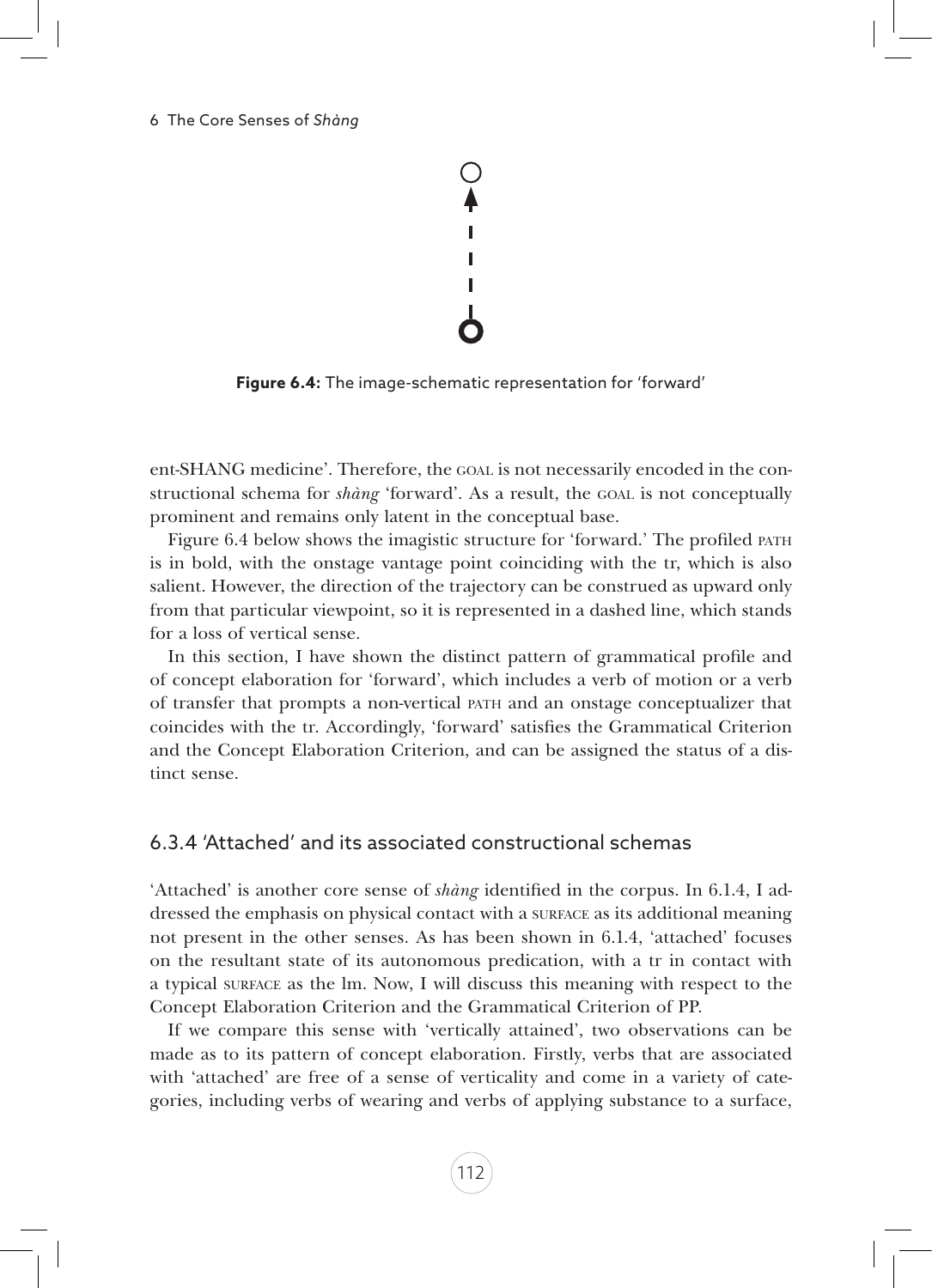which all prompt the concept of surface.<sup>77</sup> Secondly, the thematic role of the NPs immediately following *shàng* is also different from that which we saw in the previous senses— for 'attached', the NPs are instantiated by a thematic patient instead of by a location.78 Below, I present these groups of verbs and the NPs.

The first group of verbs found to collocate with 'attached' is verbs of wearing, including *chuān* 'wear (clothes)', and *dài* 'wear (accessories)'. Such verbs are processual predications where a primary figure, via caused motion, gets close to, and is finally attached to, a body part that can be construed as a kind of surface. Excerpt  $(6-10)$ , repeated here as  $(6-26)$  for ease of reference, and  $(6-27)$  below both instantiate the meaning of 'attached':

| $(6-26)$ | 看著<br>kàn-zhe<br>look-IPFV        | 兒子<br>érzi<br>son             | 哀求<br>āiqiú<br>beseech                          | 的<br>de<br>LK         | 眼神,<br>yănshén<br>look               |                         |
|----------|-----------------------------------|-------------------------------|-------------------------------------------------|-----------------------|--------------------------------------|-------------------------|
|          | 葉三娘<br>yè sānniáng<br>Ye Sanniang |                               | 低了頭<br>$d\bar{\iota}$ -le-tóu<br>lower-PFV-head |                       | 取下<br>$q\check{u}$ -xià<br>take-down |                         |
|          | 已經<br>yĭjīng<br>already           | 戴上<br>dài-shàng<br>wear-SHANG |                                                 | 頭頂<br>tóudĭng<br>head | 的<br>de<br>LK                        | 斗笠<br>dŏulì<br>leaf hat |

"As she saw the beseeching look in her son's eyes, Ye Sanniang lowered her head and took down the leaf hat that she had been wearing on her head…"

| $(6-27)$ | 大家         | 紛紛        | 穿上          | 外套,    | 好像       |
|----------|------------|-----------|-------------|--------|----------|
|          | dàjiā      | fēnfēn    | chuān-shàng | wàitào | hăoxiàng |
|          | every one  | in droves | wear-SHANG  | jacket | like     |
|          | 同到         | 冬天        | 一樣。         |        |          |
|          | huí-dào    | döngtiān  | vívàng      |        |          |
|          | return-PFV | winter    | same        |        |          |

"Everyone put on their jacket in droves, and now it was like winter again."

This category of verbs invoke the concept of surface. In (6–26), the tr is *dǒulì* 'leaf hat', and it follows a trajectory in space in the verbal process of *dài* 'wear (accessories)'. As a result of that process, the leaf hat finally rests on a surface, which is instantiated by the top of Ye Sanniang's head. Likewise, in (6–27), *shàng*

<sup>77</sup> The variety of verbs listed here is not meant to be exhaustive. We could expect to encounter a wider variety of [V] – [SHANG] with a larger corpus.

<sup>78</sup> In the corpus, I found an interaction between the usage cluster of 'attached' and the *bǎ* construction, which I believe is due to the nature of NP2 being patient-like.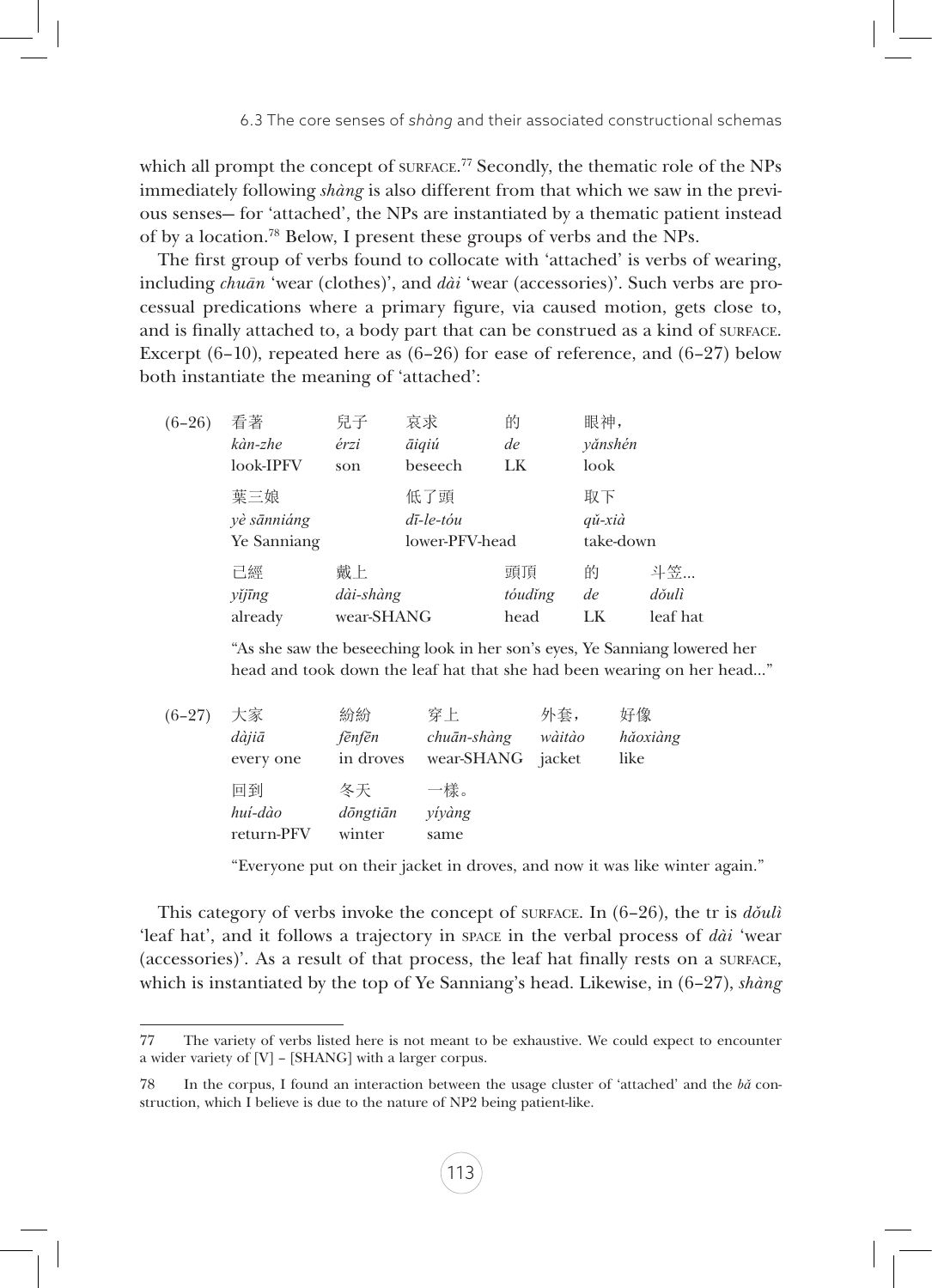highlights the resultant state of a moving figure, coded as *wàitào* 'jacket', being in contact with the agent's body, which can be construed as a SURFACE.

In addition to the category of the autonomous predication relative to *shàng*, the NP is instantiated by a thematic patient instead of by a location. Specifically, *dǒulì* is the thematic patient of *dài* in (6–26) and *wàitào* that of *chuān* in (6–27).

In addition to verbs of wearing, the second typical group of verbs associated with 'attached' are verbs of applying substance to a surface. Such verbs include, but are not limited to: *tú-shàng* 'apply-SHANG'; *shuā-shàng* 'brush-SHANG'; and *pēn-shàng* 'spray-SHANG'. For this category of verbs, the NPs following *shàng* are similarly thematic patients. In addition to excerpt  $(6-8)$ , repeated here as  $(6-28)$ , (6–29) is also typical of this sub-group of instantiations of 'attached':

| $(6-28)$ | 房屋                          | 外,                     | 都         | 刷上          | 不同        |
|----------|-----------------------------|------------------------|-----------|-------------|-----------|
|          | fángwū                      | wài                    | dōu       | shuā-shàng  | bù tóng   |
|          | house                       | outside                | all       | brush-SHANG | different |
|          | 的                           | 顏色,                    | 看起來       | 有點          | 像         |
|          | de                          | yánsè                  | kàn-qĭlái | yŏudiăn     | xiàng     |
|          | LK                          | color                  | look-IPFV | a little    | LK        |
|          | 童話<br>tónghuà<br>fairy tale | 世界。<br>shìjiè<br>world |           |             |           |

"Outside of (the) houses is/was painted with different colors, (which) look like a fairy-tale world."

| $(6-29)$ | 社會科學院,                           |      | 管理學院,                         |                              |         | 夜間部,                    |           |
|----------|----------------------------------|------|-------------------------------|------------------------------|---------|-------------------------|-----------|
|          | shèhuì kēxuéyuàn                 |      |                               | guănli xuéyuàn               |         |                         | vèjiān bù |
|          | <b>Faculty of Social Studies</b> |      |                               | <b>Faculty of Management</b> |         | <b>Evening Division</b> |           |
|          | 及                                | 農學院, |                               |                              | 所有      | 教室                      | 的         |
|          | nóng xuéyuàn<br>jí               |      |                               | suŏyŏu                       | jiàoshì | de                      |           |
|          | and                              |      | <b>Faculty of Agriculture</b> | all                          |         | classroom               | LK.       |
|          | 外牆,                              |      | 被                             | 暗上                           |         | 藍色                      | 油漆。       |
|          | wài qiáng                        |      | bèi                           | pēn-shàng                    |         | lánsè                   | yóuqī     |
|          | external wall                    |      | <b>PASS</b>                   | spray-SHANG                  |         | blue                    | paint     |

"At Faculty of Social Sciences, Faculty of Management, Evening Division, and Faculty of Agriculture, the external walls of all classrooms were sprayed with blue paint."

For this group of instantiations of [V] – [SHANG], my observation regarding the verb and the thematic role of the NP still holds true. Conceptually dependent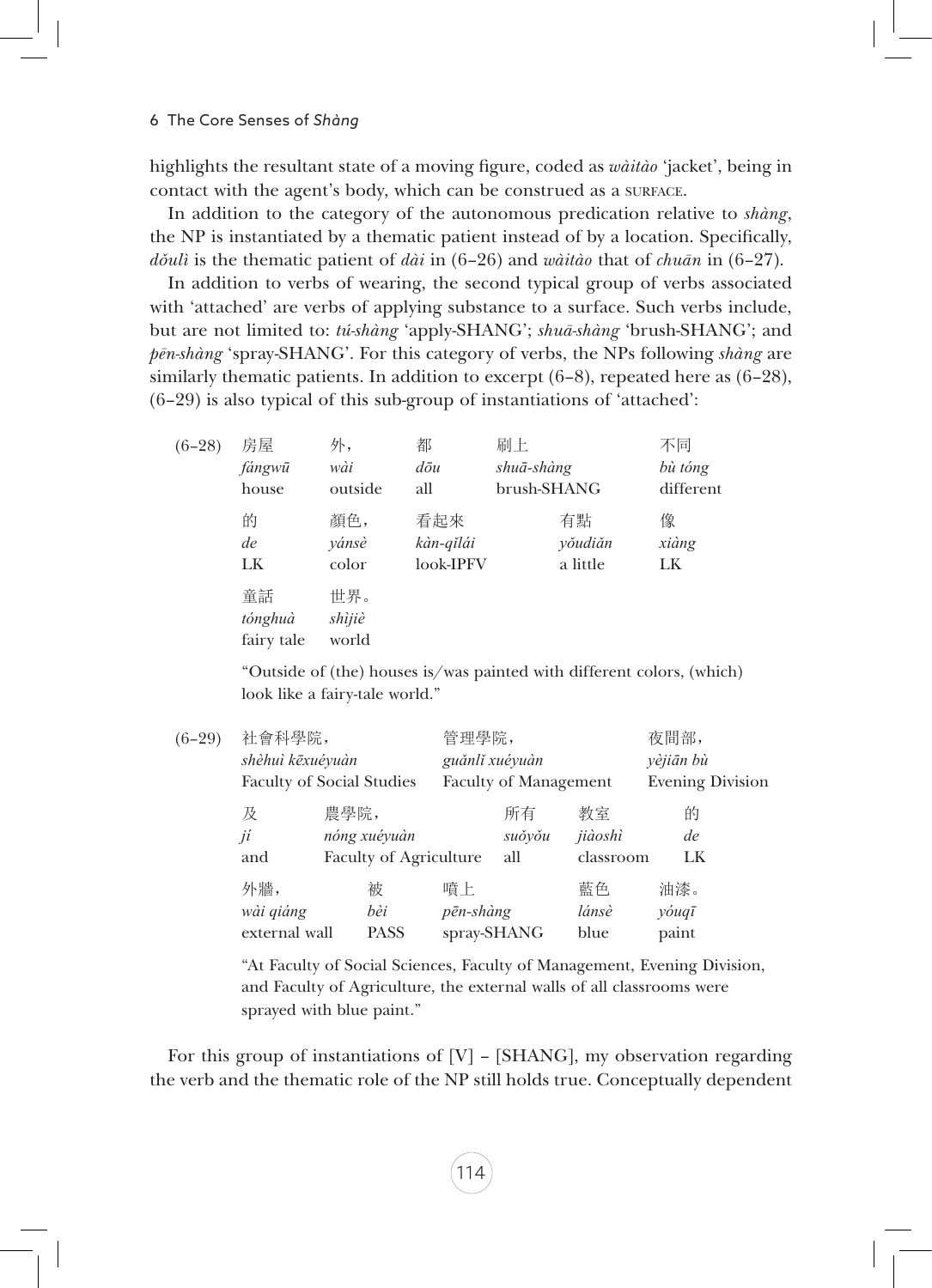on verbs of applying substance to a surface, *shàng* brings to focus the resultant state of the verbal process, with the tr being attached to a lm that invokes a kind of surface. In (6–28), the autonomous predication of *shuā* 'brush' in *shuā-shàng*  involves a human agent applying a brush to a surface to produce a result on it. Here, the different colors, with the thematic role of a patient, are brought onto the surface, i.e. the external walls of the houses. Similarly in  $(6-29)$ , the thematic patient, *lánsè yóuqī* 'blue paint', is applied to a surface in the autonomous predication of  $p\bar{e}n$  'spray' in  $p\bar{e}n$ -shàng, with the surface linguistically coded as *jiàoshì de wài qiáng* 'the external walls of the classrooms'. Here, the blue paint can be construed to be "attached" to the walls of the classrooms. Note also that in the above examples, *yánsè* 'color' in (6–28) and *yóuqī* in (6–29) are both the thematic patient, which is acted upon and undergoes change by an agentive figure.

In addition to typical verbs of applying substance such as *shuā* and *pēn*, some other verbs that involve the notion of written creation can also be put in this category, since a process of written creation can alternatively be construed as applying ink or paint onto a piece of paper. These verbs include *xiě* 'write' and *huà* 'draw', with Excerpts (6–30) and (6–14), repeated here as (6–31) for ease of reference, being typical examples.

| $(6-30)$ | 在                                    | 牆上          | 畫上            | 大                        | 如          | 牛       |
|----------|--------------------------------------|-------------|---------------|--------------------------|------------|---------|
|          | zài                                  | qiáng-shàng | huà-shàng     | dà                       | rú         | niú     |
|          | LOC                                  | wall-LOC    | draw-SHANG    | big                      | like       | buffalo |
|          | 的                                    | 肥豬          | 和             | 幾個人                      | 才          | 能       |
|          | de                                   | féizhū      | hàn           | jí-ge-rén                | cái        | néng    |
|          | LK                                   | fat pig     | and           | several-CL-man           | <b>PRT</b> | can     |
|          | 抬得動<br>tái-dé-dòng<br>raise-PFV-move |             | 的<br>de<br>LK | 白菜。<br>báicài<br>cabbage |            |         |

"(They) drew on the wall fat pigs that were as big as buffalos and cabbages that took several people to carry."

| $(6-31)$ | 我                     | 就                 | 用                   | 一張                                   | 紙,                     | 寫上                       |
|----------|-----------------------|-------------------|---------------------|--------------------------------------|------------------------|--------------------------|
|          | wŏ                    | jiù<br><b>PRT</b> | yòng<br>use         | $v\rightarrow zh\bar{a}ng$<br>one-CL | zhĭ<br>paper           | xiě-shàng<br>write-SHANG |
|          | 「媽媽<br>māma<br>mother | 過<br>guò<br>pass  | 節<br>jié<br>holiday | 快樂」<br>kuàilè<br>happy               | 六個<br>liù-ge<br>six-CL | 字。<br>zì<br>character    |

"I then used a sheet of paper and wrote on it six characters: Happy Holiday, Mom!"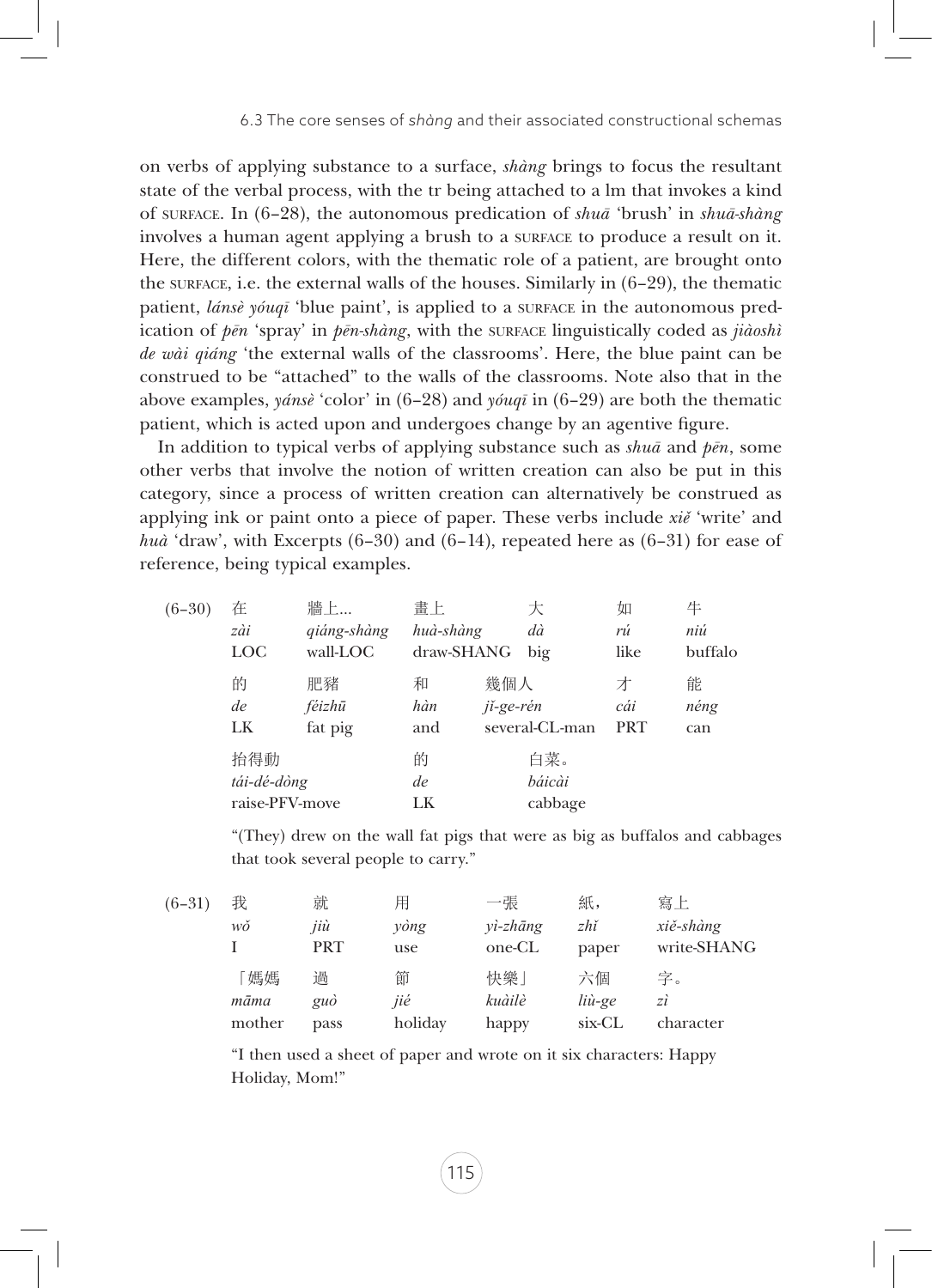It is clear from the above instances that the concept of surface is also involved in these verbal processes, and that the NPs immediately following *shàng* are also being acted upon and undergoing change. In (6-30), the autonomous predication of *huà* 'draw' in *huà-shàng* prompts a surface on which the ink and the created symbol is attached, and this surface is instantiated by *qiáng* 'wall'. The symbol created by means of drawing, *dà rú niú de féizhū*, is acted upon by the painter. Similarly, in (6-31), the autonomous predication of *xiě* 'write' in *xiě-shàng* also clearly involves a surface on which the ink or the written characters is attached. The NP immediately following *shàng*, the six characters, is likewise a thematic patient instead of a location.79

The above illustrations show the sources of concept elaboration for 'attached'. This cluster is first and foremost conceptually dependent on a verb that prompts a surface as its autonomous predication. In addition, the surface is instantiated by an NP following *shàng*, which is a thematic patient. In particular, the above verbs fall into two major categories: verbs of wearing, and verbs of applying substance to a surface.

In addition to its own pattern of concept elaboration, the usage cluster of 'attached' exhibits a distinct grammatical profile. Specifically, *shàng* 'attached' almost always occurs in the construction of  $[NP1] - [V] - [SHANG] - [NP2]$ , and if *shàng* was omitted, the resultant [NP1] – [V] – [NP2] would still be acceptable, given appropriate contexts, with the only difference being the way the conceptual content prompted by the symbolic assemblies was construed. In comparison, the constructional schema of  $[NP1] - [V] - [NP2]$  merely reports the conceptual content of NP1 taking the action coded by V to NP2, while the schema of [NP1] – [V] – [SHANG] – [NP2] further brings to focus the resultant state. For instance, for a verb of applying substance to a surface, *pēn yóuqī* 'spray paint' and *pēn-shàng yóuqī* 'spray-SHANG paint' are both grammatical, but the latter accentuates the reading of paint being sprayed onto a surface. On the other hand, the above observation does not hold for the instantiations of the  $[NP1] - [V] - [SHANG]$ – [NP2] schema for 'vertically attained,' 'vertically higher,' and 'forward.' For example, *shàng* cannot be omitted in *fēi-shàng tiānkōng* 'fly-SHANG sky,' *qiǎngshàng jǐ bù* 'rush-SHANG several steps,' or *pá-shàng wūdǐng* 'climb-SHANG roof'. Otherwise, anomaly or a change in conceptual content would result.<sup>80</sup>

<sup>79</sup> An interesting observation that can be made about these verbs that involve the concept of written creation is that this cluster of [V] – [SHANG] is interchangeable with [V] – [XIA] in certain context (Chiarong Lu p.c.). This is an interesting topic for further pursuit but would require a detailed exploration into the usage patterns of *xià* as well. The construction was also mentioned in Lu (2017).

<sup>80</sup> A comparison between these instantiations of the [NP1] – [V] – [SHANG] – [NP2] schema and their abridged counterparts for 'attached' reveals that they both prompt the same conceptual content, with the only difference being how the conceptual content is viewed, which bears a schematic similarity to the clusters of 'completive' and 'inceptive.' However, this particular usage cluster is still different from the two aspectual meanings in the sense that the element of surface is still obvious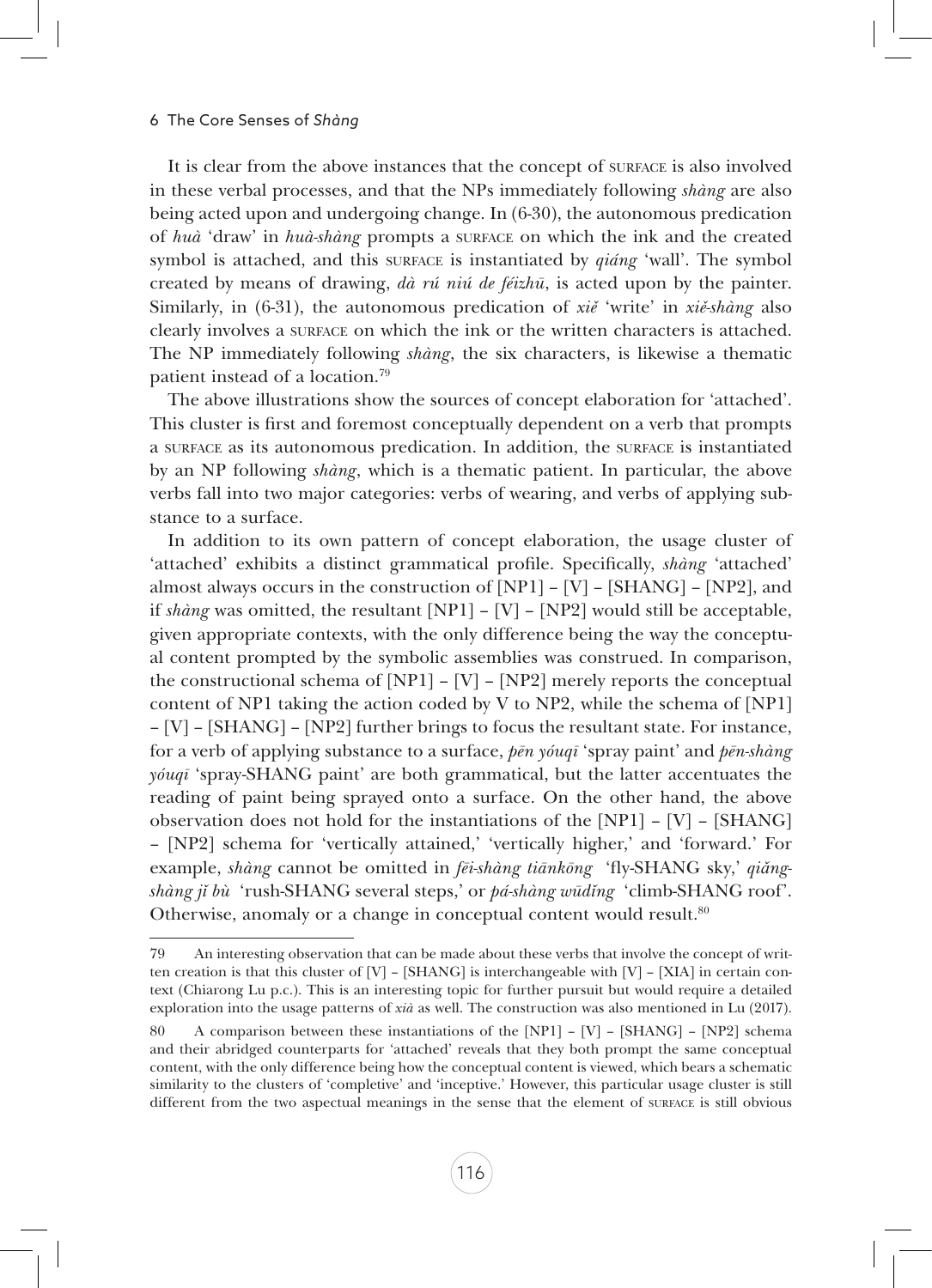

**Figure 6.5:** a) The imagistic structure for cases with an ambiguous reading between 'vertically attained' and 'attached'; b) The imagistic structure for 'attached'

The above discussion shows that 'attached' meets the Concept Elaboration Criterion and the Grammatical Criterion, and can be analyzed as a distinct sense.

Following from the discussion in 6.1.4 and in this section, Figure 6.5a shows the transition stage between 'vertically attained' and 'attached', where the dashed line stands for the co-presence of a sense of verticality much less evident than 'vertically attained' and a sense of contact with a surface, while Figure 6.5b represents the imagistic structure for 'attached', with the dotted line showing an almost total loss of the vertical sense. For this usage cluster, the spatial sense is now weaker, since the sense of motion has almost completely faded away, with the conceptual substrate of path remaining only in the conceptual base. What is in profile is the remaining conceptual content of the tr being attached to a surface as the goal of the trajectory.

# 6.3.5 'Completive' and its associated constructional schemas

In 6.1.4 and 6.1.5, I discussed how 'completive' is an extension from 'attached', with the main difference between the two meanings being whether a prototypical surface is involved. In 6.3.4, I mentioned that the usage cluster of *shàng* 'completive' is structurally similar to that of 'attached' in the sense that they both occur in [NP1] – [V] – [SHANG] – [NP2], where *shàng* can be omitted without a major change in the conceptual content. In this section, I further address the above two observations in terms of the Concept Elaboration Criterion and the Grammatical Criterion.

in 'attached', which renders 'attached' semantically more concrete in comparison to the other two meanings and allows us to distinguish it from them in terms of the Meaning Criterion and the Concept Elaboration Criterion. Note also that the similarity shared by 'attached', 'completive' and 'inceptive' attests Langacker's (1990, 1999) observation on subjectification and grammaticalization, which I will come back to in Chapter 7.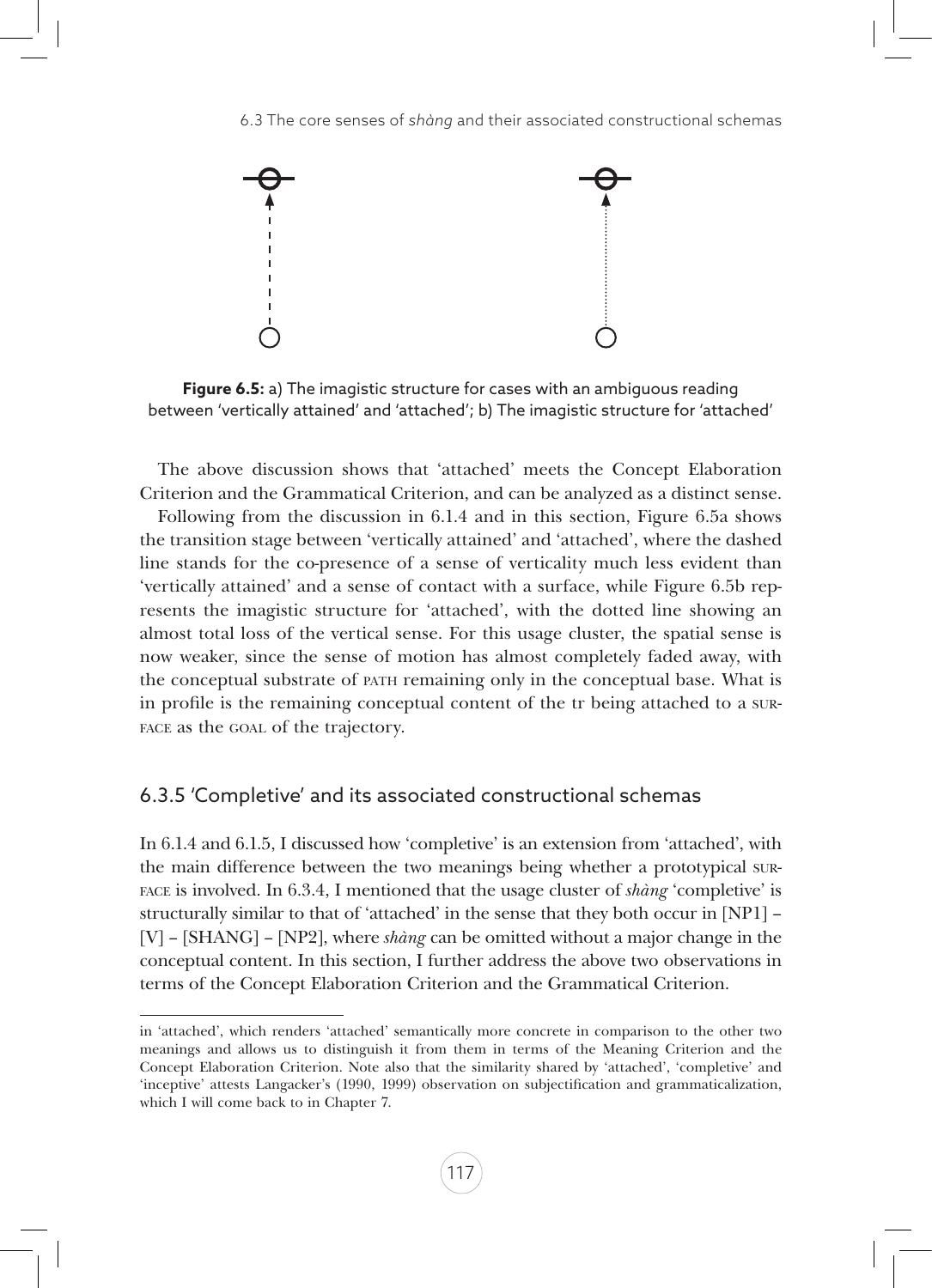#### 6 The Core Senses of *Shàng*

Firstly, 'completive' exhibits a distinct pattern of concept elaboration of its preceding verb invoking the conceptual element of CONTACT. In particular, there are two types of verbs that typically collocate with 'completive' in the corpus, which are verbs of closing and verbs of connection. In particular, the former subgroup can be instantiated by *guān-shàng* 'close-SHANG', *hé-shàng* 'come together-SHANG', *bì-shàng* 'shut-SHANG', etc. Examples (6–12) and (6–13), repeated here as  $(6-32)$  and  $(6-33)$ , are typical instances that involve a verb of closing:

| $(6-32)$ | 當<br>dāng<br>when | 門<br>mén<br>door | 快要<br>kuài yào<br>about to | 關上<br>guān-shàng<br>close-SHANG |            | 或<br>huò<br><sub>or</sub> |
|----------|-------------------|------------------|----------------------------|---------------------------------|------------|---------------------------|
|          | 正在                | 合攏               | 時,                         | 千萬                              | 別          | 進出。                       |
|          | zhèng zài         | hélŏng           | shí                        | qiānwàn                         | bié        | $jin$ - $ch\bar{u}$       |
|          | <b>IPFV</b>       | join             | when                       | certainly                       | <b>NEG</b> | enter-exit                |

"When the doors (of an elevator) are coming to a complete close or are in the middle of coming together, never walk in or out."

| $(6-33)$ | 白兔<br>báitù<br>rabbit  | 笑得<br>xiào-dé<br>laugh-PFV |                | 嘴唇<br>zuĭchún<br>lip | 都<br>$d\bar{\sigma}$ u<br>PRT | 裂開<br>liè-kāi<br>split-open |
|----------|------------------------|----------------------------|----------------|----------------------|-------------------------------|-----------------------------|
|          | 了,<br>le<br><b>CRS</b> | 一直<br>yìzhi<br>until       | 到<br>dào<br>to | 現在<br>xiànzài<br>now | 澴<br>hái<br>still             | 沒有<br>méiyǒu<br><b>NEG</b>  |
|          | 合上。<br>hé-shàng        | come together-SHANG        |                |                      |                               |                             |

"The rabbit kept laughing until its lips split, and its lips have still not come together."

The commonality shared by  $(6-32)$  and  $(6-33)$  is the element of contact as the resultant state of a verbal process. In comparison to 'attached', this usage cluster does not code a tr attached to a prototypical surface, but merely highlights the final state of two entities being in contact with each other. In (6–32), *shàng* in *mén kuài yào guān-shàng* 'door about to close-SHANG' profiles the endpoint of the process of closing coded by the autonomous predication of *guān* in *guān-shàng*, with the two doors of an elevator coming into proximity to each other. Likewise, *shàng* in (6–33) profiles the endpoint of the process of two lips coming together, which is coded by its autonomous predication of *hé* in *hé-shàng*. The above two instantiations are different from those of 'attached', in that these instantiations serve only to bring to focus the endpoint of a process where two entities enter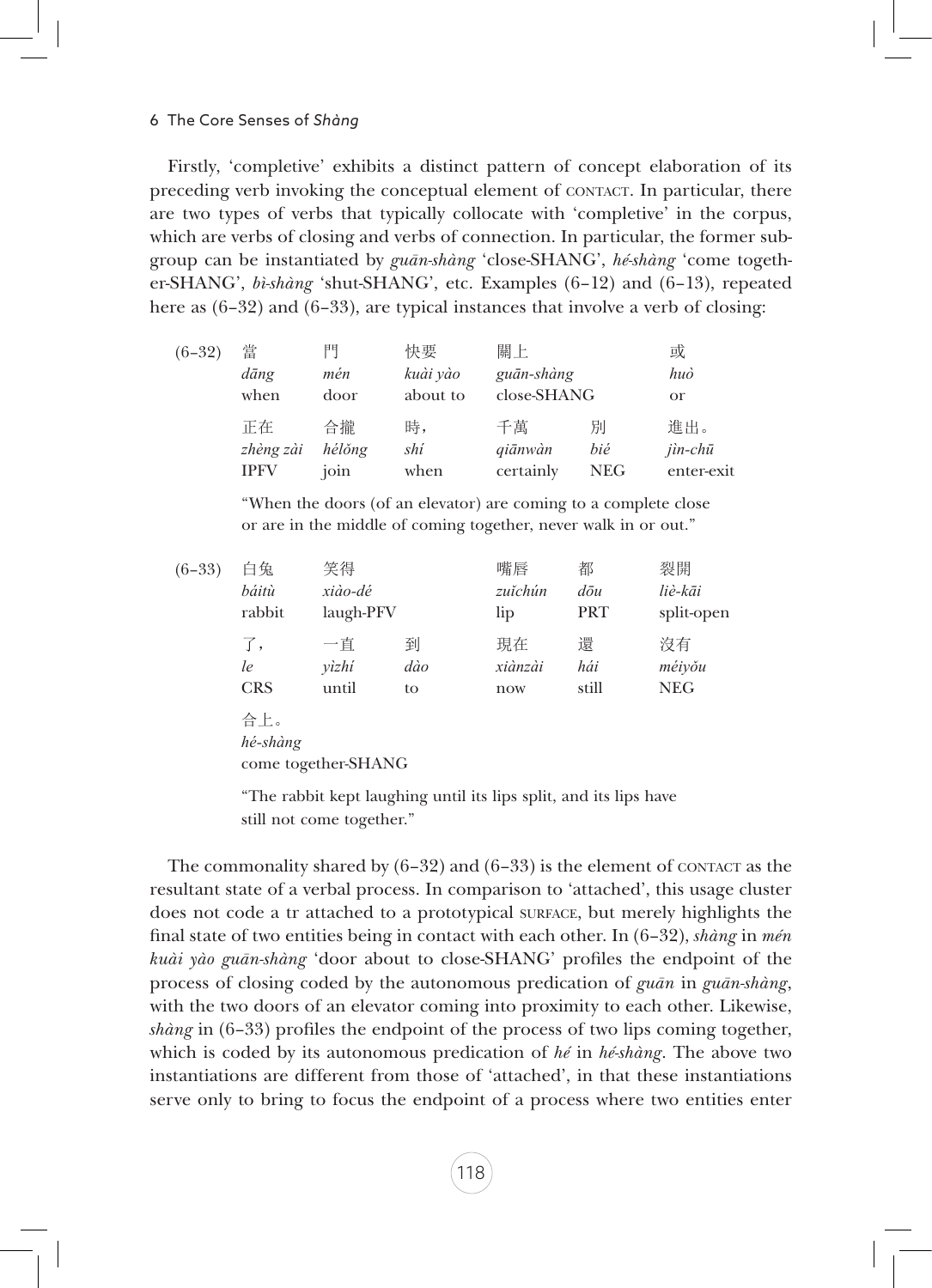into contact, instead of coding an object attached to a strictly defined surface. In other words, whether the constructional schema of [NP1] – [V] – [SHANG] – [NP2] invokes a prototypical surface constitutes the main difference between an instantiation of 'attached' and an instantiation of 'completive'. Therefore, 'completive' can be viewed as an attenuated version of 'attached' with the conceptual content of surface having faded away, which I will address in Chapter 7.

Verbs of connection are another possible source of concept elaboration for *shàng* 'completive', as in *lián-shàng* 'link-SHANG', *jiē-shàng* 'connect-SHANG', and *chā-shàng* 'plug-SHANG'. Excerpt (6–34) is typical:

| $(6-34)$ | 印表機<br>yìnbiǎo-jī | 和<br>hàn   | 光碟機<br>guāngdié-jī | 只要<br>zhĭvào | 插上<br>$ch\bar{a}$ -shàng |
|----------|-------------------|------------|--------------------|--------------|--------------------------|
|          | printer           | and        | CD-ROM             | as long as   | plug-SHANG               |
|          | 線,                | 即          | 피                  | 使用。          |                          |
|          | xiàn              | ií         | kě                 | shiyòng      |                          |
|          | cable             | <b>PRT</b> | can                | use          |                          |

"(Nowadays,) printers and CD-ROMs can be used as long as they are plugged in."

For such a verb of connection, the conceptual representation of [NP1] – [V] – [SHANG] – [NP2] is a tr approaching a lm and finally coming into contact with it. As with a verb of closing, the conceptual representation of a verb of connection also bears a schematic similarity to that of 'attached', in that the two usage clusters both involve physical contiguity between two entities, with the only difference being the involvement of a typical surface. In (6–34), *shàng* encodes the resultant state of the autonomous predication of *chā* 'plug' in *chā-shàng*, i.e. a printer and a DVD-ROM being wired, with the socket of the printer and the DVD-ROM in spatial proximity to and in contact with one end of the wire. No strictly defined surface can be identified in this instance.

With the above illustrations, I have shown how verbs of closing and verbs of connection associate with the meaning of 'completive' in [NP1] – [V] – [SHANG] – [NP2]. Accordingly, Figure 6.6 below represents the imagistic structure for 'completive,' where the dashed horizontal line represents the almost total attenuation of the element of surface. Since the resultant state of an entity in contact with another is at issue, the GOAL of the trajectory is conceptually prominent, with the other portions of path and source staying in the conceptual base.

Although I have identified verbs of closing and verbs of connection as the source of concept elaboration for 'completive', I found some other verbs in the corpus that could also be analyzed as instantiations of 'completive'. In particular, some instantiations of [V] – [SHANG] that contain a verb of motion, if followed by an NP that specifies the goal of the trajectory, may also fall into this semantic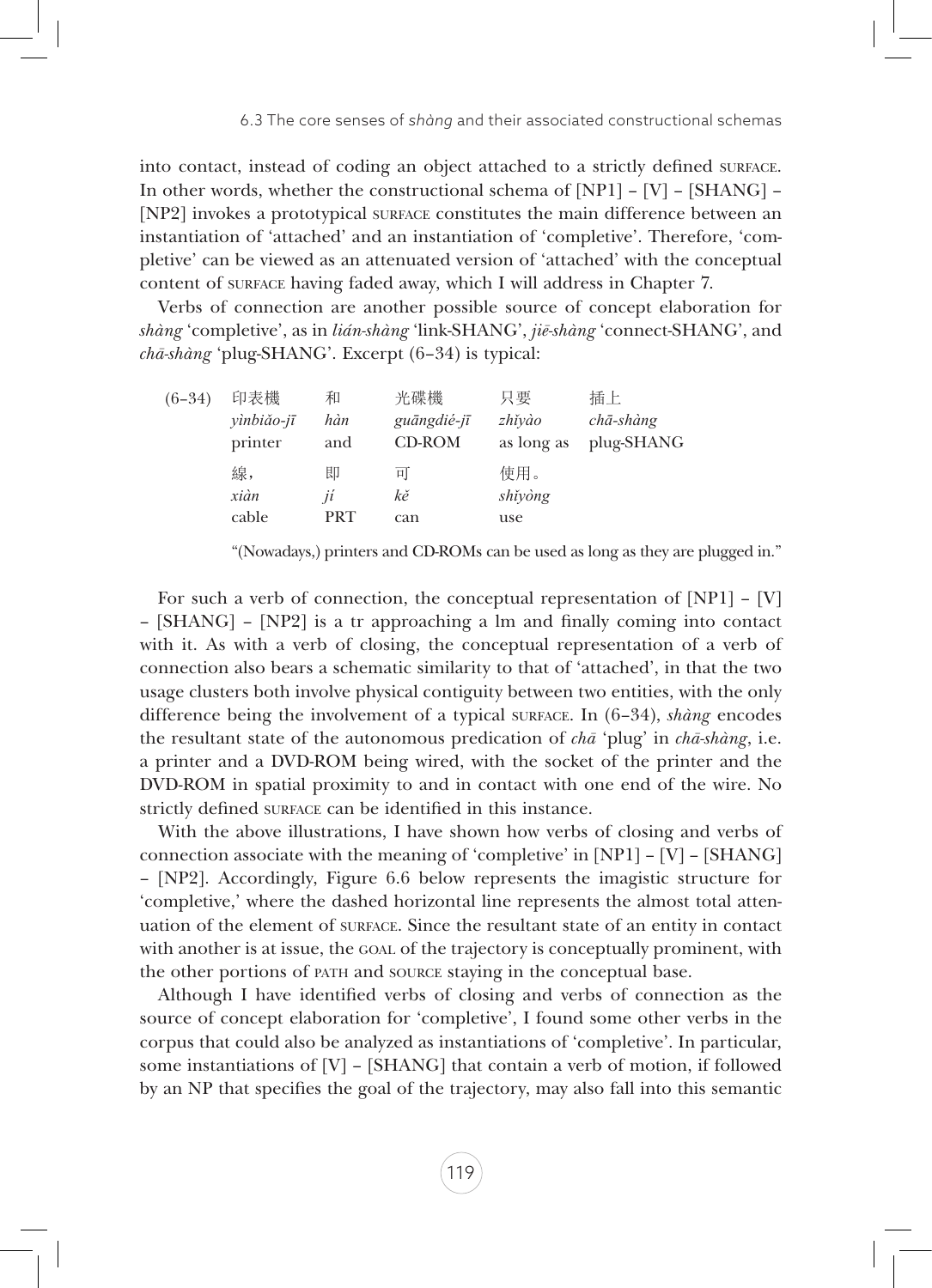

**Figure 6.6:** The imagistic structure for 'completive'

category. This overlap of categories can be attributed to the experiential basis of an object in motion bearing the potential to result in its contact with another object. *Zhuī-shàng* 'chase-SHANG' and *gǎn-shàng* 'hurry-SHANG' in (6–35) and (6–36) are such potentially ambiguous examples:

| $(6-35)$ | 太陽!       | 看                            | 我           | 來                                                    | 追上          |         |
|----------|-----------|------------------------------|-------------|------------------------------------------------------|-------------|---------|
|          | tàiyáng   | kàn                          | wŏ          | lái                                                  | zhuī-shàng  |         |
|          | sun       | look                         | I           | come                                                 | chase-SHANG |         |
|          | 你,        | 勝過                           | 你!          |                                                      |             |         |
|          | nĭ        | shèng-guò                    | nĭ          |                                                      |             |         |
|          | you       | win-PFV                      | you         |                                                      |             |         |
|          |           |                              |             | "Sun! I am here to catch you up and to surpass you!" |             |         |
| $(6-36)$ | 傑克        | 終於                           | 趕上          | 巴士,                                                  | 將           | 訊息      |
|          | jiékè     | zhōngyú                      | găn-shàng   | bāshì                                                | jiāng       | xùnxí   |
|          | Jack      | finally                      | hurry-SHANG | bus                                                  | <b>DSPL</b> | message |
|          | 傳給        | 司機。                          |             |                                                      |             |         |
|          | chuán-gěi | $s\overline{i}j\overline{i}$ |             |                                                      |             |         |
|          | pass-to   | driver                       |             |                                                      |             |         |

"Jack finally caught the bus and passed the message to the driver."

In these examples, *shàng* similarly profiles the resultant state of the process encoded by the verb, i.e. an object in motion finally entering into potential contact with another. In (6–35), *shàng* codes the final state of the tr being in proximity to, and possibly in potential contact with, the lm, *nǐ* 'you', as a result of the verbal process *zhuī* 'chase'. *Shàng* in (6–36) likewise codes the result of the processual predication of *gǎn* 'hurry,' with the tr being contiguous to the lm, *bāshì* 'bus'. In both these examples, *shàng* is associated with a state of contact,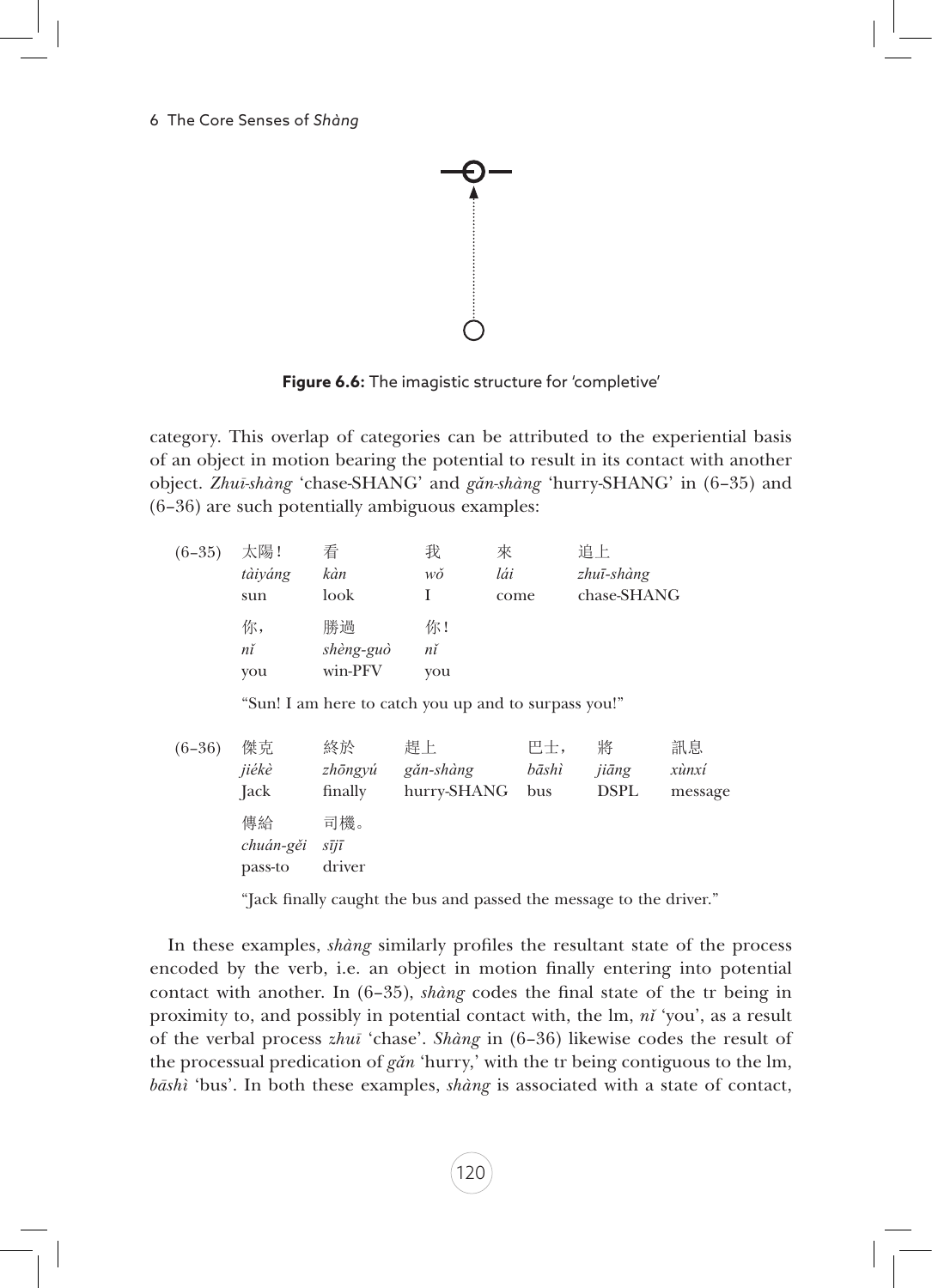which accentuates the endpoint of the autonomous processual predication in  $[V]$  – [SHANG].

Remember that in 6.3.3, I presented (6–7) as a typical instantiation of 'forward', which was an instance of [V] – [SHANG] that involves the same motion verb *zhuī* 'chase'. The excerpt is repeated here as (6–37) for ease of reference, as a contrast to (6–35) above:

| $(6-37)$ | 浪花                                     | 沖來                            | 時,                                      | 我       | 拔腿就跑,                              |
|----------|----------------------------------------|-------------------------------|-----------------------------------------|---------|------------------------------------|
|          | lànghuā<br>wavelet                     | chōng-lái<br>wash-come        | shí<br>when                             | wŏ<br>Ι | bátuť jiù pǎo<br>fleed immediately |
|          | 浪花<br>lànghuā<br>wavelet               | 退走<br>$tui$ -zŏu<br>back-away | 時,<br>shí<br>when                       | 我<br>wŏ | 怛<br>νě<br>also                    |
|          | 跟著,<br>$g\bar{e}n$ -zhe<br>follow-IPFV |                               | 追上去…<br>zhuī-shàng-qù<br>chase-SHANG-go |         |                                    |

"When wavelets came toward me, I fled immediately, and when wavelets went away, I followed and chased them…"

*Zhuī-shàng* in these two examples has very different co-texts, hence its different meanings in use. In (6-37), *zhuī-shàng* is followed by the PATH-highlighting element of *qù* 'go' that profiles the path and as a result underscores the reading of 'forward', which is imagistically path-prominent. By contrast, *zhuī-shàng* in  $(6-35)$  is followed by an NP that specifies the GOAL of the trajectory,  $n\ddot{i}$ , which renders the image-schematic structure of this particular instantiation of  $[V]$  – [SHANG] GOAL-prominent and its reading endpoint-salient. Therefore, embedded in different co-texts, each associated with its respective imagistic structure, *shàng* can develop different meanings in *zhuī-shàng*. Figure 6.7 below illustrates such ambiguous cases of  $[V] - [SHANG]$ , the reading of which is dependent on what follows *shàng*. 81

<sup>81</sup> In Chapter 5, we discussed how the dependent predication may induce a metonymic extension in the autonomous predication in a symbolic assembly (Croft 1990). Accordingly, the difference between (6–35) and (6–37) can also be accounted for by the fact that in *zhuī-shàng-qù*, the dependent predication of the resultative *shàng-qù* triggers a domain highlighting in the autonomous predication of *zhuī*.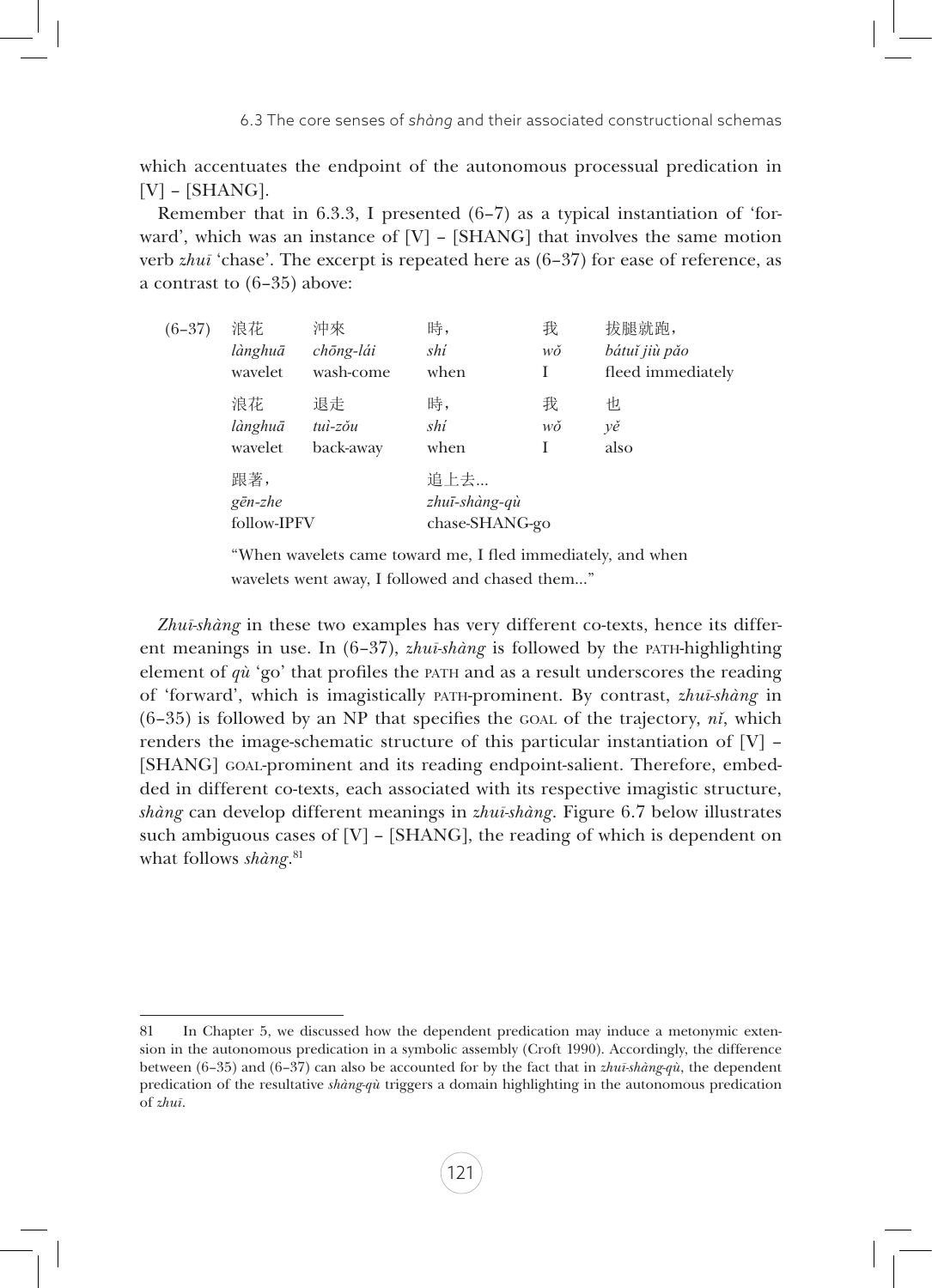

**Figure 6.7:** Dual interpretations of *shàng* between 'forward' and 'completive' within certain constructional sub-schema

In the above figure, the higher-level schema of  $[NP] - [V \text{ MOTION}] - [SHANG]$ bears the potential of ambiguity between 'forward' and 'completive', which can be exemplified by *zhuī-shàng*. The schema is in turn imminent in its two instantiations, [NP] – [V MOTION] – [SHANG] – [QU] and [NP1] – [V MOTION] – [SHANG] – [NP2 GOAL], which is also an instantiation of 'forward' and 'completive' at the semantic pole respectively.

As for grammatical profiling, 'completive' is similar to 'attached', which was mentioned in 6.3.4. Specifically, in 'completive', *shàng* can also be omitted without inducing a major change in the conceptual content. For instance, for a verb of closing, *guān-shàng mén* 'close-SHANG door' prompts a similar conceptual content to its reduced counterpart, *guān mén* 'close door', with the only difference being how the conceptual content is construed. The same holds true for a verb of connection, instantiated by *chā-shàng xiàn* 'plug-SHANG wire' and its abridged counterpart *chā xiàn* 'plug wire.' And the same also holds true for a verb of motion, instantiated by *gǎn-shàng bāshì* 'hurry-SHANG bus' and the reduced *gǎn bāshì* 'hurry bus'.

With the above discussion, we see that 'completive' meets the Concept Elaboration Criterion and the Grammatical Criterion, in addition to the Meaning Criterion. Therefore, this meaning can be established as a distinct sense.

#### 6.3.6 'Inceptive' and its associated constructional schemas

'Inceptive' is the sixth meaning identified in the corpus based on the methodology of PP which also exhibits a distinct pattern of concept elaboration and grammatical profile.

Verbs associated with 'inceptive' are instantiated in the mental domain with a sense of affinity, as in *ài-shàng* 'love-SHANG', *mí-shàng* 'addict-SHANG', *xǐhuān-*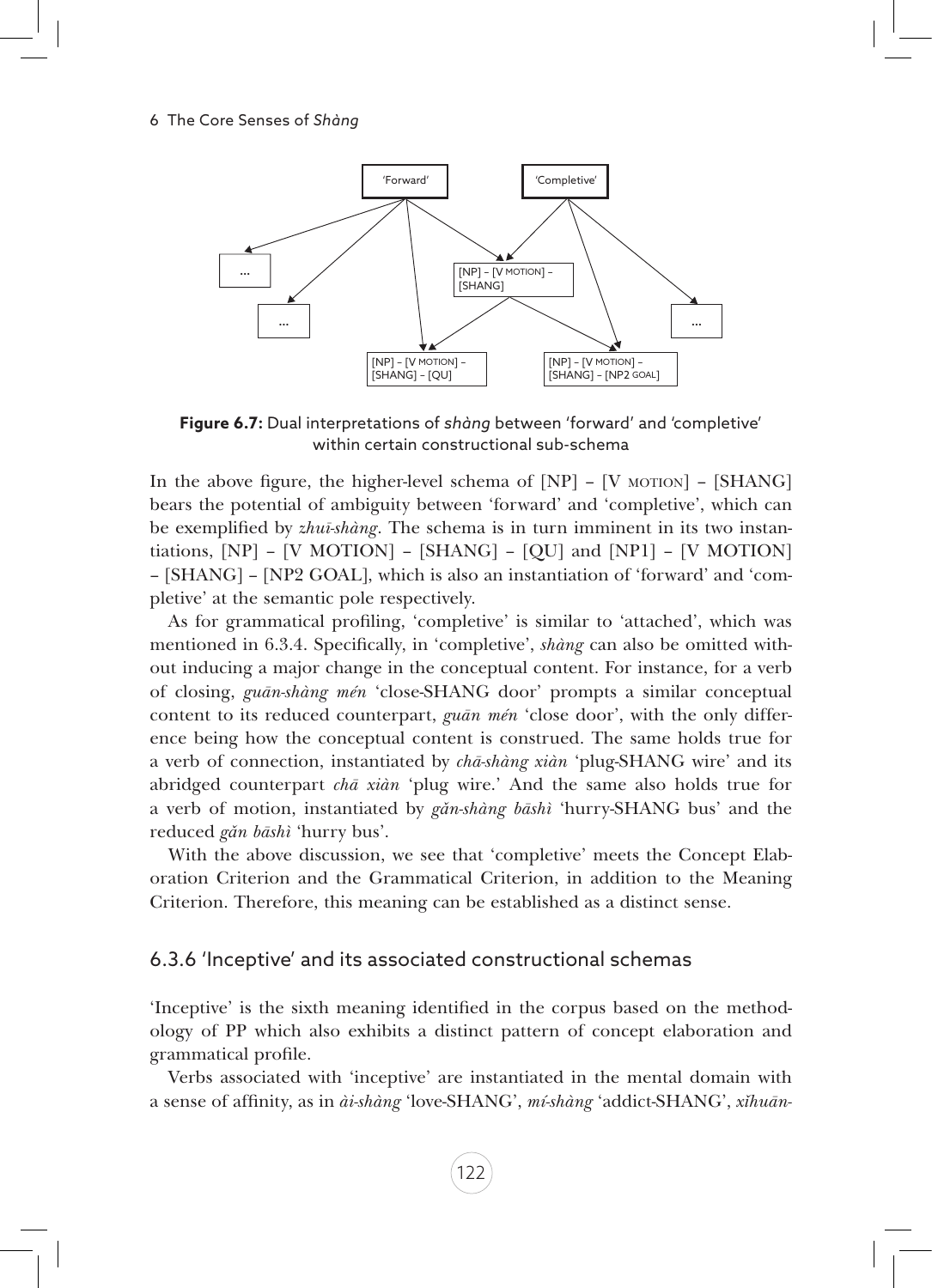*shàng* 'like-SHANG'. Excerpts  $(6-16)$  and  $(6-17)$ , repeated here as  $(6-38)$  and (6–39), are typical:

| $(6-38)$ | 萬一                             | 他  | 追上了             | 別的     | 女孩,   |
|----------|--------------------------------|----|-----------------|--------|-------|
|          | wànvī                          | tā | zhuī-shàng-le   | bié de | nǚhái |
|          | what if                        | he | chase-SHANG-PFV | other  | girl  |
|          | 或者是                            | 我  | 愛上              | 你,     | 那     |
|          | huòzhěshì                      | wŏ | ài-shàng        | nĭ     | nà    |
|          | <sub>or</sub>                  | I  | love-SHANG      | you    | then  |
|          | 怎麼辦?<br>zěnmebàn<br>what to do |    |                 |        |       |

"What if he met another girl, or if I fell in love with you, then what shall (we) do?"

| $(6-39)$ | 對                | 佛法                         | 有了                             | 更       | 進一步                             | 的       |
|----------|------------------|----------------------------|--------------------------------|---------|---------------------------------|---------|
|          | duì              | fófă                       | $v\delta u$ -le                | gēng    | jìnyíbù                         | de      |
|          | about            | <b>Buddhism</b>            | have-PFV                       | more    | further                         | LK      |
|          | 認識,              | 她                          | 才                              | 瞭解      | 其中                              | 意涵      |
|          | rènshì           | tā                         | cái                            | liăojiě | $qizh\bar{o}ng$                 | yìhán   |
|          | understanding    | she                        | PRT                            | know    | within                          | meaning |
|          | 並<br>bing<br>and | 逐漸<br>zhújiàn<br>gradually | 迷上<br>mí-shàng<br>addict-SHANG |         | 佛學。<br>fó-xué<br>Buddhist-study |         |

"After she had more thorough knowledge of Buddhism, she came to understand its real meaning, and was getting more and more addicted to the study of Buddhism."

In these two examples, *shàng* profiles the inception of a state of being emotionally attracted, which is in turn linguistically elaborated by its autonomous predication in the assembly of  $[V]$  – [SHANG], with the resultant state remaining after the inception. An example of this is (38), in which *shàng* highlights the beginning of the state of the tr being emotionally attached, which is elaborated by the verb *ài* 'love'. After the inception of that particular state, the state of being in love lasts. Similarly, *shàng* in (6-39) underscores the inception of the state of someone being attracted to the study of Buddhism, which is elaborated by the verb *mí* 'addict'. The state of being addicted, which can be understood as a kind of potential mental closeness, also remains after its inception.

Note especially that the verbs prompt the notion of mental contiguity between two entities in an abstract sense. Specifically, the autonomous predica-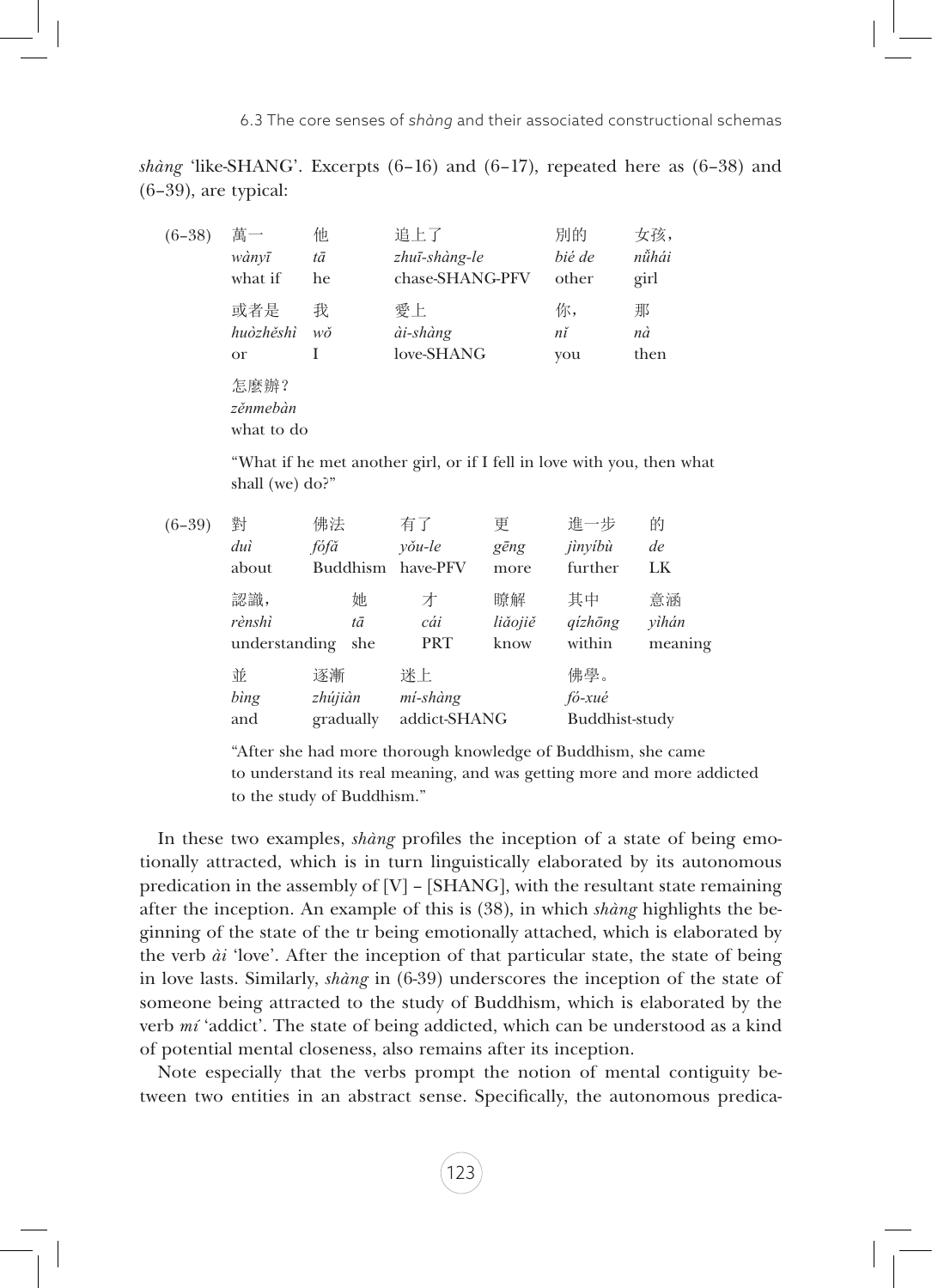tions relative to *shàng*, i.e. *ài* and *mí*, are both associated with the notion of contiguity between an experiencer and another entity, though not in a concrete conceptual domain. In contrast, a mental verb that does not invoke the concept of contiguity, such as *hèn* 'hate' or *tǎoyàn* 'dislike', would create an anomaly if combined with *shàng*. With the above contrast, psychological closeness characterizes the usage cluster of *shàng* 'inceptive'. This abstract contiguity is an attenuated version of 'completive', with the element of spatial proximity having faded away, leaving behind only a vestige that is highly schematic, so that it can only be instantiated in an abstract domain. I will come back to this observation in Chapter 7.<sup>82</sup>

Having noted the pattern of concept elaboration of 'inceptive', we are faced with this question: As I discussed in 6.1, the emergence of the inceptive reading can be attributed to a shift in the windowing of attention. But how does this shift in perspective take place at the conceptual level?

I argue that such conceptual transformation is forced by the possible connection between the notion of CONTACT and a homogenous state, and that the shift is experientially motivated. Remember that the notion of CONTACT is the essential element in the concept elaboration of 'completive', and that the concept elaboration of *shàng* 'inceptive' is dependent on the stative and homogenous nature of the autonomous predication relative to it. I claim that the connection between contact and a homogeneous state is experientially based, in the sense that a homogenous state can result when an object initiates contact with another and remains in contact with it. This is a recurrent pattern that emerges from our daily interaction with the world.<sup>83</sup>

This argument allows us to formulate the image-schematic structure for *shàng* meaning 'inceptive' as shown in Figure 6.8 below. In Figure 6.8, the endpoint of the mental process of entering into emotional closeness is clearly in profile, with its source and path not receiving much attention and remaining in the conceptual base. The horizontal line stands for the concept of contact, with the dashed line representing the remaining vestige instantiated in the mental domain after

<sup>82</sup> Interested readers are referred to Lu and Su (2012) for a detailed discussion on this matter.

<sup>83</sup> This explanation attributes the semantic shift from 'completive' to 'inceptive' not to a metaphorical but to a metonymic extension, since the conceptual transformation boils down to a shift in profile within one experiential gestalt. The other point against a metaphorical account is the lexical aspectual nature of the autonomous predication relative to *shàng* meaning 'completive' and 'inceptive'. The autonomous predications in the usages of 'completive' involve incremental change, as in an event of closing or an event of chasing, whereas those for 'inceptive' are homogenous and do not involve any change at all. Therefore, the above event structures do not make good cross-domain counterparts, even though the two clusters are instantiated in distinct conceptual domains and are seemingly metaphorical in relation. Interested readers are referred to Lu (2017) for a similar argument against metaphor as the driving force of semantic change in *shàng*. Readers are also referred to Langacker's (1999) discussion on the English *be going to* construction, where it was convincingly shown how a seemly abrupt cross-domain semantic transfer is in essence gradual.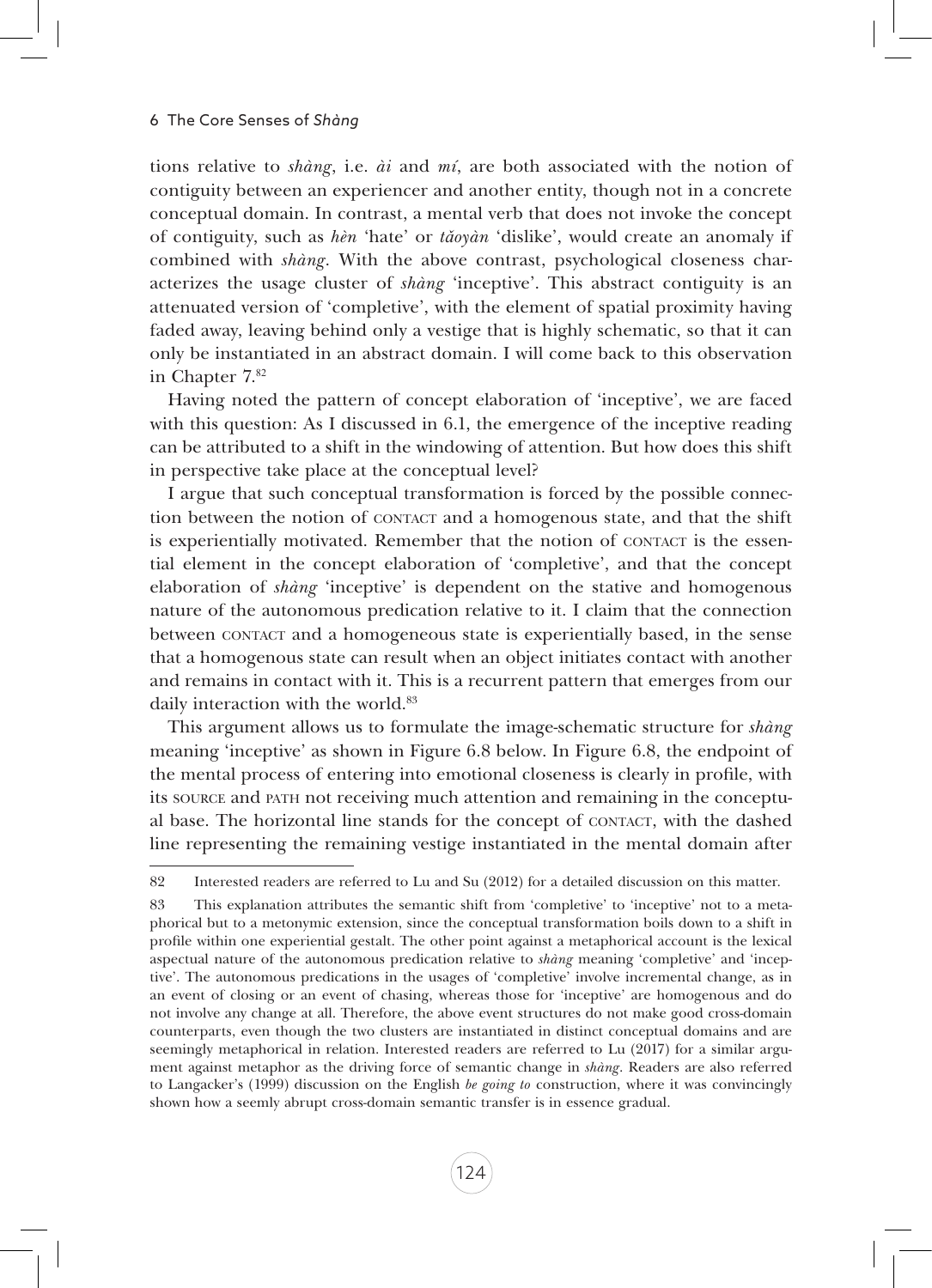

**Figure 6.8:** The imagistic structure of *shàng* meaning 'inceptive'

the element of physical contiguity has faded away (hence a more broken line than that of 'completive' in Figure  $6.7$ ).<sup>84</sup>

## **6.4 Summary of the chapter**

In this chapter, I scrutinized the non-metaphorical core senses of *shàng* in [V] – [SHANG], which is structurally similar to  $[V]$  –  $[UP]$  in English. I discussed the prototypical sense of 'vertically attained', with the notion of surface that characterizes it. 'Vertically higher' extends from the prototypical meaning, and the sense of 'forward' is further extended via the cognitive mechanism of self-projection. Along the other track of semantic extension, the conceptual substrate of surface is gradually attenuated, leaving behind the other senses: 'attached'; 'completive'; and 'inceptive'. Figure 6.9 summarizes the organization of the core senses of *shàng*.

Beyond the semantic network, an examination of the core senses of *shàng* with respect to grammatical profile and concept elaboration echoes what was shown to be true for *up* in Chapter 4. Specifically, as I showed in my discussion on 'vertically attained', 'attached', 'completive', and 'inceptive', use of authentic data and distinguishing between minor clusters of usages allows us to identify the possible "bridging context" (Heine 2002) that fosters semantic extension from one sense to another. In addition, as I showed in my discussion on 'forward', 'attached', and 'completive', a sense is not a homogeneous lump but instead should be

<sup>84</sup> Note that there are other instantiations of [V] – [SHANG] – [NP] where the NP following *shàng* is instantiated in the domain of time, with typical examples including *huā-shàng shuāng-bèi shíjiān* 'spend-SHANG double-multiplication time' and *zǒu-shàng yì-zhěng-tiān* 'walk-SHANG one-wholeday'. I believe such a temporal reading of these usages is triggered by the temporal nature of the NP, and so is metaphorical in essence and therefore beyond the scope of the current chapter. Interested readers are referred to Lu (2015) for a detailed discussion of such metaphorical senses.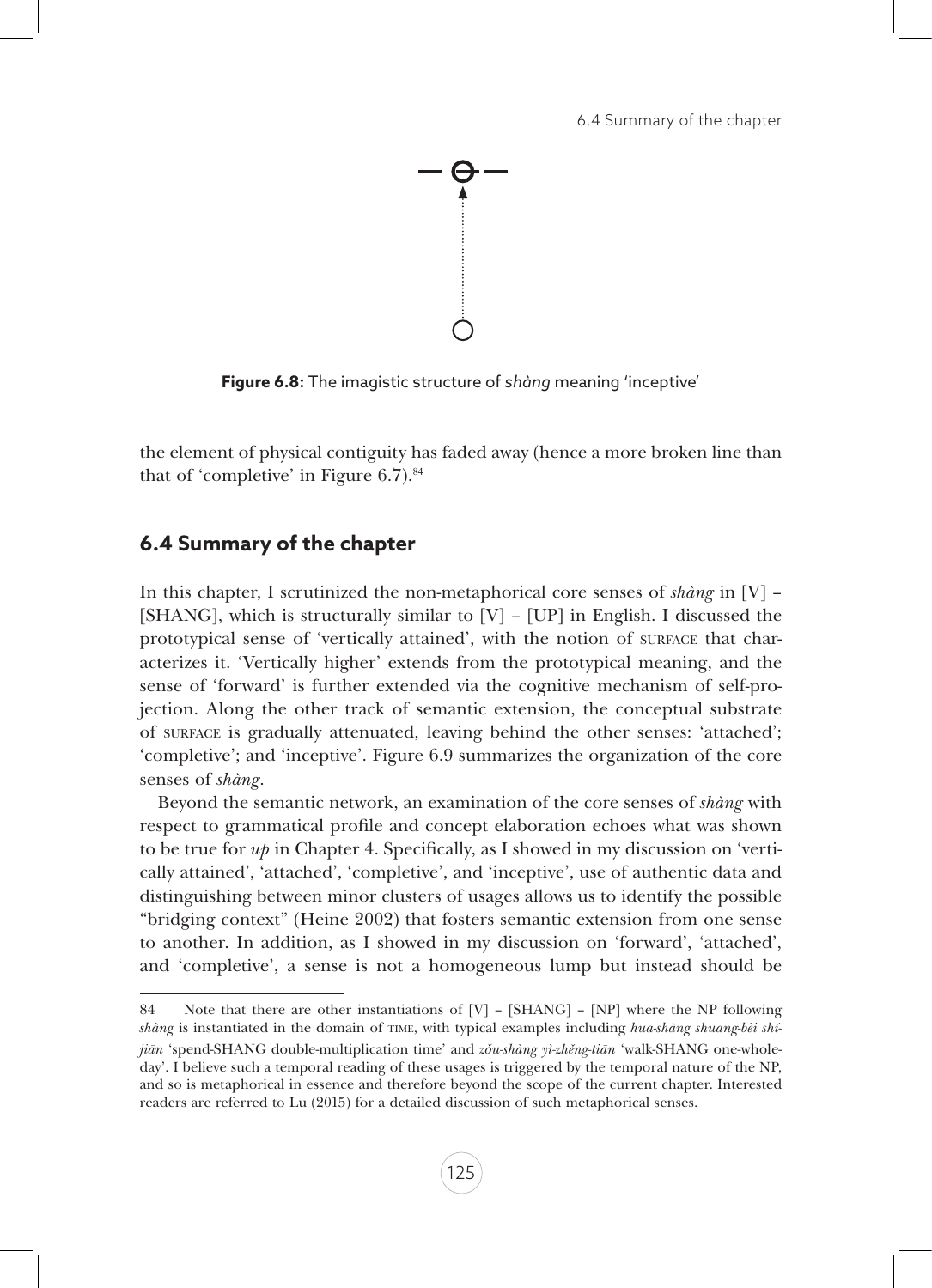understood as a composite of different sub-groups of usages in the form of constructional schemas. My practice of fleshing out constructional schemas in terms of grammatical profile and concept elaboration has thus allowed for a constructionist characterization of what constitutes a semantic category. Table 5 below summarizes what constructionally defines each core sense of *shàng* in terms of its grammatical behavior and its pattern of concept elaboration:

| Sense                    | <b>Grammatical Profile</b>                                  | <b>Concept Elaboration</b>                                                                                                                                                                                                                                                        |
|--------------------------|-------------------------------------------------------------|-----------------------------------------------------------------------------------------------------------------------------------------------------------------------------------------------------------------------------------------------------------------------------------|
| 'Vertically<br>attained' | $[NP1] - [V] - [SHANG] - [NP2]$                             | 1. PATH- and GOAL-prominent<br>2. V VERTICAL MOTION IN SPACE that involves EFFORT<br>3. NP2 prompting SURFACE                                                                                                                                                                     |
| 'Vertically<br>higher'   | $[NP1] - [V] - [SHANG] - [NP2]$                             | 1. PATH- and GOAL-prominent<br>2. V VERTICAL MOTION IN SPACE<br>3. NP2 as a locative NP and of general nature                                                                                                                                                                     |
| 'Forward'                | $[NP] - [V] - [SHANG] (-[X])$                               | 1. SOURCE- and GOAL-prominent<br>2. V NON-VERTICAL MOTION IN SPACE<br>3. For a V MOTION, X as a PATH-highlighting<br>element after shàng, which can be<br>instantiated by an ADV or an NP<br>4. For a V TRANSFER, X as the direct object<br>5. Invoking an onstage conceptualizer |
| 'Attached'               | [NP1] - [V] - [SHANG] - [NP2],<br>with shàng being optional | 1. GOAL-prominent<br>2. V WEARING and V APPLYING SUBSTANCE TO A SURFACE<br>3. Either NP1 or NP2 prompting SURFACE                                                                                                                                                                 |
| 'Completive'             | [NP1] - [V] - [SHANG] - [NP2],<br>with shàng being optional | 1. GOAL-prominent<br>2. V CLOSING, V CONNECTION and V MOTION causing<br>(potential) CONTACT                                                                                                                                                                                       |
| 'Inceptive'              | [NP1] - [V] - [SHANG] - [NP2],<br>with shàng being optional | 1. GOAL-prominent<br>2. V MENTAL STATE with a sense of affinity                                                                                                                                                                                                                   |

| Table 5: Distinct patterns of grammatical profiling and concept elaboration |
|-----------------------------------------------------------------------------|
| for the core senses of shàng in [V] - [SHANG]                               |

The summary in Table 5 supports two fundamental assumptions in CG: that language use is grounded in basic human cognitive ability; and that there exists a close relationship between perception and conception. In particular, there are three major points in Table 5 that help justify the above assumptions. Firstly, we see that the concept elaboration of a lexical sense in a symbolic assembly is closely associated with the image-schematic structure prompted by the constructional schema, which illustrates the close relation between meaning and perception. Specifically, in all these constructional schemas of [V] – [SHANG], *shàng* serves